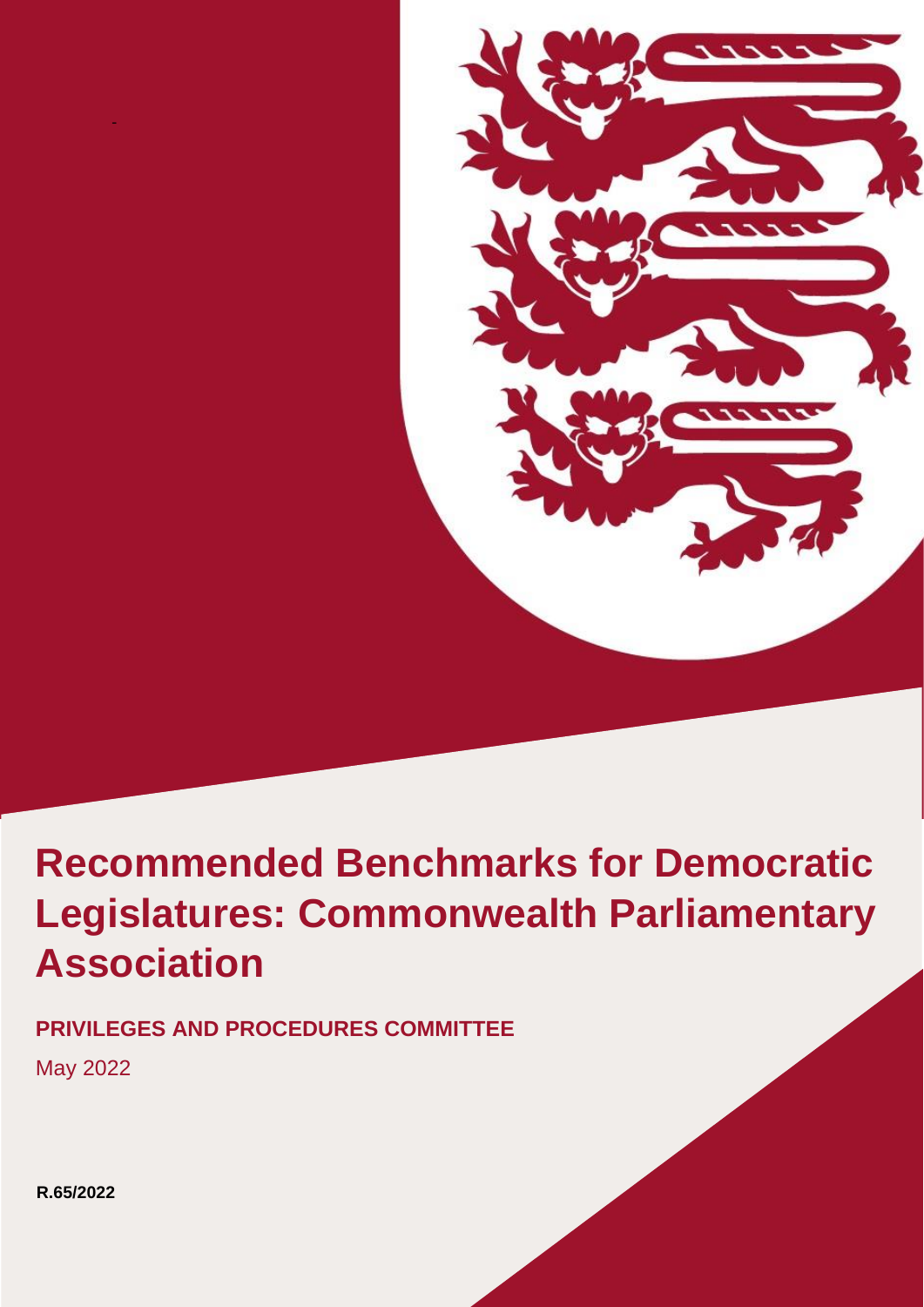# **Recommended Benchmarks for Democratic Legislatures: Commonwealth Parliamentary Association**

## **Background**

The CPA originally developed the '*Recommended Benchmarks for Democratic Legislatures*' in 2006, with the intention that it would assist Parliaments to find ways to strengthen performance and assess whether they had kept up to date with advances in parliamentary practice and procedure. The Benchmarks provide a minimum standard and a guide to how a Parliament should be constituted and how it should function.

[The 2006 version of the Benchmarks set out 87 standards, however, it was updated in 2018](https://www.cpahq.org/media/l0jjk2nh/recommended-benchmarks-for-democratic-legislatures-updated-2018-final-online-version-single.pdf) to further reflect the diversity of the Commonwealth, new parliamentary developments and practices, as well as international developments such as the implementation of the 2015 United Nations Sustainable Development Goals.

The Privileges and Procedures Committee (PPC) last considered the Benchmarks in 2015 when it established a Benchmarking Sub-Committee to review where the States Assembly complied, partially complied, or did not comply with the standards set out in the Benchmarks. The Sub-Committee presented its final paper to the PPC in May 2016.

In the majority of cases, Jersey did 'comply', or 'partially comply' with the Benchmarks, however, there were 10 instances identified where it did not comply.

#### **Assessment of updated recommended benchmarks**

With the changes to the Benchmarks in 2018, PPC wished to establish whether the Assembly's performance had changed since it had last assessed the benchmarks in 2015 and to consider and review the new Benchmarks.

A working group was formed in early 2022 to determine whether the Assembly complied, partially complied or did not comply with the standards set out in each Benchmark. The working group comprised:

- Deputy Carina Alves (Chair, PPC)
- Senator Kristina Moore
- Deputy Rob Ward
- Deputy Inna Gardiner
- Deputy Jeremy Macon

The working group provided the PPC with its assessment of the benchmarks in April 2022. The report was subsequently considered by the Committee and approved for publication.

### **Results**

A table is attached at Appendix A which provides a list of the 2006 version of the Benchmarks including those that have been updated and those that are new following the 2018 update. Where applicable, the table also provides an overview of Jersey's compliance based on the Sub-Committee's previous assessment and a comments section for each one which provides any updates since 2016.

The table has been colour coded to reflect where Jersey complies (green), partially complies (amber) or does not comply (red). In the majority of cases, Jersey does 'comply', or 'partially comply' with the Benchmarks, however, there were 9 instances identified where it does not comply.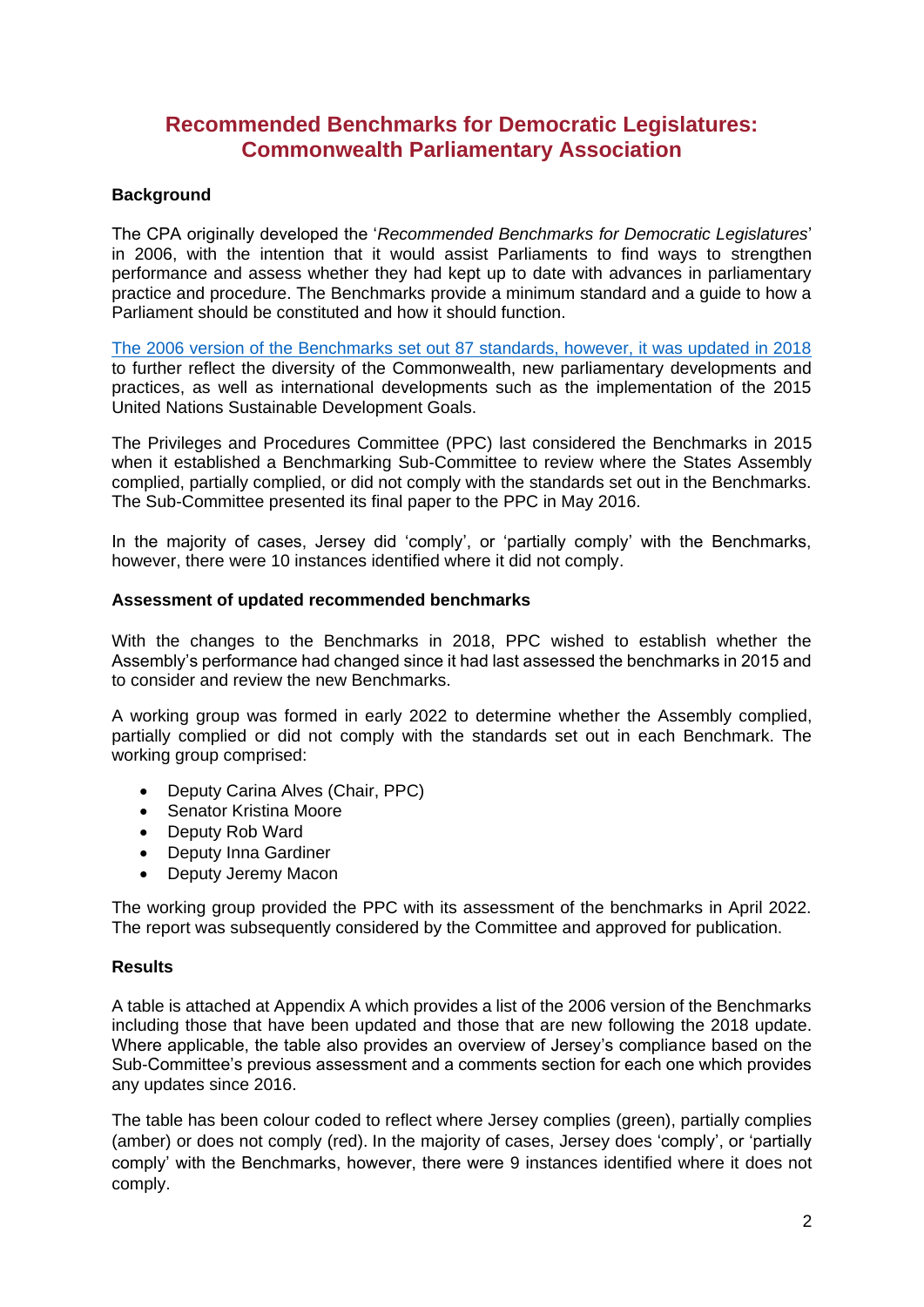Appendix A:

| <b>Benchmark</b>                                                                                                                                                            | Jersey's Compliance (2015)                                                                                                                                                                                                                                                                                                                                                                                                                                                                                                    | Updates since last assessment (if any)                                                                                                                                                                                                                                                                                                                                                                                                                                                                                                                                                                                                                                                                                                                                                                                                                                                                                                                                                                                                                                             | <b>Compliance</b>                                                                                                                   |
|-----------------------------------------------------------------------------------------------------------------------------------------------------------------------------|-------------------------------------------------------------------------------------------------------------------------------------------------------------------------------------------------------------------------------------------------------------------------------------------------------------------------------------------------------------------------------------------------------------------------------------------------------------------------------------------------------------------------------|------------------------------------------------------------------------------------------------------------------------------------------------------------------------------------------------------------------------------------------------------------------------------------------------------------------------------------------------------------------------------------------------------------------------------------------------------------------------------------------------------------------------------------------------------------------------------------------------------------------------------------------------------------------------------------------------------------------------------------------------------------------------------------------------------------------------------------------------------------------------------------------------------------------------------------------------------------------------------------------------------------------------------------------------------------------------------------|-------------------------------------------------------------------------------------------------------------------------------------|
|                                                                                                                                                                             | <b>GENERAL</b>                                                                                                                                                                                                                                                                                                                                                                                                                                                                                                                |                                                                                                                                                                                                                                                                                                                                                                                                                                                                                                                                                                                                                                                                                                                                                                                                                                                                                                                                                                                                                                                                                    |                                                                                                                                     |
| <b>Elections</b>                                                                                                                                                            |                                                                                                                                                                                                                                                                                                                                                                                                                                                                                                                               |                                                                                                                                                                                                                                                                                                                                                                                                                                                                                                                                                                                                                                                                                                                                                                                                                                                                                                                                                                                                                                                                                    |                                                                                                                                     |
| <b>Members</b><br>the<br>of<br>popularly elected or<br>only house shall be<br>elected<br>by<br>direct<br>and equal<br>universal<br>suffrage in a free and<br>secret ballot. | We PARTIALLY COMPLY<br>with this benchmark.<br>We do have a 2 year minimum<br>residency requirement for<br>voters - it could be argued that<br>taxation should equal<br>representation. There is also<br>unequal suffrage dependent<br>on the Parish or district in<br>which Islanders live. However<br>we are able to comply with the<br>secret ballot. The Assembly<br>recognises that there is an<br>issue with voter inequality and<br>work is currently underway to<br>find an acceptable solution to<br>this imbalance. | The States Assembly approved a proposition<br>"Composition and Election of the States:<br>Proposed changes" (P.139/2020) lodged by the<br>PPC and debated in December 2020. The<br>proposition offered a compromise of retaining<br>the automatic right of the Connétables to a seat<br>in the Assembly and in return asked for the<br>introduction of constituency boundaries drawn in<br>line with international standards, based on<br>population size:<br>49 Members<br>37 district representatives elected in 9<br>districts<br>12 Constables elected by Parish<br><b>No Senators</b><br>In order to improve the equality of the vote and<br>respect the principle that the vote of one elector<br>should be equal to the vote of another, led the<br>PPC to re-draw boundaries to achieve<br>constituencies of equal population size. It was<br>impossible to achieve exactly the same<br>population size across all districts, so some will<br>have more people, some fewer.<br>Following approval of the P.139/2020, the PPC<br>lodged for debate P.17/2021 which were the | The working group noted<br>that, although we are more<br>compliant with this<br>benchmark, we still only<br><b>PARTIALLY COMPLY</b> |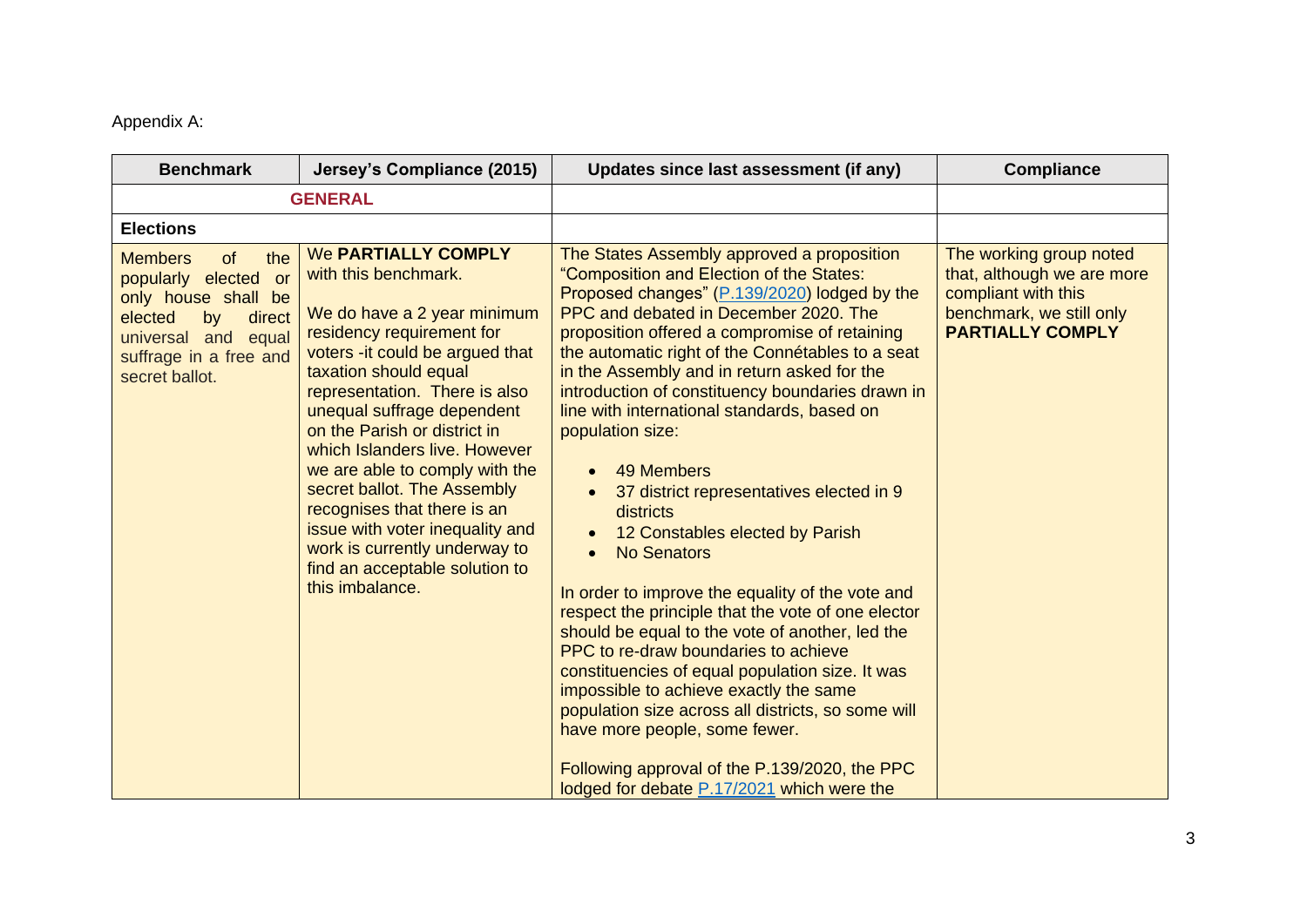|                                                                                                                         |                                                                                                                                                                                                            | legislative changes required to implement the<br>proposals contained in P.139/2020. P.17/2021<br>was the first tranche of the changes. The second<br>tranche (P.56/2021) implemented the Elections<br>(Miscellaneous Amendments) (Jersey) Law<br>2022 and introduced the following:<br>A Jersey Electoral Authority (JEA)<br>An extension to postal voting<br>The election administrator is the Parish<br>Secretary or another nominated person<br>from each Parish, rather than the<br>Connétable<br>The JEA to receive nomination forms<br>(designed) to send for verification to<br>relevant Parish<br>The creation of a Code of Conduct<br>signed by all candidates as part of the<br>nomination process. The Code will define<br>'acceptable behaviours'<br>Single nomination announcement to<br>signal the start of the campaign<br>JEA will oversee audit of expenditure<br>Rules on distancing from the counters for<br>candidates or their representative |                                                                                                                                                                                                            |
|-------------------------------------------------------------------------------------------------------------------------|------------------------------------------------------------------------------------------------------------------------------------------------------------------------------------------------------------|--------------------------------------------------------------------------------------------------------------------------------------------------------------------------------------------------------------------------------------------------------------------------------------------------------------------------------------------------------------------------------------------------------------------------------------------------------------------------------------------------------------------------------------------------------------------------------------------------------------------------------------------------------------------------------------------------------------------------------------------------------------------------------------------------------------------------------------------------------------------------------------------------------------------------------------------------------------------|------------------------------------------------------------------------------------------------------------------------------------------------------------------------------------------------------------|
|                                                                                                                         |                                                                                                                                                                                                            | Clarity on 'spoilt votes'                                                                                                                                                                                                                                                                                                                                                                                                                                                                                                                                                                                                                                                                                                                                                                                                                                                                                                                                          |                                                                                                                                                                                                            |
| Legislative<br>elections<br>shall<br>meet<br>international<br>standards for genuine<br>and<br>transparent<br>elections. | <b>We PARTIALLY COMPLY</b><br>with this benchmark.<br>Members were keen that there<br>should be uniformity across<br>polling stations regarding the<br>presence of honorary police<br>and the way in which | The 'Conduct of Honorary Police leading up to<br>and during public elections and referendums'<br>guidance document has been updated following<br>the legislative changes to the Public Elections<br>Law (P.17/2021 and P.56/2021). The guidance<br>(issued by the HM Attorney General) takes<br>account of the traditional role of the Honorary                                                                                                                                                                                                                                                                                                                                                                                                                                                                                                                                                                                                                    | The working group noted<br>that PPC has invited the<br>CPA (UK Branch) to<br>undertake an election<br>observers mission for the<br>2022 elections who will<br>determine compliance with<br>this benchmark. |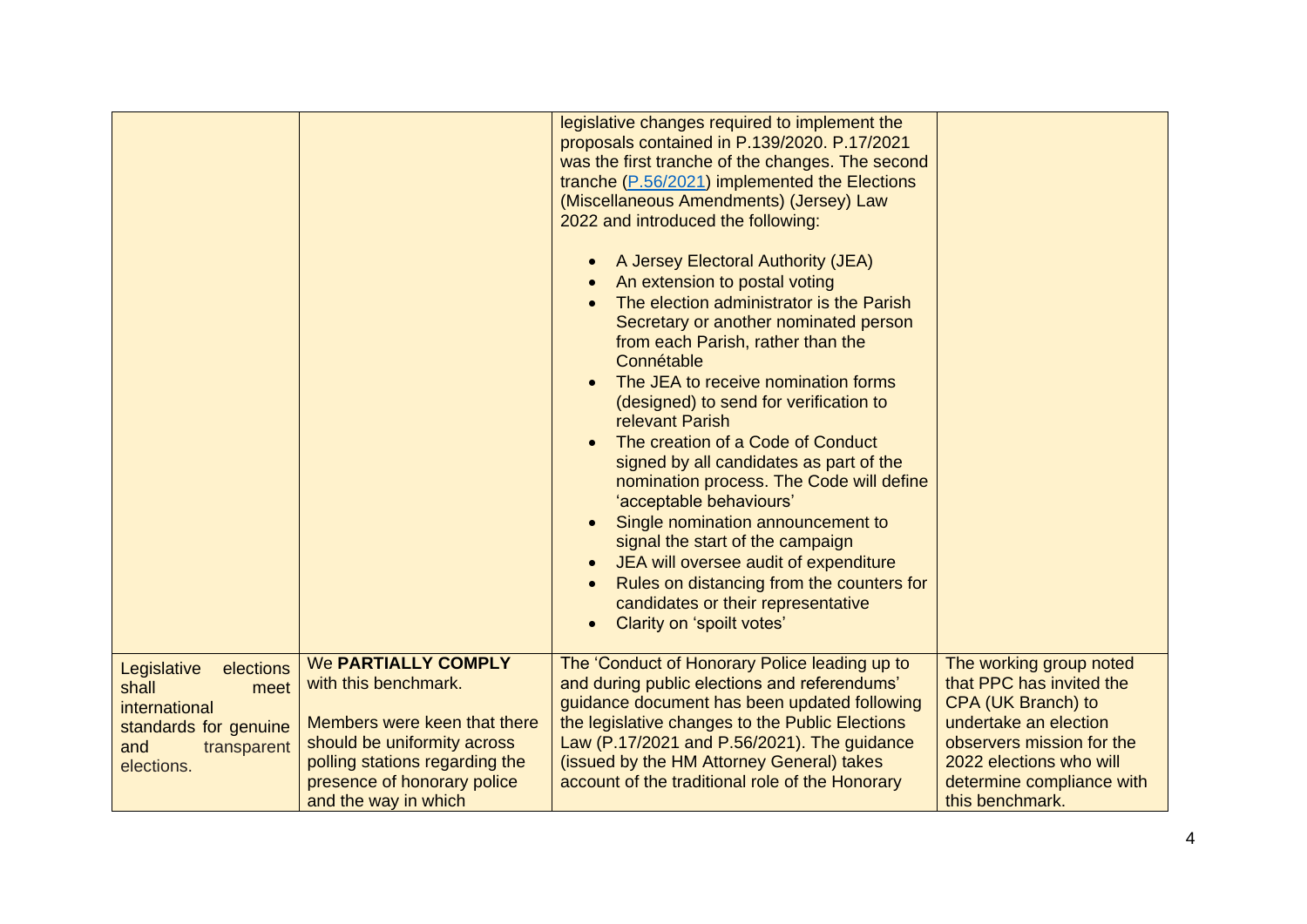|                                                                                                                                                                                                                                                                                        | candidates were treated. It<br>was acknowledged that there<br>was a guidance booklet<br>produced by the Judicial<br>Greffe for all of the Jurats and<br>that it could prove worthwhile<br>ensuring this was used to<br>ensure a consistent approach. | Police and the right of individuals to express<br>themselves and participate in public affairs.                                                                                                                                                                                                                                                                                                                                                                                                                                                                                                                                                                                                                                                                                                                                | It also noted that the<br>establishment of the Jersey<br><b>Electoral Authority will</b><br>assist in meeting standards<br>for genuine and transparent<br>elections.                                                                                                                                      |
|----------------------------------------------------------------------------------------------------------------------------------------------------------------------------------------------------------------------------------------------------------------------------------------|------------------------------------------------------------------------------------------------------------------------------------------------------------------------------------------------------------------------------------------------------|--------------------------------------------------------------------------------------------------------------------------------------------------------------------------------------------------------------------------------------------------------------------------------------------------------------------------------------------------------------------------------------------------------------------------------------------------------------------------------------------------------------------------------------------------------------------------------------------------------------------------------------------------------------------------------------------------------------------------------------------------------------------------------------------------------------------------------|-----------------------------------------------------------------------------------------------------------------------------------------------------------------------------------------------------------------------------------------------------------------------------------------------------------|
| lengths<br>for<br>Term<br>of<br>the<br><b>Members</b><br>shall<br>popular house<br>reflect the need for<br>accountability through<br>regular and periodic<br>legislative elections.                                                                                                    | We <b>COMPLY</b> with this<br>benchmark.                                                                                                                                                                                                             | Elections are held every 4 years.                                                                                                                                                                                                                                                                                                                                                                                                                                                                                                                                                                                                                                                                                                                                                                                              | We COMPLY with this<br>benchmark.                                                                                                                                                                                                                                                                         |
| <b>There</b><br>shall<br>be<br>legislation to ensure<br>finance<br>campaign<br>laws are in place to<br>regulate the manner<br>and extent to which<br>political parties and<br>candidates<br>may<br>receive<br>monetary<br>contributions<br>from<br>individuals<br>and<br>corporations. | New Benchmark agreed by the<br>2018                                                                                                                                                                                                                  | <b>The Public Elections (Expenditure and Donations</b><br>(Jersey) Law 2014 regulates the expenditure of,<br>and donations towards the election expenses of,<br>a candidate in a public election.<br>Legislative changes made through P.56/2021<br>created the Jersey Electoral Authority which will<br>enable better assessment of election expenditure<br>and allow for closer inspection. Candidates will<br>be required to sign a disclosure as part of the<br>nomination process so that the JEA can have<br>access to the details of their campaign<br>expenditure, including the ability to go directly to<br>companies providing services such as printing, to<br>confirm/verify the prices quoted by candidates.<br>The election expenditure regulated period will be<br>counted from 4 months before nomination day, | The working group noted<br>that we have addressed the<br>election spending but there<br>is further work to be<br>undertaken on the time 'in<br>between'. This will be a<br>body of work for the newly<br>established JEA to<br>consider. Therefore, we<br><b>PARTIALLY COMPLY with</b><br>this benchmark. |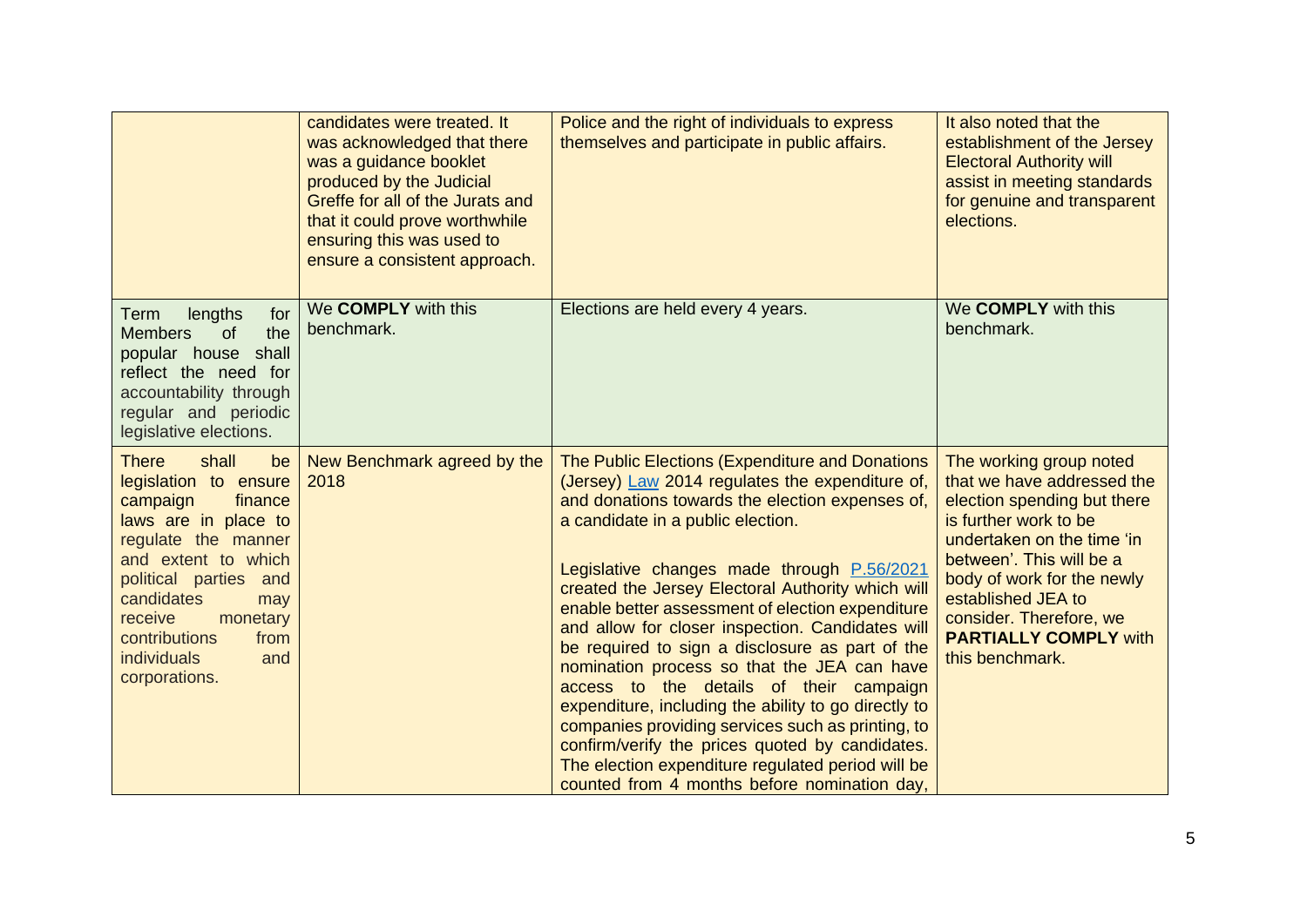|                                                                                                  |                                     | rather than just from the nomination date<br>onwards.<br>Candidates are obligated under Law to submit<br>individual declarations, even if they are standing<br>as part of a political party. Where there are<br>'shared' costs, for example where several<br>candidates are mentioned in a leaflet or on a<br>banner, then the costs per candidate will need to<br>be apportioned accordingly.<br>A candidate's expenditure declaration after an<br>election must include donations of over £145, |                                                                                                                   |
|--------------------------------------------------------------------------------------------------|-------------------------------------|---------------------------------------------------------------------------------------------------------------------------------------------------------------------------------------------------------------------------------------------------------------------------------------------------------------------------------------------------------------------------------------------------------------------------------------------------------------------------------------------------|-------------------------------------------------------------------------------------------------------------------|
|                                                                                                  |                                     | showing who made the donation, the amount and<br>whether the donation took the form of money, a<br>loan, or goods and services. Anonymous<br>donations must be given to the Treasurer of the<br>States and the expenditure declaration should<br>include the total of any such donations. The same<br>rules apply to 'third parties', people or groups who<br>are not candidates but who seek to promote or<br>"prejudice the electoral prospects" of a candidate<br>or candidates.               |                                                                                                                   |
|                                                                                                  |                                     | The JEA considered the regime for political<br>parties to report donations and determined that<br>the threshold should be set at £500. This was<br>approved by the Assembly (P.15/2022) in<br>February 2022.                                                                                                                                                                                                                                                                                      |                                                                                                                   |
| independent<br>An<br><b>Electoral Commission</b><br>or similar authority<br>shall be established | New Benchmark agreed by the<br>2018 | Legislative changes made through P.56/2021<br>has created the Jersey Electoral Authority which<br>will provide impartial oversight of the election<br>process and also given those involved in                                                                                                                                                                                                                                                                                                    | The working group noted<br>that we <b>COMPLY</b> with this<br>benchmark due to<br>the<br>establishment of the JEA |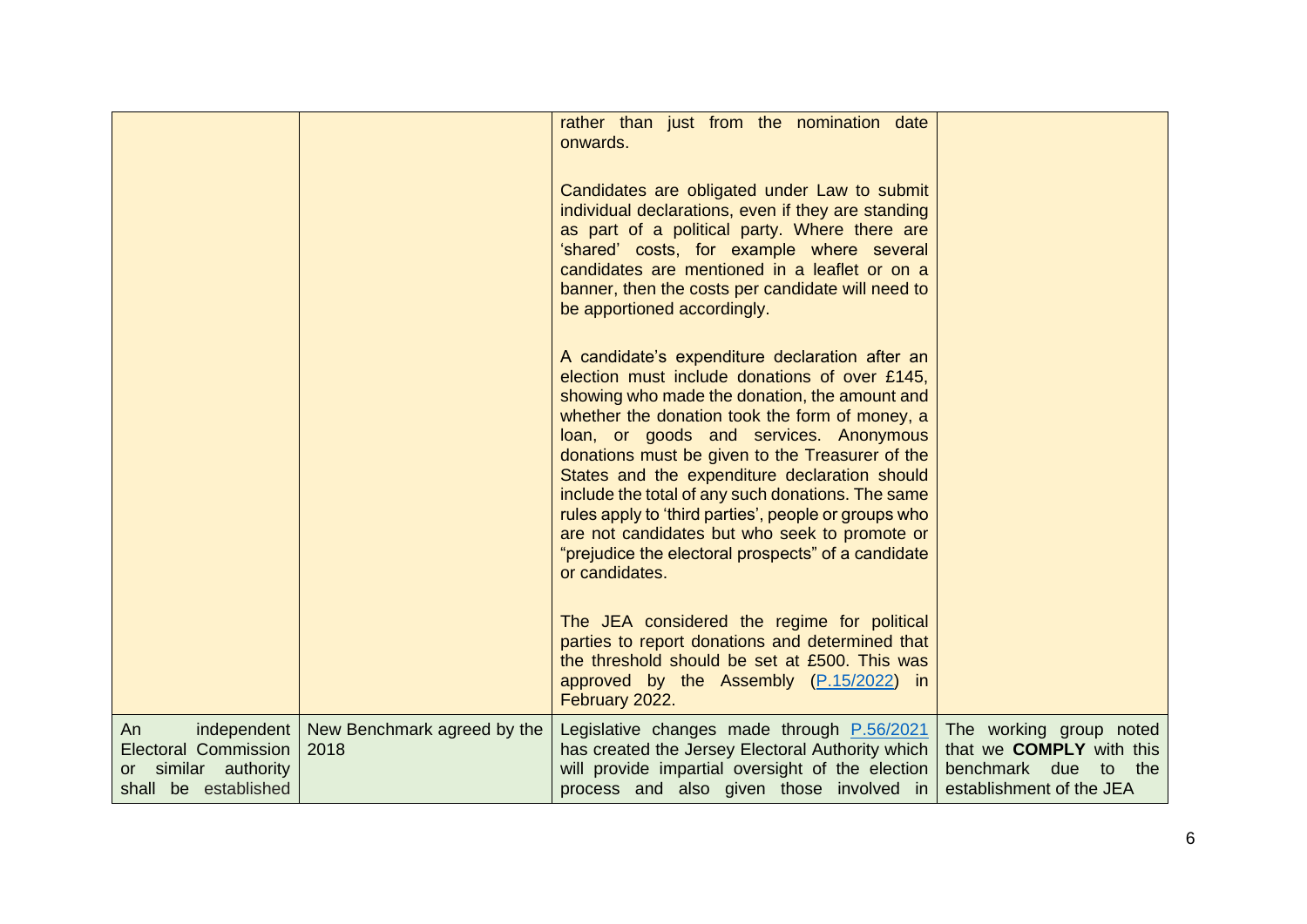| for the management of<br>conduct<br>the<br><b>of</b><br>elections and its tasks<br>shall<br>include<br>monitoring the election<br>expenses<br><b>of</b><br>parliamentary<br>candidates<br>and<br>political parties. |                                                                                                                                                                                                                                                                                                                                                                                                                                                                                                                                                                                                                                             | administering the elections access to a politically<br>neutral and independent arbiter to determine<br>candidate disputes, complaints, address conduct<br>issues amongst candidates and also oversee the<br>review of election expenditure by candidates.                                                                                                                                                                                                                                                                                                                                                                                                                                                                                                                                                                                                                                                                                                                                                                                                                                                                                        |                                                                                                                                                                                                                                                             |
|---------------------------------------------------------------------------------------------------------------------------------------------------------------------------------------------------------------------|---------------------------------------------------------------------------------------------------------------------------------------------------------------------------------------------------------------------------------------------------------------------------------------------------------------------------------------------------------------------------------------------------------------------------------------------------------------------------------------------------------------------------------------------------------------------------------------------------------------------------------------------|--------------------------------------------------------------------------------------------------------------------------------------------------------------------------------------------------------------------------------------------------------------------------------------------------------------------------------------------------------------------------------------------------------------------------------------------------------------------------------------------------------------------------------------------------------------------------------------------------------------------------------------------------------------------------------------------------------------------------------------------------------------------------------------------------------------------------------------------------------------------------------------------------------------------------------------------------------------------------------------------------------------------------------------------------------------------------------------------------------------------------------------------------|-------------------------------------------------------------------------------------------------------------------------------------------------------------------------------------------------------------------------------------------------------------|
| <b>Candidate Eligibility</b>                                                                                                                                                                                        |                                                                                                                                                                                                                                                                                                                                                                                                                                                                                                                                                                                                                                             |                                                                                                                                                                                                                                                                                                                                                                                                                                                                                                                                                                                                                                                                                                                                                                                                                                                                                                                                                                                                                                                                                                                                                  |                                                                                                                                                                                                                                                             |
| <b>Restrictions</b><br><b>on</b><br>eligibility<br>candidate<br>shall not be based on<br>religion,<br>gender,<br>ethnicity,<br>race<br>or<br>disability.                                                            | <b>We PARTIALLY COMPLY</b><br>with this benchmark.<br>This was an area which the<br>Sub-Committee felt should be<br>reviewed in greater detail.<br>Candidates currently have to<br>be British citizens. Members<br>considered that<br>5 years<br>residency should be sufficient<br>and that the requirement for<br>British Citizenship precluded<br>of the<br>valuable<br>members<br><b>Polish</b><br><b>Portuguese</b><br>and<br>communities as well as other<br>nationalities<br>from<br>entering<br>political life. If Jersey had its<br>own unique nationality then it<br>would<br>seem<br>sensible<br>to<br>maintain this requirement. | A PPC Sub-Committee - the Diversity Forum -<br>has, as one of its objectives, the promotion of<br>increased participation in elections in Jersey,<br>particularly by groups which are currently under-<br>represented in the States.<br>A survey was undertaken in 2018 "ComRes<br>survey" on political participation in the Island.<br>The most important factor people identified as<br>likely to encourage them to vote in 2022 was<br>"candidates who better represent my values and<br>the things which are important to me" (84% of<br>respondents). Also significant were the<br>responses to the question on how interested<br>people are in politics in Jersey. 64% of people<br>born in Jersey who were surveyed said that<br>there were very or fairly interested in politics in<br>the Island, compared to 75% for people born<br>elsewhere in the British Isles, 67% for people<br>born in Poland, 58% for people born in Portugal<br>or Madeira and 60% for people born elsewhere<br>in Europe. However, whereas there is a<br>consistent level of interest in Jersey politics<br>irrespective of where people come from, there is | The working group noted<br>that, although the Diversity<br>Forum has undertaken a<br>body of work in this area,<br>Jersey still does not have its<br>own unique nationality.<br>Therefore, we still only<br><b>PARTIALLY COMPLY with</b><br>this benchmark. |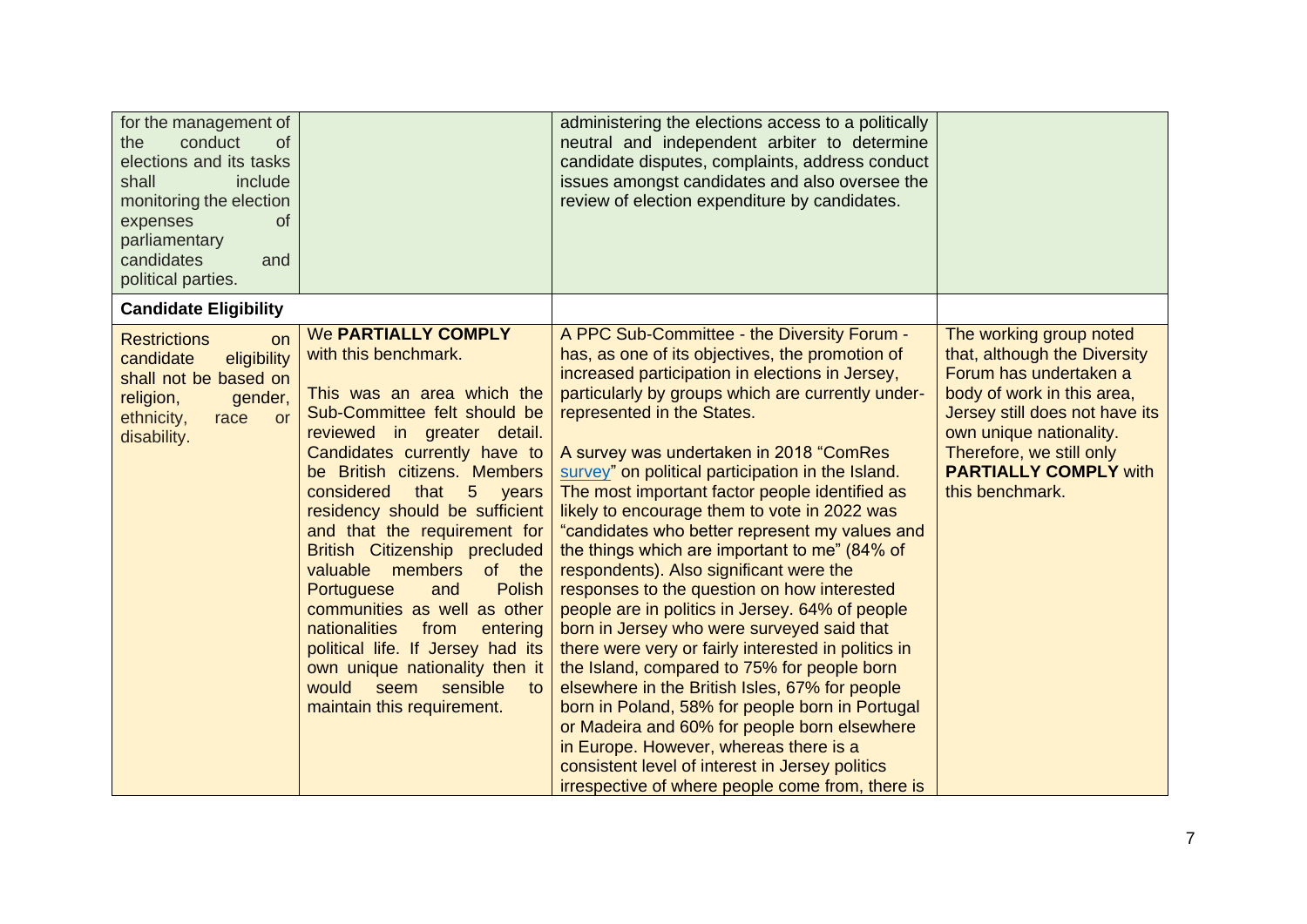|                                                                                                                                                                                            |                                                                                                                                                                                                                                                                        | an enormous disparity in terms of who actually<br>votes.<br>Therefore, there is clear evidence that potential<br>voters from a non-British background<br>(particularly from a Portuguese background) are<br>interested in local politics but do not vote; and it<br>would be fair to surmise from the evidence that<br>they do not vote because they do not see<br>candidates standing for election who share their<br>values or represent things important to them. |                                    |
|--------------------------------------------------------------------------------------------------------------------------------------------------------------------------------------------|------------------------------------------------------------------------------------------------------------------------------------------------------------------------------------------------------------------------------------------------------------------------|----------------------------------------------------------------------------------------------------------------------------------------------------------------------------------------------------------------------------------------------------------------------------------------------------------------------------------------------------------------------------------------------------------------------------------------------------------------------|------------------------------------|
| <b>Measures</b><br>to<br>the<br>encourage<br>representative political<br>participation<br>0f<br>marginalized<br>groups<br>shall be drawn to<br>accomplish precisely<br>defined objectives. | This is <b>NOT APPLICABLE</b> in<br>Jersey.                                                                                                                                                                                                                            | NOTE: This could be applicable; but we do not<br>have any measures.                                                                                                                                                                                                                                                                                                                                                                                                  | <b>NOT APPLICABLE in</b><br>Jersey |
| <b>Incompatibility of Office</b>                                                                                                                                                           |                                                                                                                                                                                                                                                                        |                                                                                                                                                                                                                                                                                                                                                                                                                                                                      |                                    |
| No elected Member<br>shall be required to<br>take a religious oath<br>against his or her<br>conscience in order to<br>take his or her seat in<br>the Legislature.                          | We COMPLY with this<br>benchmark.<br>Members expressed a view<br>that there was currently no<br>option for people who held<br>republican views. It was felt<br>that political beliefs should also<br>be accommodated and the<br>oath should be amended<br>accordingly. |                                                                                                                                                                                                                                                                                                                                                                                                                                                                      | We COMPLY with this<br>benchmark.  |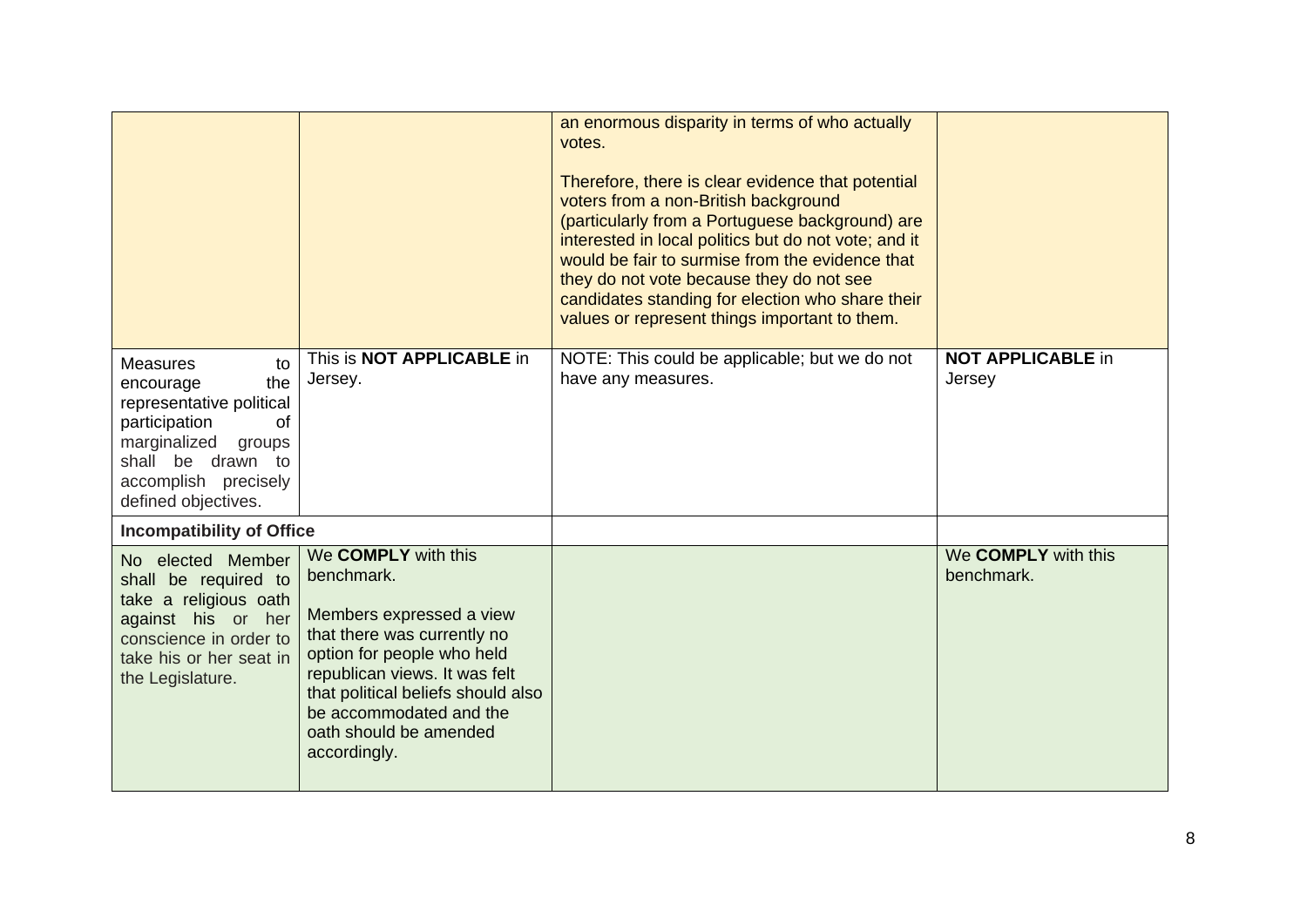| bicameral<br>In.<br>a<br>Legislature,<br>a<br>legislator may not be a<br>Member<br>of<br>both<br>houses.                                                                                                                                                                                                                                                                                                                                | This is <b>NOT APPLICABLE</b> in<br>Jersey at the moment.                                                                                                                                                                                                                                                                                                                                                                                                                                                                                                                                                                                                                                                 |                                                                                                                  | <b>NOT APPLICABLE in</b><br>Jersey               |
|-----------------------------------------------------------------------------------------------------------------------------------------------------------------------------------------------------------------------------------------------------------------------------------------------------------------------------------------------------------------------------------------------------------------------------------------|-----------------------------------------------------------------------------------------------------------------------------------------------------------------------------------------------------------------------------------------------------------------------------------------------------------------------------------------------------------------------------------------------------------------------------------------------------------------------------------------------------------------------------------------------------------------------------------------------------------------------------------------------------------------------------------------------------------|------------------------------------------------------------------------------------------------------------------|--------------------------------------------------|
| A legislator may not<br>simultaneously serve<br>in the judicial branch<br>or as a civil servant of<br>the Executive branch.                                                                                                                                                                                                                                                                                                             | <b>COMPLY</b><br>We<br>with<br>this<br>benchmark.<br>Members had regard to the ex<br>officio status of the Crown<br>and<br>questioned<br><b>Officers</b><br>whether<br>it was<br>common<br>practice<br>for the<br>Attorney<br>General/Solicitor General to<br>advise the Executive and the<br>Assembly whilst also being<br>responsible<br>for<br>decisions<br>pertaining to prosecutions. It<br>was noted that this does indeed<br>seem to be the case worldwide,<br>the Attorney<br>for example<br>General<br>overarching<br>has<br>responsibility for the Crown<br><b>Prosecution Service in England</b><br>and Wales whilst serving as the<br>chief legal adviser of the Crown<br>and its government. | NOTE: The Crown Prosecution Service is an<br>independent body. The UK AG has no role in<br>prosecution decisions | <b>COMPLY</b><br>with<br>We<br>this<br>benchmark |
| <b>Freedom of Speech Immunity</b>                                                                                                                                                                                                                                                                                                                                                                                                       |                                                                                                                                                                                                                                                                                                                                                                                                                                                                                                                                                                                                                                                                                                           |                                                                                                                  |                                                  |
| This section was amended by the 2018 Study Group to broaden the immunities section – one of the purposes<br>of the freedom of speech privilege is to ensure that Parliament has all the information it needs to do its work,<br>and the Study Group agreed there was a good principled basis for expanding the 2006 Benchmarks.<br>The previous Sub-Committee found that "We <b>COMPLY</b> with all of the sections of this benchmark." |                                                                                                                                                                                                                                                                                                                                                                                                                                                                                                                                                                                                                                                                                                           | We <b>COMPLY</b> with all of the<br>sections of this benchmark.                                                  |                                                  |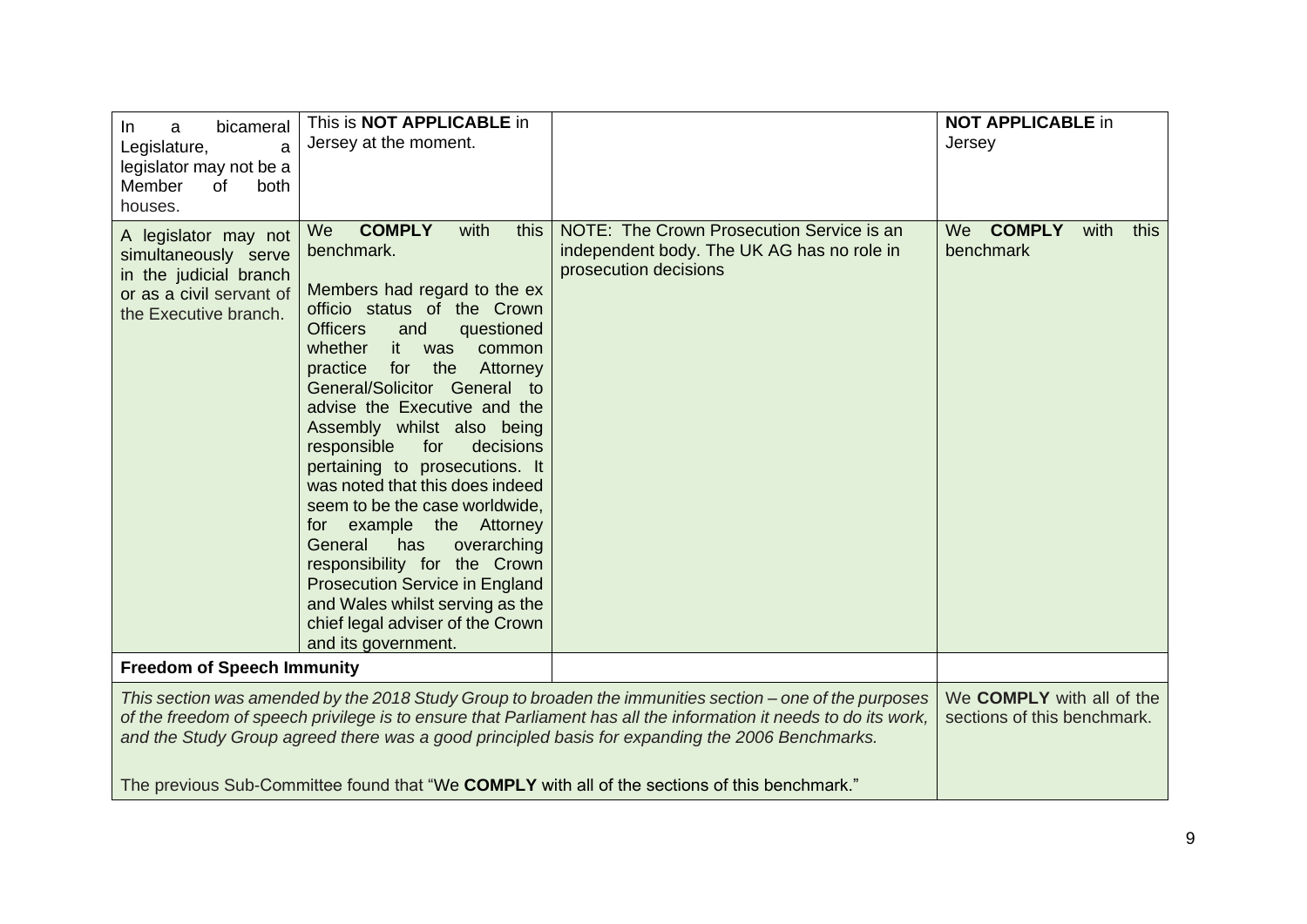| The Legislature<br>is is<br>protected<br>by<br>the<br>freedom of speech<br>immunity.<br><b>The</b><br>immunity shall protect<br>persons from legal<br>liability<br>for<br>words<br>spoken and acts done<br>while participating in<br>or directly facilitating<br>Legislature's<br>the<br>proceedings, and shall<br>restrict the judicial<br>branch's use of such<br>words and acts as<br>evidence in judicial<br>proceedings.                | The PPC lodged P.3/2021 "Draft States of Jersey<br>(Amendment No.9) Law 202-" which was<br>approved by the States on 23rd March 2021. It<br>makes provision for States proceedings to be<br>subject to parliamentary privilege and for<br>connected purposes.<br>The Law inserts a new definition of "States"<br>proceedings" into the 2005 Law, encompassing<br>words spoken or written and acts done in the<br>course of transacting the business of the States.<br>It also makes provision for the privilege of States<br>proceedings, stating that no civil or criminal<br>proceedings may be instituted against any<br>person for anything that constitutes States'<br>proceedings. The overall effect of these<br>provisions is to give immunity from civil and |  |
|----------------------------------------------------------------------------------------------------------------------------------------------------------------------------------------------------------------------------------------------------------------------------------------------------------------------------------------------------------------------------------------------------------------------------------------------|-----------------------------------------------------------------------------------------------------------------------------------------------------------------------------------------------------------------------------------------------------------------------------------------------------------------------------------------------------------------------------------------------------------------------------------------------------------------------------------------------------------------------------------------------------------------------------------------------------------------------------------------------------------------------------------------------------------------------------------------------------------------------|--|
| freedom<br><b>The</b><br><b>of</b><br>speech immunity shall<br>operate to enable the<br>Legislature to carry<br>out its constitutional<br>functions effectively,<br>free from interference<br>or impediment. This<br>includes<br>the<br>Legislature<br>having<br>access to<br>all the<br>information it needs to<br>carry out its functions.<br>The Legislature shall<br>have<br>protection<br>against<br>potential<br>misuse of the freedom | criminal proceedings for anything done for the<br>purposes of States proceedings.<br>Further, the Law also limits the application of<br>immunity to only parliamentary aspects of States<br>proceedings. The effect of the provisions ensures<br>that protection from immunity is for matters<br>associated with the conduct of the States<br>Assembly, committees and panels, rather than<br>individual members. It does not, for example,<br>include provision which would confer general<br>immunity from prosecution for elected Members,<br>nor would it prevent a person from bringing a<br>legal challenge to an executive or administrative<br>act of the States.                                                                                             |  |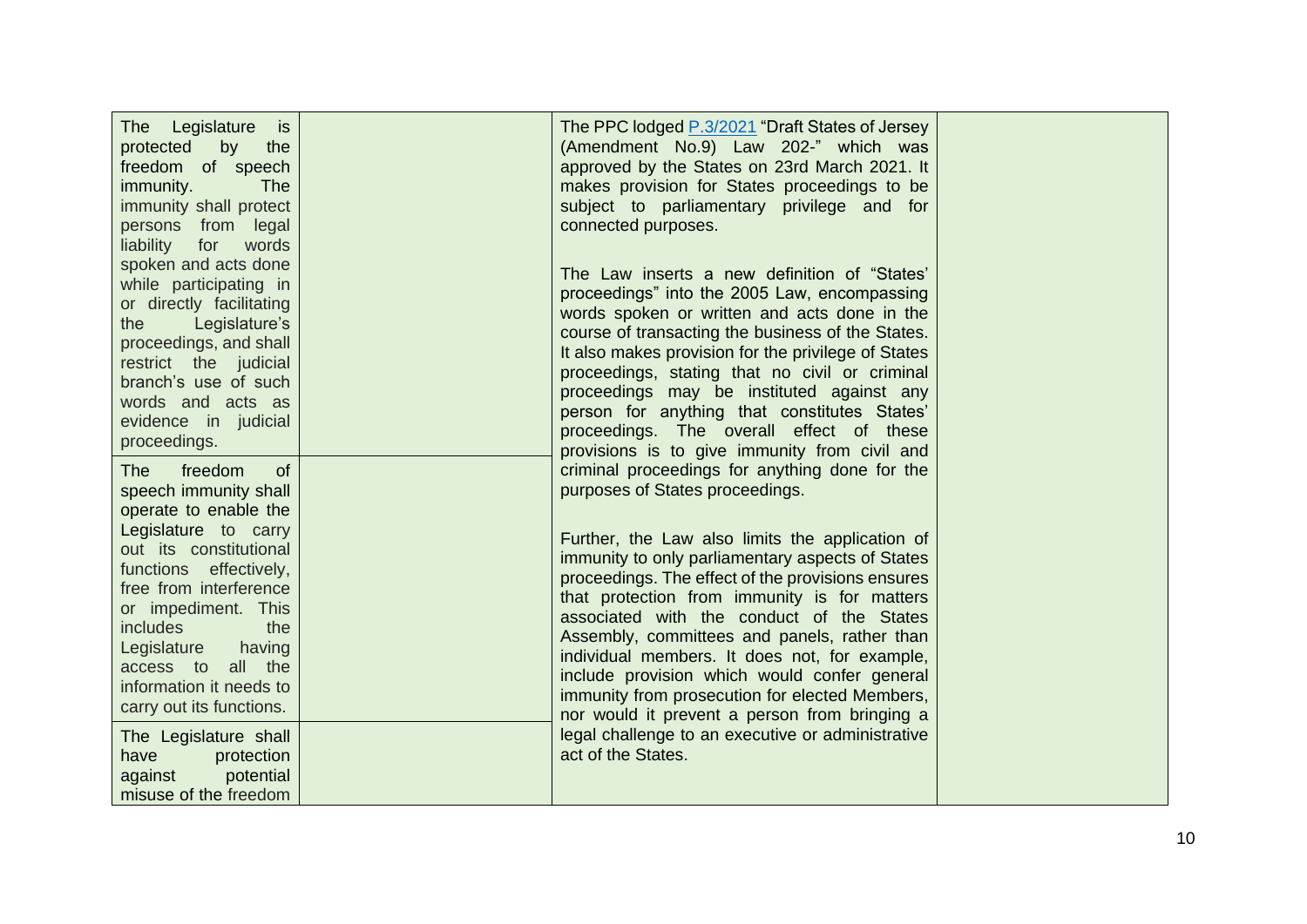| of speech immunity.                             |  |  |
|-------------------------------------------------|--|--|
| <b>References</b><br>to                         |  |  |
| judicially suppressed                           |  |  |
| protected<br>or                                 |  |  |
| information,<br>or to                           |  |  |
| awaiting<br>matters                             |  |  |
| judicial decision, shall                        |  |  |
| be made<br>only in                              |  |  |
| exceptional                                     |  |  |
| circumstances<br>and                            |  |  |
| with due regard to the                          |  |  |
| separation of powers                            |  |  |
| between<br>the                                  |  |  |
| Legislature<br>and the                          |  |  |
| judiciary.                                      |  |  |
| The Legislature shall                           |  |  |
| have mechanisms for                             |  |  |
| persons to respond to                           |  |  |
| references<br>adverse                           |  |  |
| made to them in the                             |  |  |
| <b>of</b><br>the<br>course                      |  |  |
| Legislature's                                   |  |  |
| proceedings.                                    |  |  |
|                                                 |  |  |
| freedom<br><b>The</b><br><b>of</b>              |  |  |
| speech immunity shall                           |  |  |
| continue to apply to                            |  |  |
| Legislators<br>former                           |  |  |
| after they have left                            |  |  |
| office, in respect of                           |  |  |
| words<br>spoken and<br>done<br>while            |  |  |
| acts<br>holding office                          |  |  |
| and                                             |  |  |
| participating<br>$\overline{\mathsf{in}}$<br>or |  |  |
| directly facilitating the                       |  |  |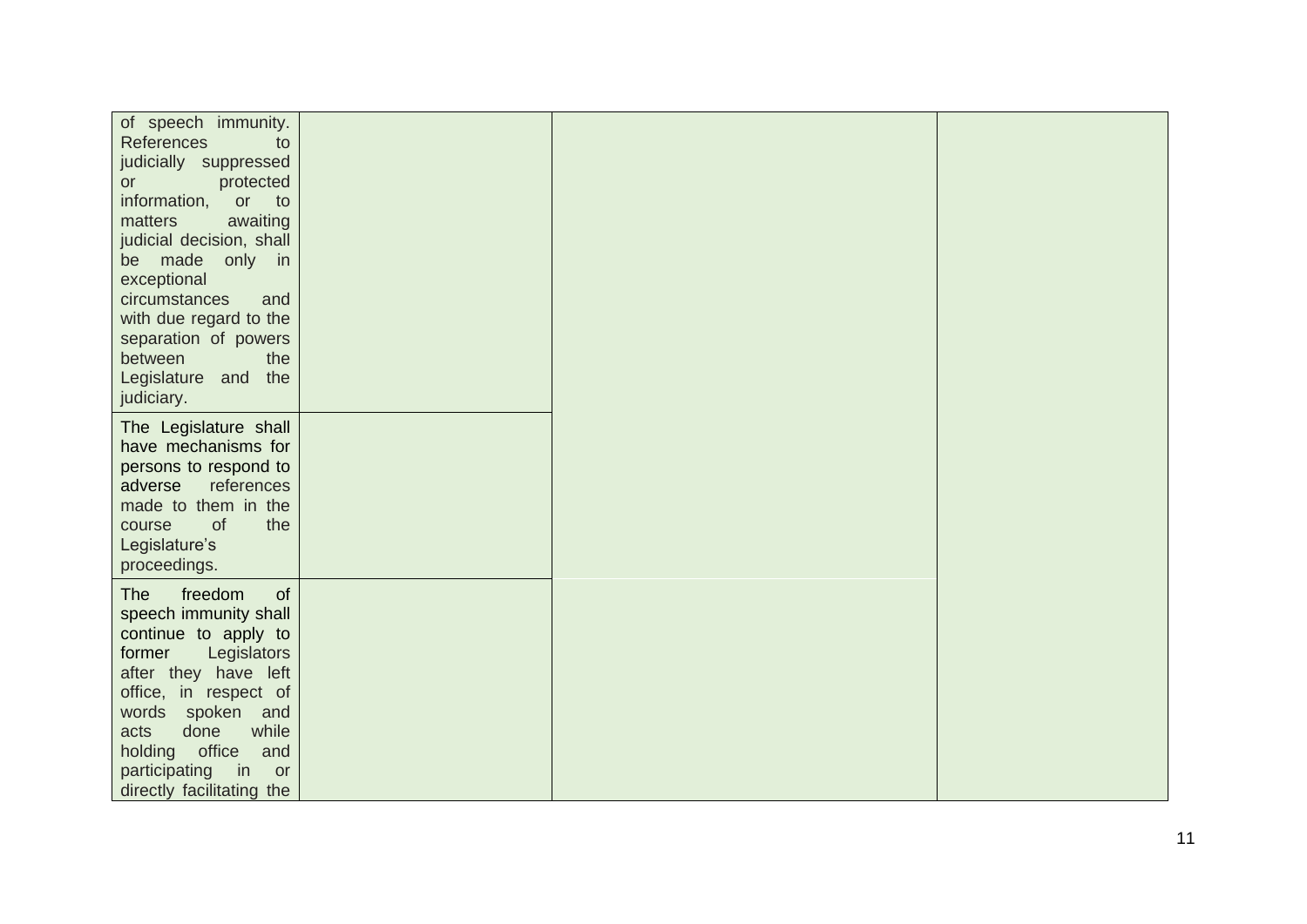| Legislature's<br>proceedings                                                                                                                                                                                                                                                                           |                                                                                                                                                                                                                                                                                                                                                                                                                                                                                                                                                                                                                                                                                                                                                                                                                                                                                                 |                                                                                                                                                                                                                                                                                                                                                                                                                                                                                                                                                                                                                                                                                                                                                                                                                                                                 |                                   |      |      |
|--------------------------------------------------------------------------------------------------------------------------------------------------------------------------------------------------------------------------------------------------------------------------------------------------------|-------------------------------------------------------------------------------------------------------------------------------------------------------------------------------------------------------------------------------------------------------------------------------------------------------------------------------------------------------------------------------------------------------------------------------------------------------------------------------------------------------------------------------------------------------------------------------------------------------------------------------------------------------------------------------------------------------------------------------------------------------------------------------------------------------------------------------------------------------------------------------------------------|-----------------------------------------------------------------------------------------------------------------------------------------------------------------------------------------------------------------------------------------------------------------------------------------------------------------------------------------------------------------------------------------------------------------------------------------------------------------------------------------------------------------------------------------------------------------------------------------------------------------------------------------------------------------------------------------------------------------------------------------------------------------------------------------------------------------------------------------------------------------|-----------------------------------|------|------|
| <b>Remuneration and Benefits</b>                                                                                                                                                                                                                                                                       |                                                                                                                                                                                                                                                                                                                                                                                                                                                                                                                                                                                                                                                                                                                                                                                                                                                                                                 |                                                                                                                                                                                                                                                                                                                                                                                                                                                                                                                                                                                                                                                                                                                                                                                                                                                                 |                                   |      |      |
| Fair remuneration and<br>reimbursement<br>of<br>parliamentary<br>expenses shall<br>be<br>provided to legislators<br>for their service, to<br>ensure that they give<br>priority<br>to<br>parliamentary duties.<br>forms<br>All<br>0f<br>compensation shall be<br>allocated on a non-<br>partisan basis. | Amended by the 2018 Study<br>Group.<br>Original: The Legislature shall<br>provide proper remuneration<br>reimbursement<br>and<br><sub>of</sub><br>parliamentary expenses<br>to<br>legislators for their service and<br>all forms of compensation shall<br>be allocated on a non-partisan<br>basis.<br>We <b>COMPLY</b> with this<br>benchmark in the strictest<br>sense.<br>As we do not have a party<br>political<br>structure,<br>our<br>independent members<br>are<br>responsible<br>for their<br>own<br>administrative support<br>and<br>have to meet those costs from<br>their<br>salaries.<br>However,<br>members who are appointed as<br><b>Ministers</b><br>Assistant<br><b>or</b><br>Ministers, or who are elected as<br>a Connétable by their Parish,<br>receive administrative support<br>the<br>associated<br>from<br>Departments or Parish offices.<br>This is of great concern to | The Jersey Government Plan 2020-23 identified<br>a sum of money to secure improved resources for<br>non-executive States Members, including<br>dedicated research and casework staff, centrally-<br>funded IT equipment, a funded programme of<br>professional development, and accommodation<br>improvements leading to dedicated office space<br>in Morier House. This has been delivered with a<br>new Members' Resources section within the<br><b>States Greffe.</b><br>Dedicated office space in Morier House has not<br>been delivered due to plans for the office<br>modernisation project. However, the Committee<br>has looked into dedicated office space for States<br>Members during 2021 and has secured funding<br>through the Government Plan 2022 - 2025<br>process for a feasibility study to be undertaken on<br>a number of potential sites. | <b>COMPLY</b><br>We<br>benchmark. | with | this |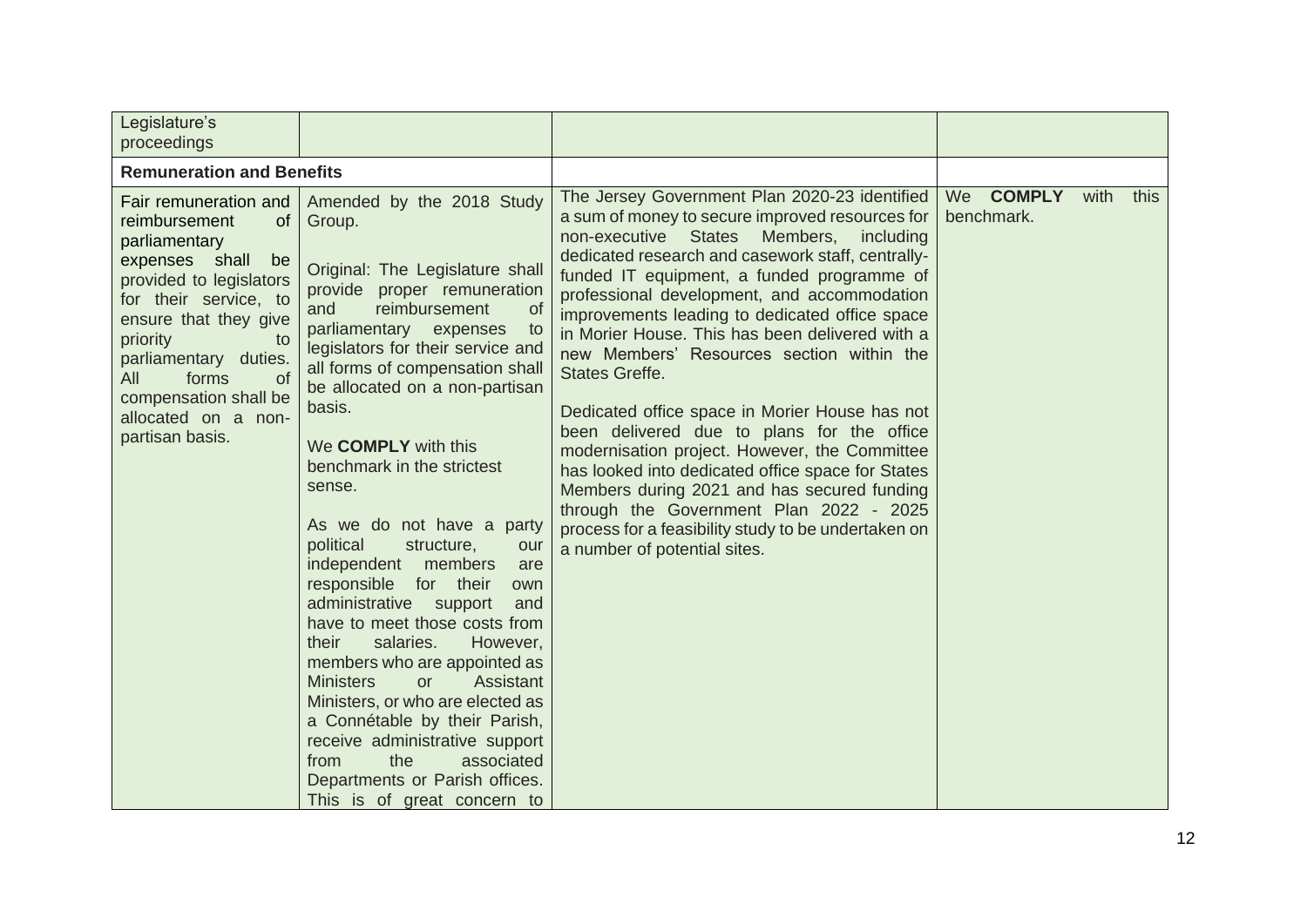|                                                                                                                                                              | backbenchers who argue that<br>they are disadvantaged as<br>those in the Executive or who<br>are Connétables essentially<br>receive 'free' administrative<br>support at a level which would<br>unaffordable<br>be<br>to<br>backbenchers. With only 27<br>staff, which includes the Table<br>Clerks and Select Committee<br>staff, the Greffe lacks the<br>capacity to provide<br>an<br>extensive<br><b>of</b><br>range<br>administrative services, but we<br>could improve the level of<br>support available to members<br>in relation to library/research<br>facilities. There was some<br>question<br>as<br>to<br>whether<br>Members could claim back tax<br>if they exceeded the expenses<br>allowance. |                                                                                                                                                                                                                                                                                                                                                                                                                                                                                                    |                         |      |      |
|--------------------------------------------------------------------------------------------------------------------------------------------------------------|------------------------------------------------------------------------------------------------------------------------------------------------------------------------------------------------------------------------------------------------------------------------------------------------------------------------------------------------------------------------------------------------------------------------------------------------------------------------------------------------------------------------------------------------------------------------------------------------------------------------------------------------------------------------------------------------------------|----------------------------------------------------------------------------------------------------------------------------------------------------------------------------------------------------------------------------------------------------------------------------------------------------------------------------------------------------------------------------------------------------------------------------------------------------------------------------------------------------|-------------------------|------|------|
| An independent body<br>or mechanism should<br>determine<br>the<br>remuneration, benefits<br>and other statutory<br>entitlements<br><b>of</b><br>legislators. | New Benchmark agreed by the<br>2018 Study Group.                                                                                                                                                                                                                                                                                                                                                                                                                                                                                                                                                                                                                                                           | In June 2021, the States Assembly approved a<br>new system for setting Members' remuneration<br>(P.40/2021). Previously, remuneration had been<br>set by a standing body (The States Members<br>Remuneration Review Body). The new system,<br>by the States of Jersey<br>implemented<br>(Amendment - Remuneration<br>of b<br>Elected<br>Members (Jersey) Law 202- (P.40/2022) will<br>charge PPC to commission an independent<br>person or body to review the system during each<br>Assembly term. | We COMPLY<br>benchmark. | with | this |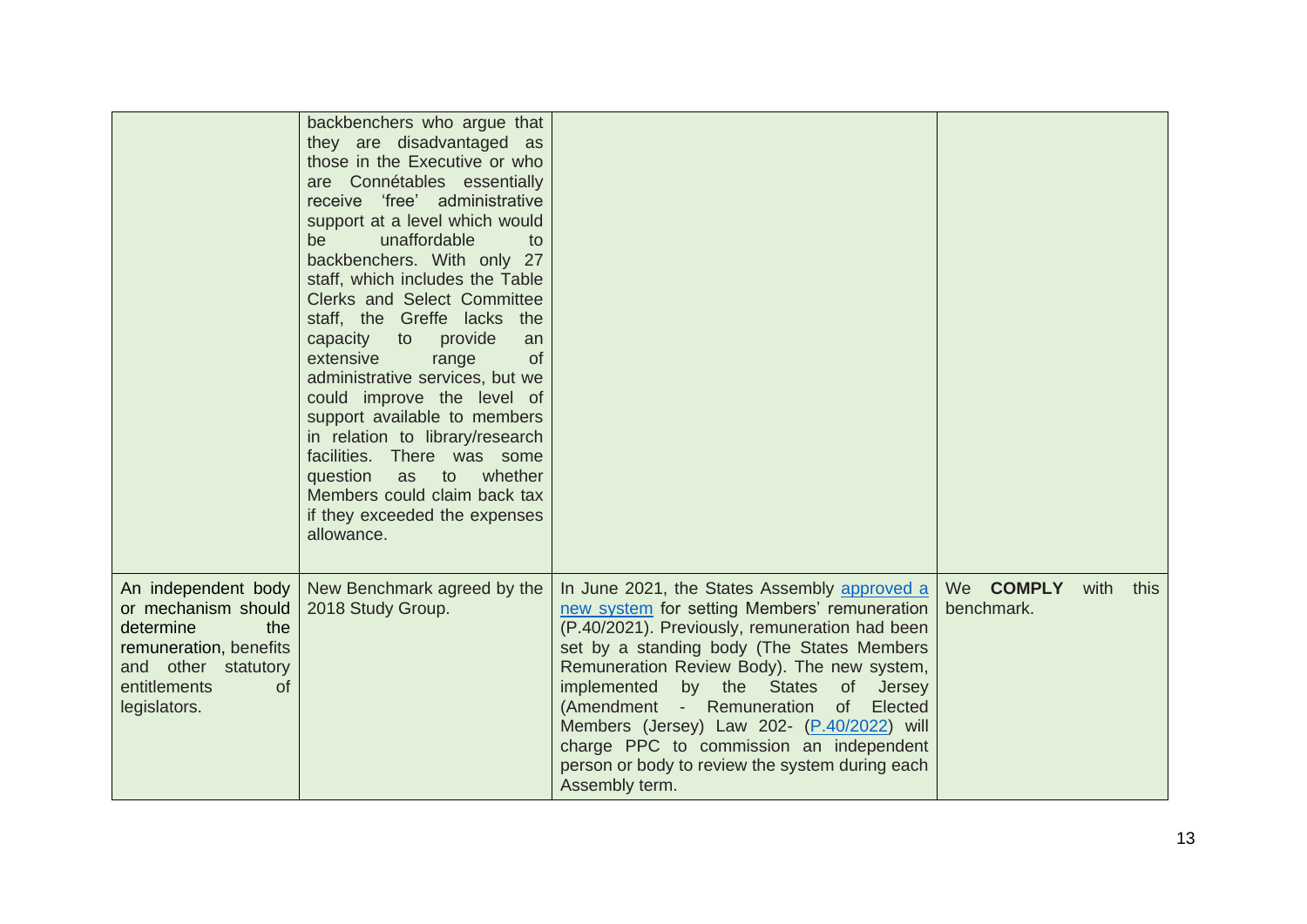| <b>Professional Development</b>                                                                                                                                                                                            |                                                                                                               |                                                                                                                                                                                                                                                                                                                        |                                                                                                                                                                                                                                                                                                                                                                                                                                                                                                     |
|----------------------------------------------------------------------------------------------------------------------------------------------------------------------------------------------------------------------------|---------------------------------------------------------------------------------------------------------------|------------------------------------------------------------------------------------------------------------------------------------------------------------------------------------------------------------------------------------------------------------------------------------------------------------------------|-----------------------------------------------------------------------------------------------------------------------------------------------------------------------------------------------------------------------------------------------------------------------------------------------------------------------------------------------------------------------------------------------------------------------------------------------------------------------------------------------------|
| The Legislature shall<br>take<br>measures<br>to<br>that newly<br>ensure<br>elected Members are<br>assisted<br><i>in</i><br>understanding<br>how<br>the Legislature works<br>its<br>rules<br>and<br><b>of</b><br>procedure. | New Benchmark agreed by the<br>2018 Study Group                                                               | <b>Members' Resources section</b>                                                                                                                                                                                                                                                                                      | <b>COMPLY</b> with this<br>We<br>benchmark. The working<br>group noted that ensuring<br><b>Members</b><br>elected<br>newly<br>were able to understand<br>how the legislature works<br>was particularly important in<br>terms<br>of<br>undertaking<br>effective<br>scrutiny<br><sub>of</sub><br><b>The</b><br>legislation.<br>working<br>group noted that the CPA<br>had an online academy<br>which could tailor courses<br>which could be utilised in<br>complying fully<br>with this<br>benchmark. |
| The Legislature shall<br>take<br>measures<br>to<br>legislators<br>assist<br>their<br>increase<br>knowledge and skills<br>in the performance of<br>their<br>parliamentary<br>duties.                                        | New Benchmark agreed by the<br>2018 Study Group                                                               | <b>Members' Resources section</b>                                                                                                                                                                                                                                                                                      | We COMPLY<br>with<br>this<br>benchmark.                                                                                                                                                                                                                                                                                                                                                                                                                                                             |
| <b>Resignation</b>                                                                                                                                                                                                         |                                                                                                               |                                                                                                                                                                                                                                                                                                                        |                                                                                                                                                                                                                                                                                                                                                                                                                                                                                                     |
| Legislators shall have<br>the right to resign from<br>Parliament<br>in<br>accordance<br>with<br>defined<br>clearly<br>procedures<br>the<br>in l<br>rules of procedure, the                                                 | Amended by the 2018 Study<br>Group to ensure resignations<br>follow agreed procedures.<br>Original: not cited | The States of Jersey Law 2005 provides details<br>on the resignation of a Senator or Deputy. The<br>Comité des Connétables has lodged proposals<br>covering resignation of a Connétable specifically<br>to provide that where:<br>the Court requires a Connétable to resign,<br>this should take immediate effect; and | <b>COMPLY</b><br>We<br>with<br>this<br>benchmark.                                                                                                                                                                                                                                                                                                                                                                                                                                                   |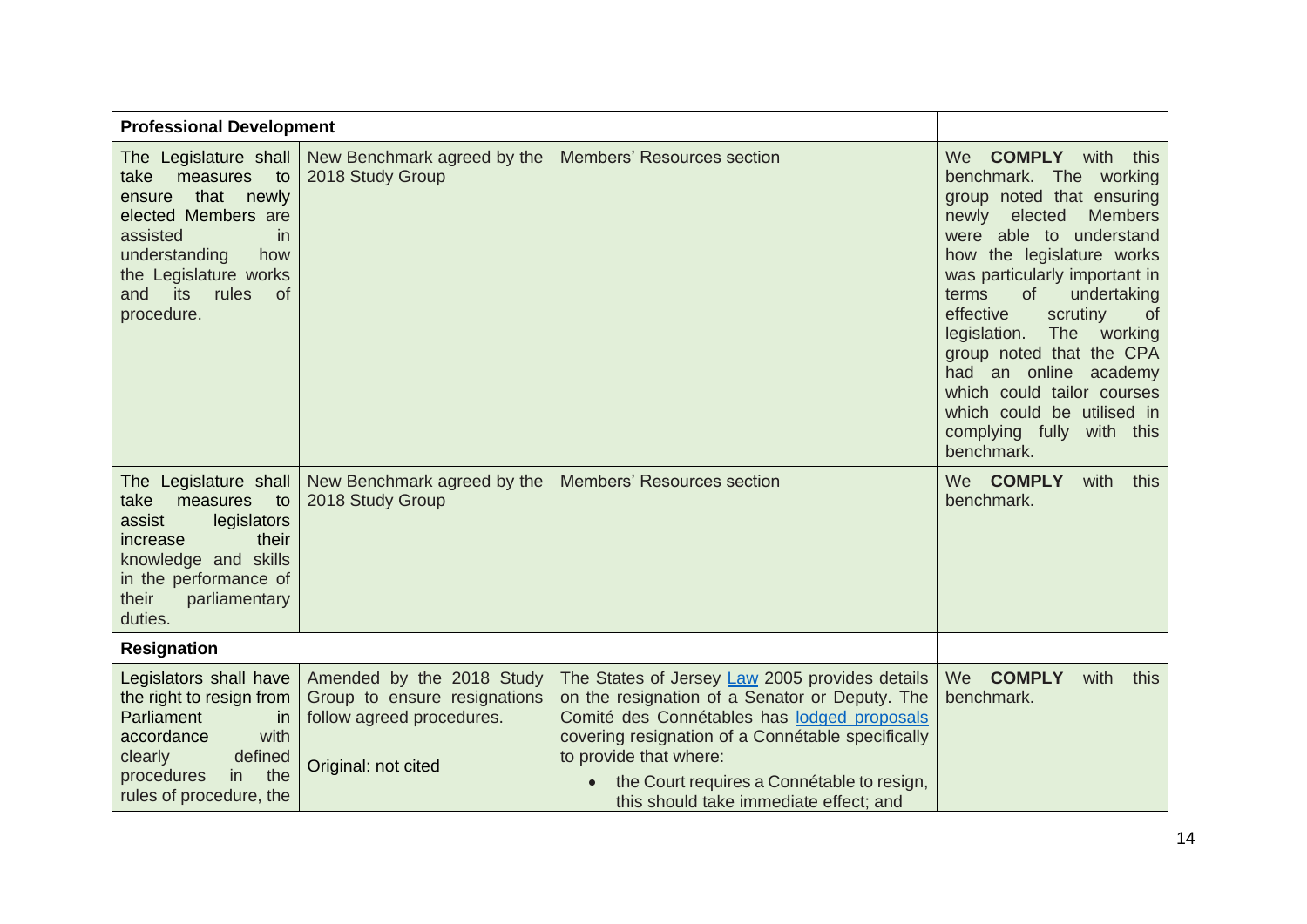| Constitution or any<br>other related law.                                                                                                                                                                                                                                                                        | We <b>COMPLY</b> fully with this<br>benchmark.  | where a Connétable chooses to resign,<br>$\bullet$<br>the effective date is when the Royal<br>Court is notified of the resignation.                                                                                                                                                                                                                                                                                                                                                                                                                     |                                                                                                                                                                                                                                                                                                         |
|------------------------------------------------------------------------------------------------------------------------------------------------------------------------------------------------------------------------------------------------------------------------------------------------------------------|-------------------------------------------------|---------------------------------------------------------------------------------------------------------------------------------------------------------------------------------------------------------------------------------------------------------------------------------------------------------------------------------------------------------------------------------------------------------------------------------------------------------------------------------------------------------------------------------------------------------|---------------------------------------------------------------------------------------------------------------------------------------------------------------------------------------------------------------------------------------------------------------------------------------------------------|
| <b>Natural Justice</b><br>The Legislature shall<br>incorporate principles<br>of natural justice into                                                                                                                                                                                                             | New section introduced by the 2018 Study Group. | Standing Order 104 provides that Members must<br>not "refer to any individual who is not a member<br>of the States by name, unless use of the                                                                                                                                                                                                                                                                                                                                                                                                           | <b>We PARTIALLY</b><br><b>COMPLY</b> with these<br>benchmarks as, although                                                                                                                                                                                                                              |
| <b>rules</b><br>and<br>its<br>procedures, and these<br>shall<br>be<br>applied<br>all<br>rigorously<br>to<br><b>situations</b><br>where<br>serious allegations are<br>made against named<br>or identifiable persons<br>during the course of<br>proceedings, either in<br>the Legislature or in its<br>Committees. |                                                 | individual's name is unavoidable and of direct<br>relevance to the business being discussed". The<br>presiding officer has the power to order a name<br>to be struck from the record if this Standing Order<br>is breached. This rule is used to regulate the<br>content of reports submitted alongside<br>propositions and is also applied in scrutiny.<br>The Code of Conduct for Elected Members<br>requires States Members to observe the<br>confidentiality of any disciplinary or capability<br>procedure regarding a States' employee or officer | the Assembly's rules restrict<br>the right of Members to<br>name and make allegations<br>about individuals in the<br>States, there is no set<br>procedure for natural justice<br>where serious allegations<br>are made against<br>individuals and where<br><b>Standing Order 104 does</b><br>not apply. |
| Members, or others,<br>who are subject to<br>serious charges of<br>contempt of,<br>and<br>offences against, the<br>Legislature<br>are<br>accorded<br>natural<br>justice<br>the<br>during<br>whole<br>process<br><b>of</b><br>consideration, and the<br>charges are decided<br>on the basis of all                |                                                 | and its outcome. If an States Member is of the<br>opinion that it is in the wider public interest that<br>he or she makes a public disclosure of or<br>comment upon the outcome of any such<br>procedure, the Code stipulates that he or she<br>should inform the parties to the procedure before<br>so doing and, when so doing, refer to the<br>individual by the title of his or her employment or<br>office rather than by his or her name.                                                                                                         |                                                                                                                                                                                                                                                                                                         |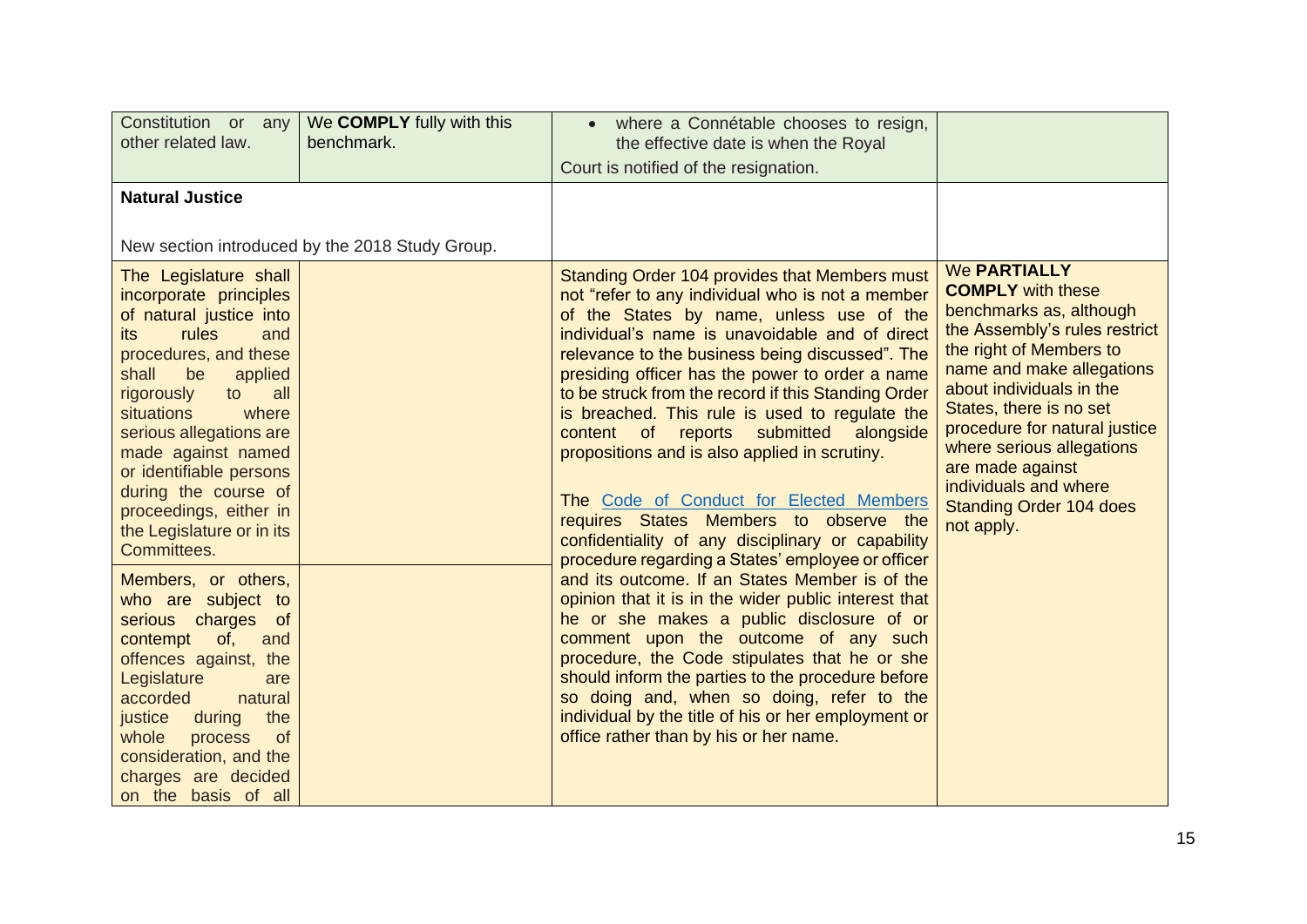| admissible<br>properly<br>evidence.                                                                                                                                                                                                                                                 |                                                                                                                                                                                                                                                                                                                                                                                                                                                                                                                                                                   |                                                                                                                                                                                                                                                                                                                                                                                                                                                                                                                                                                                                                                                                                                                                                                                                                                                                                                                              |                                                                                                                                                                                                                                                                                                                                                                                                                                                                                                  |
|-------------------------------------------------------------------------------------------------------------------------------------------------------------------------------------------------------------------------------------------------------------------------------------|-------------------------------------------------------------------------------------------------------------------------------------------------------------------------------------------------------------------------------------------------------------------------------------------------------------------------------------------------------------------------------------------------------------------------------------------------------------------------------------------------------------------------------------------------------------------|------------------------------------------------------------------------------------------------------------------------------------------------------------------------------------------------------------------------------------------------------------------------------------------------------------------------------------------------------------------------------------------------------------------------------------------------------------------------------------------------------------------------------------------------------------------------------------------------------------------------------------------------------------------------------------------------------------------------------------------------------------------------------------------------------------------------------------------------------------------------------------------------------------------------------|--------------------------------------------------------------------------------------------------------------------------------------------------------------------------------------------------------------------------------------------------------------------------------------------------------------------------------------------------------------------------------------------------------------------------------------------------------------------------------------------------|
| <b>Punishments imposed</b><br>by the Legislature on<br>Members or other<br>people (for example,<br>fines, or suspensions<br>attending<br>from<br>or<br>participating in further<br>sittings<br>of<br>the<br>Legislature and<br>its<br>Committees)<br>are<br>proportionate and fair. |                                                                                                                                                                                                                                                                                                                                                                                                                                                                                                                                                                   |                                                                                                                                                                                                                                                                                                                                                                                                                                                                                                                                                                                                                                                                                                                                                                                                                                                                                                                              | We<br><b>COMPLY</b><br>with<br>this<br>benchmark<br>as<br>any<br>punishments<br>must<br>go<br>through<br>the<br>Attorney<br><b>General and Court.</b>                                                                                                                                                                                                                                                                                                                                            |
| <b>Infrastructure</b>                                                                                                                                                                                                                                                               |                                                                                                                                                                                                                                                                                                                                                                                                                                                                                                                                                                   |                                                                                                                                                                                                                                                                                                                                                                                                                                                                                                                                                                                                                                                                                                                                                                                                                                                                                                                              |                                                                                                                                                                                                                                                                                                                                                                                                                                                                                                  |
| The Legislature shall<br>adequate<br>have<br>physical infrastructure<br>enable Members<br>to<br>and staff to fulfil their<br>responsibilities.                                                                                                                                      | We PARTIALLY COMPLY with<br>this benchmark.<br>The Sub-Committee argued<br>that Ministers acting under<br>collective responsibility could<br>be regarded as a 'party' and<br>they had access to resources<br>which other members did not. It<br>was suggested that there<br>should be statutory funding for<br>parties as there was in the UK<br>-not sure where the funding for<br>this would come from.<br>Members were also unhappy<br>that the Communications Unit<br>did not serve all members. The<br>Sub Committee wished to<br>compare Jersey's provision | As part of the work undertaken by the PPC Sub-<br>Committee to respond to the recommendations<br>made by the Election Observers Mission in 2018,<br>consideration has been given as to how the<br>status of political parties can be framed within the<br>existing<br>legislation,<br>suggested<br>as<br>in<br>Recommendation 9 (that the legal status of a<br>political party should be clearly defined in law).<br>In that regard, PPC commissioned a research<br>project 'How might the Standing Orders of the<br>States of Jersey respond to the formation of<br>political parties?' The<br>report<br>included<br>consideration of whether parties should receive<br>(additional) funding and whether a party leader<br>should be provided with an office or suitable<br>accommodation for caucus meetings. The<br>Committee intends to consider the report in more<br>detail and determine what areas to prioritise for | We still only PARTIALLY<br><b>COMPLY</b> with this<br>benchmark. The Committee<br>is undertaking a project to<br>provide members with<br>dedicated office space as<br>there are concerns from<br>some members about<br>access to proper facilities.<br>The working group noted<br>that there was limited space<br>for members to keep<br>sensitive information and<br>some questioned what their<br>responsibilities were in<br>terms of GDPR (General<br><b>Data Protection</b><br>Regulation). |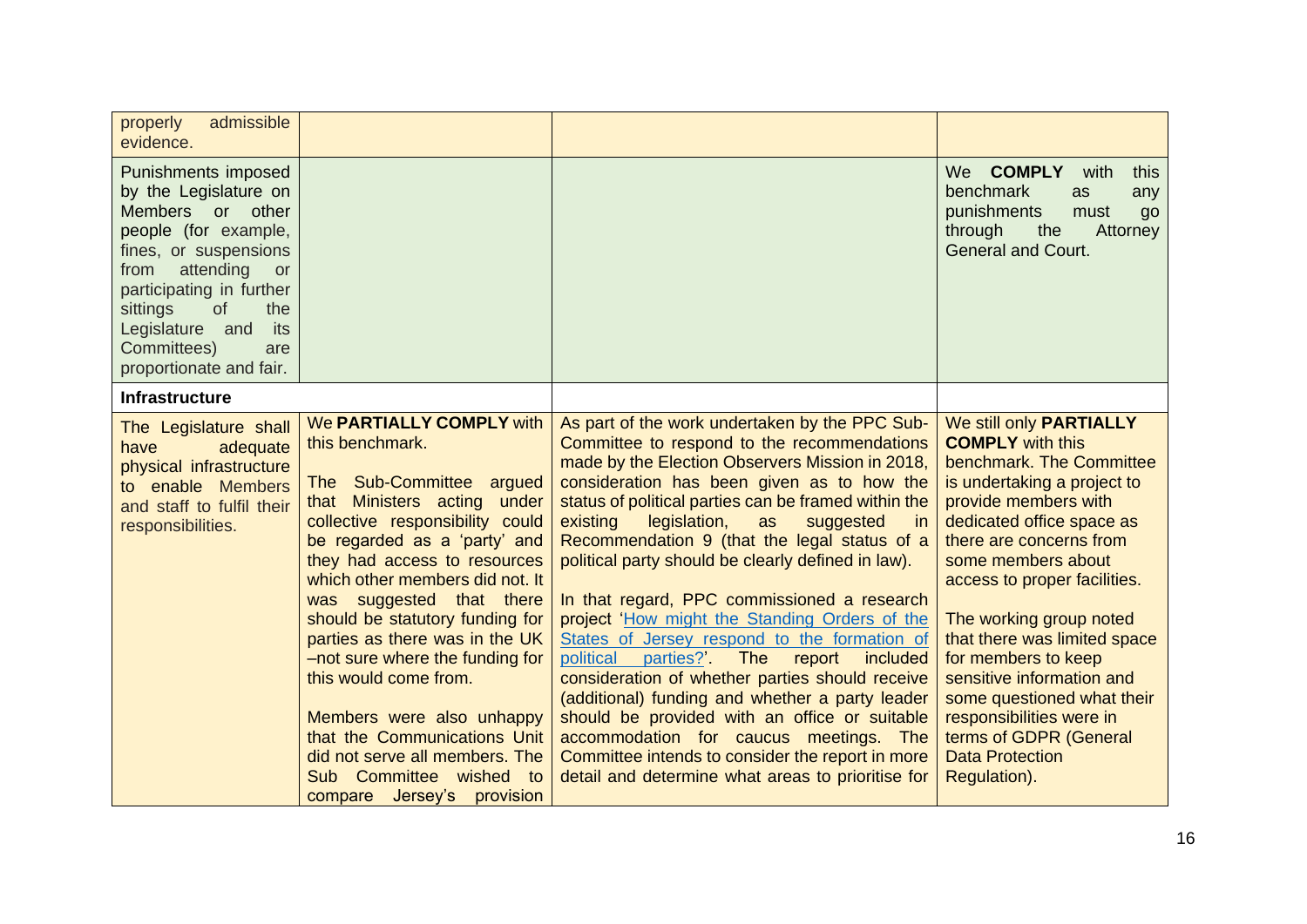|                                                                           | with other jurisdictions. DGOS  <br>countered<br>that,<br>although<br>dedicated office space was not<br>available, the 4 private meeting<br>rooms in the States building<br>were available for use by<br>backbenchers and were rarely<br>over-subscribed. If members<br>felt they lacked support then<br>they only had to ask for help,<br>although the Greffe could not<br>offer the level of administrative<br>support members seemed to<br>be seeking. It was noted that in<br>Scotland<br>for example<br>all<br>members were allocated an<br>office within the Parliament<br>building, similarly all MPs at<br>Westminster were given a<br>designated office space within<br>the Palace. Australian and Irish<br>parliamentarians<br>have<br>dedicated staff support whilst<br>they are at their respective<br>Parliament houses and the cost<br>is met by the centre. | implementation during 2022 - which is likely to be<br>a matter for the next PPC.<br>The Government Plan 2020 - 2023 included<br>funding for enhanced support for States<br>members, particularly research support to<br>enhance the Assembly's capacity for debate and<br>decision-making. It also provided additional<br>funding for enhanced public engagement<br>particularly in relation to communications, e-<br>petitions and website editing. This has resulted in<br>the establishment of the Digital and Public<br>Engagement section and the establishment of the<br>Members' Resources section within the States<br>Greffe | The working group also<br>noted that the physical<br>infrastructure, particularly in<br>the States Building would<br>not easily enable a member<br>with a physical disability to<br>undertake their duties. |
|---------------------------------------------------------------------------|----------------------------------------------------------------------------------------------------------------------------------------------------------------------------------------------------------------------------------------------------------------------------------------------------------------------------------------------------------------------------------------------------------------------------------------------------------------------------------------------------------------------------------------------------------------------------------------------------------------------------------------------------------------------------------------------------------------------------------------------------------------------------------------------------------------------------------------------------------------------------|---------------------------------------------------------------------------------------------------------------------------------------------------------------------------------------------------------------------------------------------------------------------------------------------------------------------------------------------------------------------------------------------------------------------------------------------------------------------------------------------------------------------------------------------------------------------------------------------------------------------------------------|-------------------------------------------------------------------------------------------------------------------------------------------------------------------------------------------------------------|
|                                                                           | <b>ORGANISATION OF THE LEGISLATURE</b>                                                                                                                                                                                                                                                                                                                                                                                                                                                                                                                                                                                                                                                                                                                                                                                                                                     |                                                                                                                                                                                                                                                                                                                                                                                                                                                                                                                                                                                                                                       |                                                                                                                                                                                                             |
| <b>Procedure and Sessions</b>                                             |                                                                                                                                                                                                                                                                                                                                                                                                                                                                                                                                                                                                                                                                                                                                                                                                                                                                            |                                                                                                                                                                                                                                                                                                                                                                                                                                                                                                                                                                                                                                       |                                                                                                                                                                                                             |
| <b>Rules of Procedure</b>                                                 |                                                                                                                                                                                                                                                                                                                                                                                                                                                                                                                                                                                                                                                                                                                                                                                                                                                                            |                                                                                                                                                                                                                                                                                                                                                                                                                                                                                                                                                                                                                                       |                                                                                                                                                                                                             |
| The Legislature's rules<br>of procedure reflect<br>and support the actual | New Benchmark agreed by the<br>2018 Study Group.                                                                                                                                                                                                                                                                                                                                                                                                                                                                                                                                                                                                                                                                                                                                                                                                                           | The rules of procedure are set out in Standing<br>Orders of the States of Jersey.                                                                                                                                                                                                                                                                                                                                                                                                                                                                                                                                                     | We COMPLY<br>with<br>this<br>benchmark.                                                                                                                                                                     |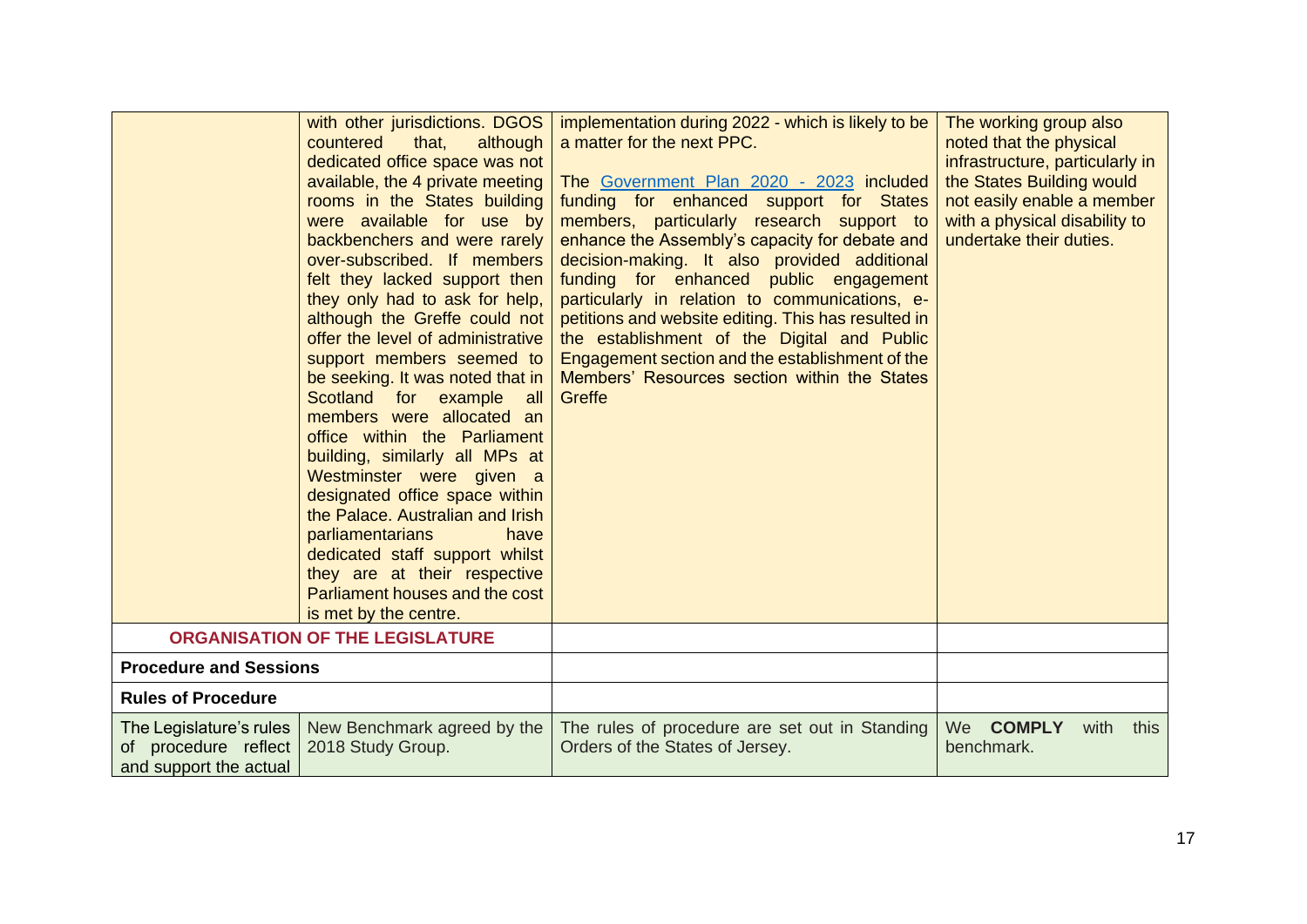| practice and culture of<br>the Legislature.                                                                                                                                                                      |                                                                                            |                                                                                                                                                                                                                                                                                                                                                                                                                                         |                                                                                                                                                                                                                               |
|------------------------------------------------------------------------------------------------------------------------------------------------------------------------------------------------------------------|--------------------------------------------------------------------------------------------|-----------------------------------------------------------------------------------------------------------------------------------------------------------------------------------------------------------------------------------------------------------------------------------------------------------------------------------------------------------------------------------------------------------------------------------------|-------------------------------------------------------------------------------------------------------------------------------------------------------------------------------------------------------------------------------|
| Only the Legislature<br>may adopt and amend<br>its rules of procedure.                                                                                                                                           | We COMPLY with this<br>benchmark.                                                          |                                                                                                                                                                                                                                                                                                                                                                                                                                         | We COMPLY with this<br>benchmark.                                                                                                                                                                                             |
| The<br>Legislature's<br>rules, procedures and<br>shall<br>be<br>practice<br>reviewed regularly to<br>enhance<br>parliamentary<br>effectiveness<br>and<br>relevance.                                              | New Benchmark agreed by the<br>2018 Study Group.                                           | Part of PPC's remit is to keep under review the<br>composition, the practices and the procedures of<br>the States as Jersey's legislature and bring<br>forward for approval by the States amendments<br>to the Law and standing orders as considered<br>appropriate.                                                                                                                                                                    | <b>COMPLY</b><br><b>We</b><br>with<br>this<br>benchmark.                                                                                                                                                                      |
| Changes<br>to<br>the<br>Legislature's rules of<br>procedure<br>shall<br>be<br>adopted<br>with<br>near<br>unanimity.                                                                                              | New Benchmark agreed by the<br>2018 Study Group.                                           | The States of Jersey Law 2005 provides the<br>requirements<br>legislative<br>regarding<br>the<br>constitution and proceedings of the States. The<br>Law prescribes that all matters coming or arising<br>before the States shall be done and decided by a<br>majority of the members present and voting on<br>them. If, on any matter before the States, the<br>votes are equally divided, the matter is<br>determined in the negative. | <b>COMPLY</b><br>We<br>with<br>this<br>benchmark in the sense that<br>there is a culture within the<br>Assembly that changes go<br>through<br><b>PPC</b><br>or<br>are<br>commented on<br><b>PPC</b><br>by<br>before adoption. |
| The Legislature's rules<br>procedure shall<br>of<br><b>Members</b><br>allow<br>to<br>genuine<br>raise<br>and<br>succinct<br>points<br><b>of</b><br>order for the Presiding<br>Officer to consider and<br>decide. | New Benchmark agreed by the<br>2018 Study Group.                                           | Standing Orders of the States of Jersey enable a<br>Member of the States to interrupt a member<br>speaking in order to raise a point of order or a<br>matter of privilege or immunity that requires an<br>immediate ruling by the presiding officer.                                                                                                                                                                                    | <b>COMPLY</b><br><b>We</b><br>with<br>this<br>benchmark.                                                                                                                                                                      |
| <b>The</b><br>Legislature's<br>rules, procedures and<br>practice<br>shall<br>be                                                                                                                                  | Amended by the 2018 Study<br>Group to improve knowledge of<br>the Legislature's work among | Standing Orders of the States of Jersey and the<br>States of Jersey Law 2005 are published on the                                                                                                                                                                                                                                                                                                                                       | <b>We PARTIALLY COMPLY</b><br>with this benchmark.<br><b>Although Standing Orders</b>                                                                                                                                         |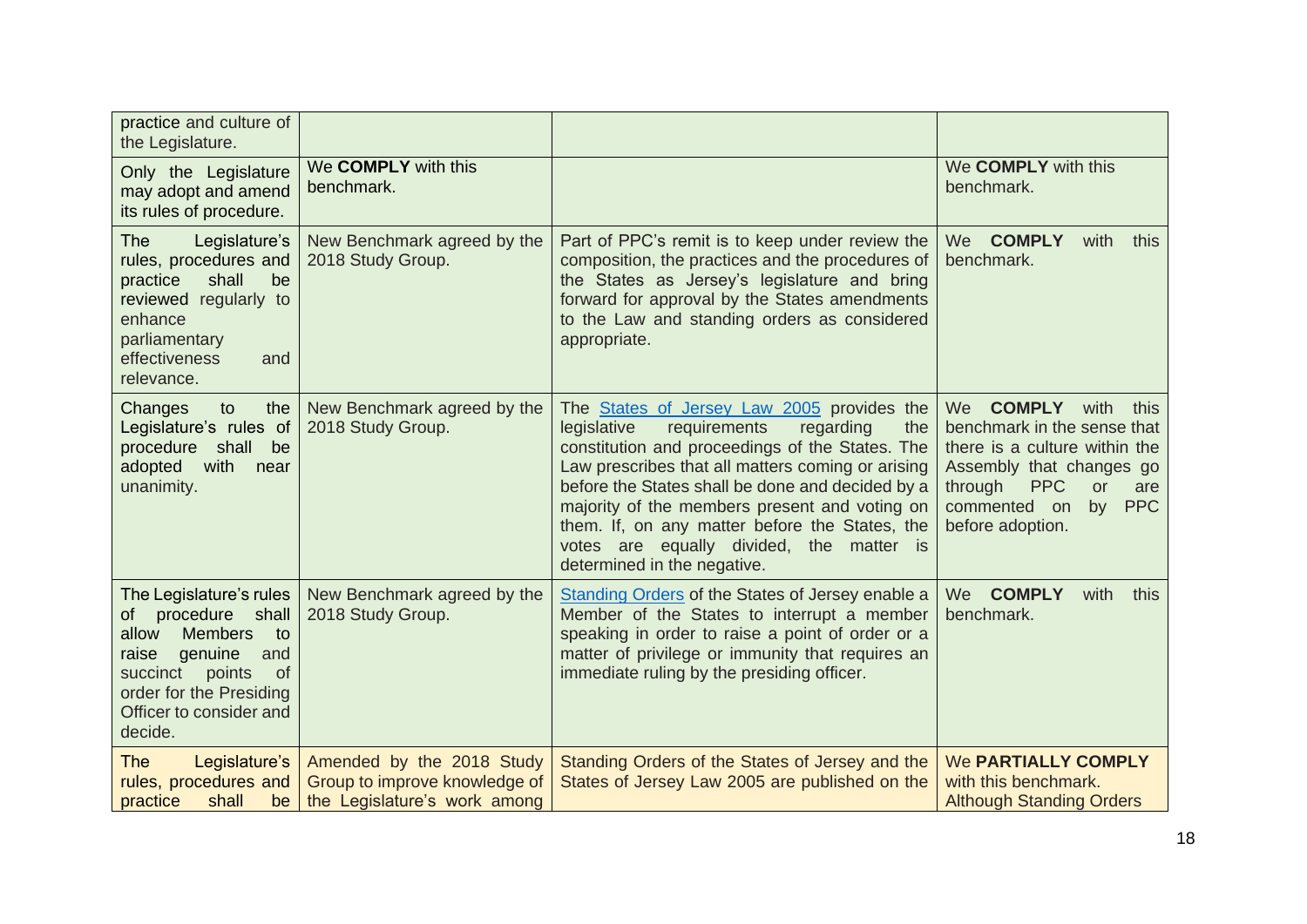| accessible<br>to<br>Members and to the<br>public.                                                                                                                                                             | the wider citizenry and to<br>enable their participation.<br><b>Original: Unclear</b>                                                                                                                                                                                                                                                                                                                                                                                                                                                                                                                                                                                                                                          | States Assembly website and Jersey Legal<br>Information Board website. | are publicly available, we<br>are looking to do more. An<br>objective for 2022 is to<br>develop a procedural guide<br>that will help with greater<br>compliance with this<br>benchmark. |
|---------------------------------------------------------------------------------------------------------------------------------------------------------------------------------------------------------------|--------------------------------------------------------------------------------------------------------------------------------------------------------------------------------------------------------------------------------------------------------------------------------------------------------------------------------------------------------------------------------------------------------------------------------------------------------------------------------------------------------------------------------------------------------------------------------------------------------------------------------------------------------------------------------------------------------------------------------|------------------------------------------------------------------------|-----------------------------------------------------------------------------------------------------------------------------------------------------------------------------------------|
| <b>Presiding Officers</b>                                                                                                                                                                                     |                                                                                                                                                                                                                                                                                                                                                                                                                                                                                                                                                                                                                                                                                                                                |                                                                        |                                                                                                                                                                                         |
| The Legislature shall<br>elect<br>select<br><b>or</b><br><b>Officers</b><br>Presiding<br>pursuant to criteria<br>procedures<br>and<br>clearly defined in the<br>and/or<br>Constitution<br>rules of procedure. | Amended by the 2018 Study<br>Group to recognise that, in<br>some circumstances, Presiding<br>Officers are appointed under<br>the Constitution.<br>Original: The Legislature shall<br>select or elect presiding officers<br>criteria<br>pursuant<br>to<br>and<br>procedures clearly defined in<br>the rules of procedure.<br>There was some debate as to<br>whether Jersey complied with<br>this benchmark but the Panel<br>decided that if this is taken at<br>DO NOT<br>face value we<br><b>COMPLY.</b><br>However it was<br>noted that Article 3(1) of the<br>States of Jersey Law 2005<br>could be amended to change<br>the word 'Bailiff' to a different<br>person. Whilst the procedure<br>exists to appoint the Bailiff, |                                                                        | <b>COMPLY</b><br>with<br>We l<br>this<br>benchmark. The list of<br>presiding officers is set out<br>in primary legislation agreed<br>by the States which the<br>States could amend.     |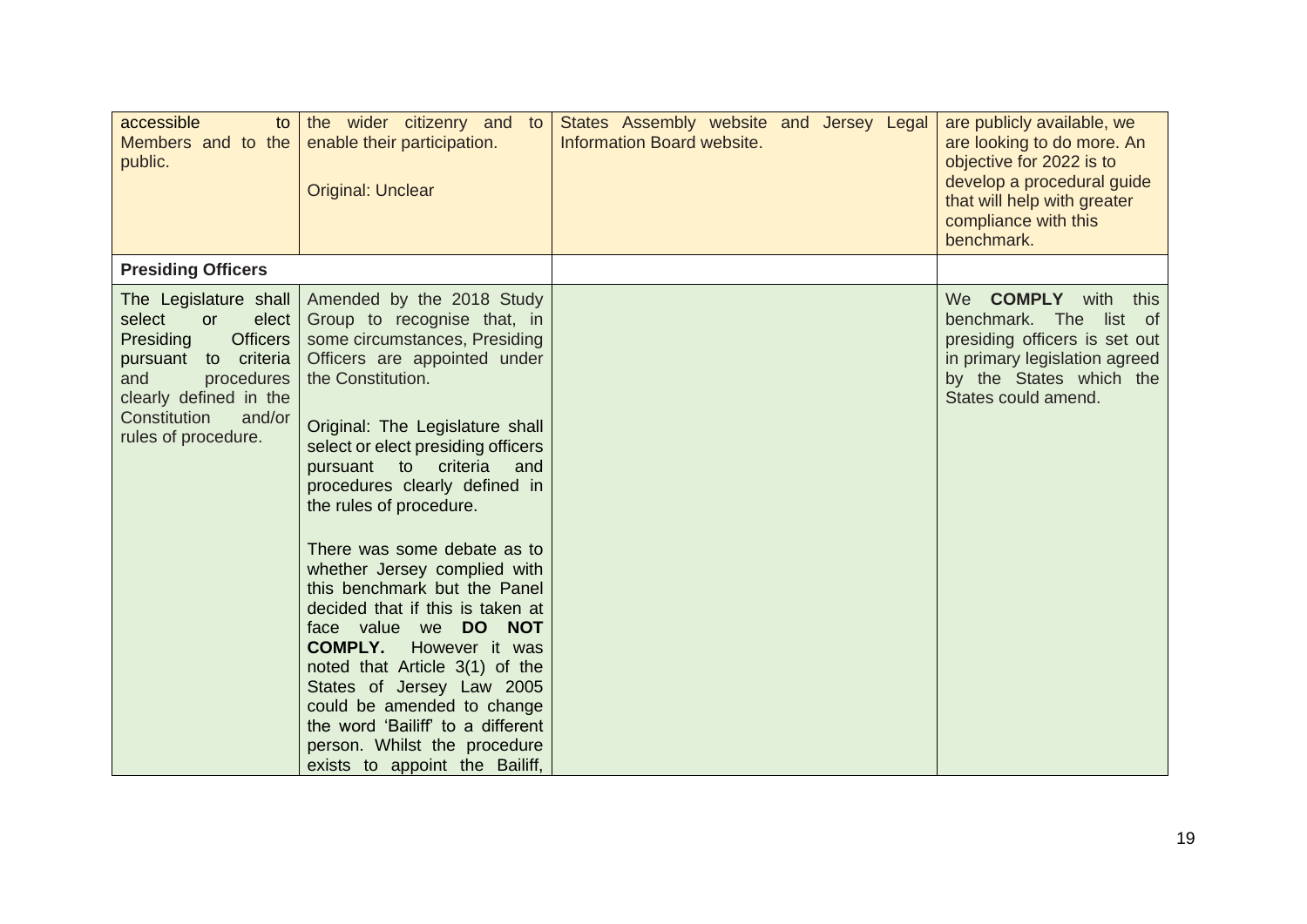|                                                                                                                                                                                                                                                                                                   | Members currently have no say<br>in his 'selection' or 'election'                                                                                                                                                                                                                                                                                                                                                   |                                                                                                                                                                                                                                                                                                                                                                                                                                                                                                          |                                                                                                                                             |
|---------------------------------------------------------------------------------------------------------------------------------------------------------------------------------------------------------------------------------------------------------------------------------------------------|---------------------------------------------------------------------------------------------------------------------------------------------------------------------------------------------------------------------------------------------------------------------------------------------------------------------------------------------------------------------------------------------------------------------|----------------------------------------------------------------------------------------------------------------------------------------------------------------------------------------------------------------------------------------------------------------------------------------------------------------------------------------------------------------------------------------------------------------------------------------------------------------------------------------------------------|---------------------------------------------------------------------------------------------------------------------------------------------|
| The Presiding Officer<br>maintains<br>order so<br>that the<br>Legislature<br>out<br>carries<br>its<br>effectively<br>functions<br>and Members have full<br>opportunities<br>to<br>participate<br>and<br>be<br>heard in accordance<br>with the Legislature's<br>rules, procedures and<br>practice. | New Benchmark agreed by the<br>2018 Study Group.                                                                                                                                                                                                                                                                                                                                                                    | The Standing Orders of the States of Jersey<br>state:<br><b>Presiding officer to maintain order:</b><br>(1) The presiding officer shall maintain order and<br>be responsible for the observance of standing<br>orders during a meeting.<br>(2) The presiding officer's decision on any point<br>of order shall not be open to appeal.<br>(3) A decision of the presiding officer on any point<br>of order may only be reviewed by the States by<br>debate upon a proposition lodged for that<br>purpose. | We COMPLY<br>with<br>this<br>benchmark.                                                                                                     |
| The Presiding Officer<br>decides all questions<br>of procedure, and in<br>doing so is guided by<br>decisions<br>previous<br>and practice.                                                                                                                                                         | New Benchmark agreed by the<br>2018 Study Group. The Study<br>Group felt that previous rulings<br>or decisions of the Presiding<br>Officer that have ongoing force<br>relevance should<br>be<br>and<br>accessible for Members and<br>others<br>guide<br>their<br>to<br>participation in the Legislature's<br>business. However, it was<br>accepted that this might be a<br>challenge for many small<br>Parliaments. |                                                                                                                                                                                                                                                                                                                                                                                                                                                                                                          | <b>COMPLY</b><br>We<br>with<br>this<br>benchmark<br>rulings<br>as<br>themselves are guided by<br>precedent and we keep a<br>record of them. |
| Punishments (such as<br>orders to leave the                                                                                                                                                                                                                                                       | New Benchmark agreed by the<br>2018 Study Group.                                                                                                                                                                                                                                                                                                                                                                    | The Standing Orders of the States of Jersey<br>state:                                                                                                                                                                                                                                                                                                                                                                                                                                                    | We COMPLY<br>with<br>this<br>benchmark.                                                                                                     |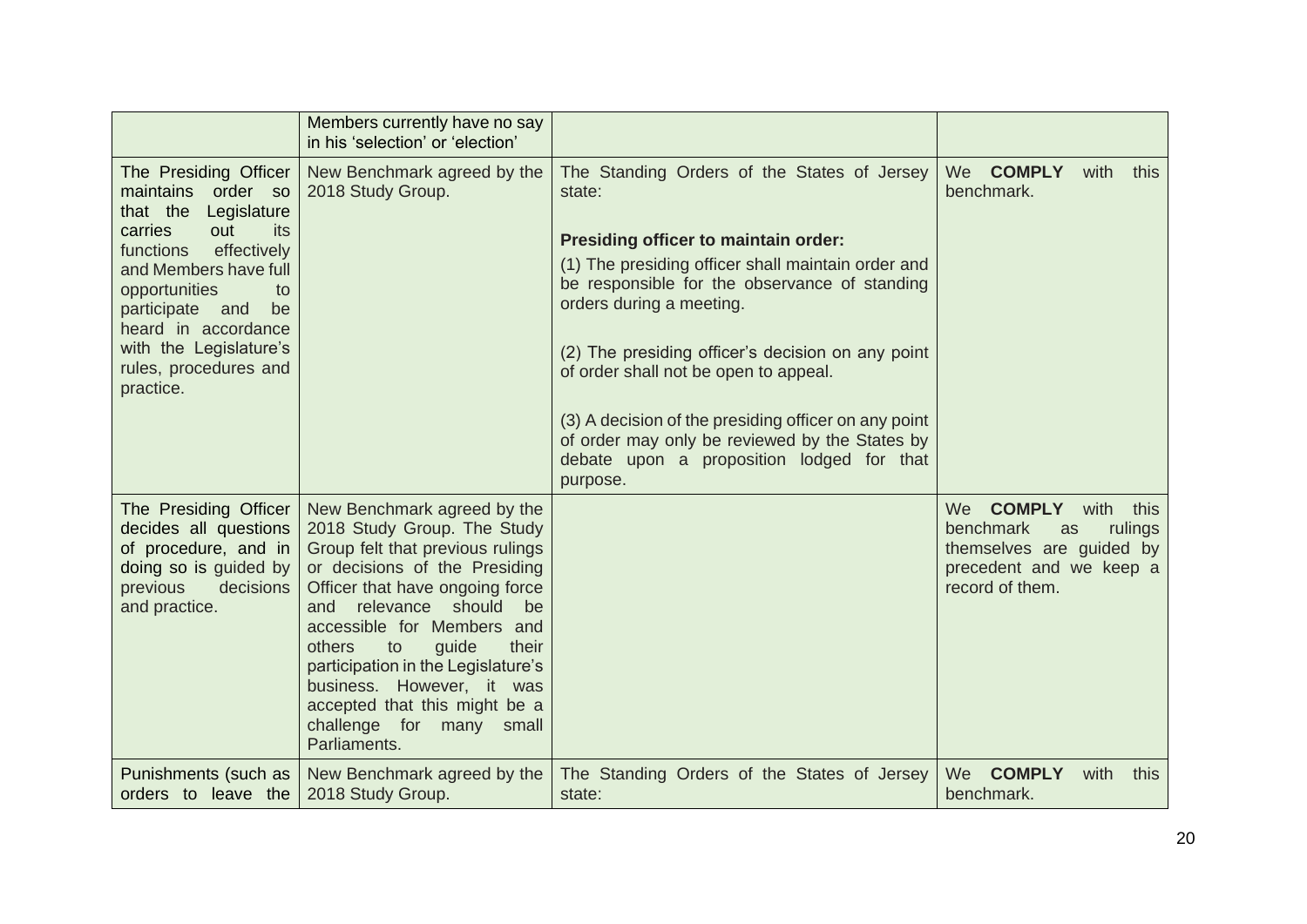| chamber) are imposed<br>on Members during<br>proceedings only to<br>the extent necessary<br>uphold<br>the<br>to<br>Presiding<br>Officer's<br>proper authority and<br>ability<br>to<br>chair<br>proceedings. |                                   | <b>Presiding</b><br>officer's<br>power<br>require<br>to<br>withdrawal from Chamber:<br>The presiding officer may require a member of<br>the States to withdraw from the Chamber, either<br>for the remainder of the day or for a lesser period,<br>if the member has $-$<br>(a) obstructed the meeting;<br>(b) conducted himself or herself in a grossly<br>disorderly manner;<br>(c) used offensive, objectionable,<br>unparliamentary or disorderly words and<br>(d) refused, when directed by the presiding<br>officer, to withdraw the words or<br>apologise;<br>(e) persistently or wilfully refused to conform<br>to any standing order; or<br>(f) persistently or wilfully disregarded the<br>authority of the presiding officer. |                                          |
|-------------------------------------------------------------------------------------------------------------------------------------------------------------------------------------------------------------|-----------------------------------|------------------------------------------------------------------------------------------------------------------------------------------------------------------------------------------------------------------------------------------------------------------------------------------------------------------------------------------------------------------------------------------------------------------------------------------------------------------------------------------------------------------------------------------------------------------------------------------------------------------------------------------------------------------------------------------------------------------------------------------|------------------------------------------|
| <b>Convening Sessions</b>                                                                                                                                                                                   |                                   |                                                                                                                                                                                                                                                                                                                                                                                                                                                                                                                                                                                                                                                                                                                                          |                                          |
| The Legislature shall<br>meet regularly,<br>at<br>intervals sufficient to<br>fulfil<br>its<br>responsibilities.                                                                                             | We COMPLY with this<br>benchmark. |                                                                                                                                                                                                                                                                                                                                                                                                                                                                                                                                                                                                                                                                                                                                          | We <b>COMPLY</b> with this<br>benchmark. |
| The Legislature shall<br>have procedures for<br>calling<br>itself<br>into<br>regular session.                                                                                                               | We COMPLY with this<br>benchmark. |                                                                                                                                                                                                                                                                                                                                                                                                                                                                                                                                                                                                                                                                                                                                          | We <b>COMPLY</b> with this<br>benchmark. |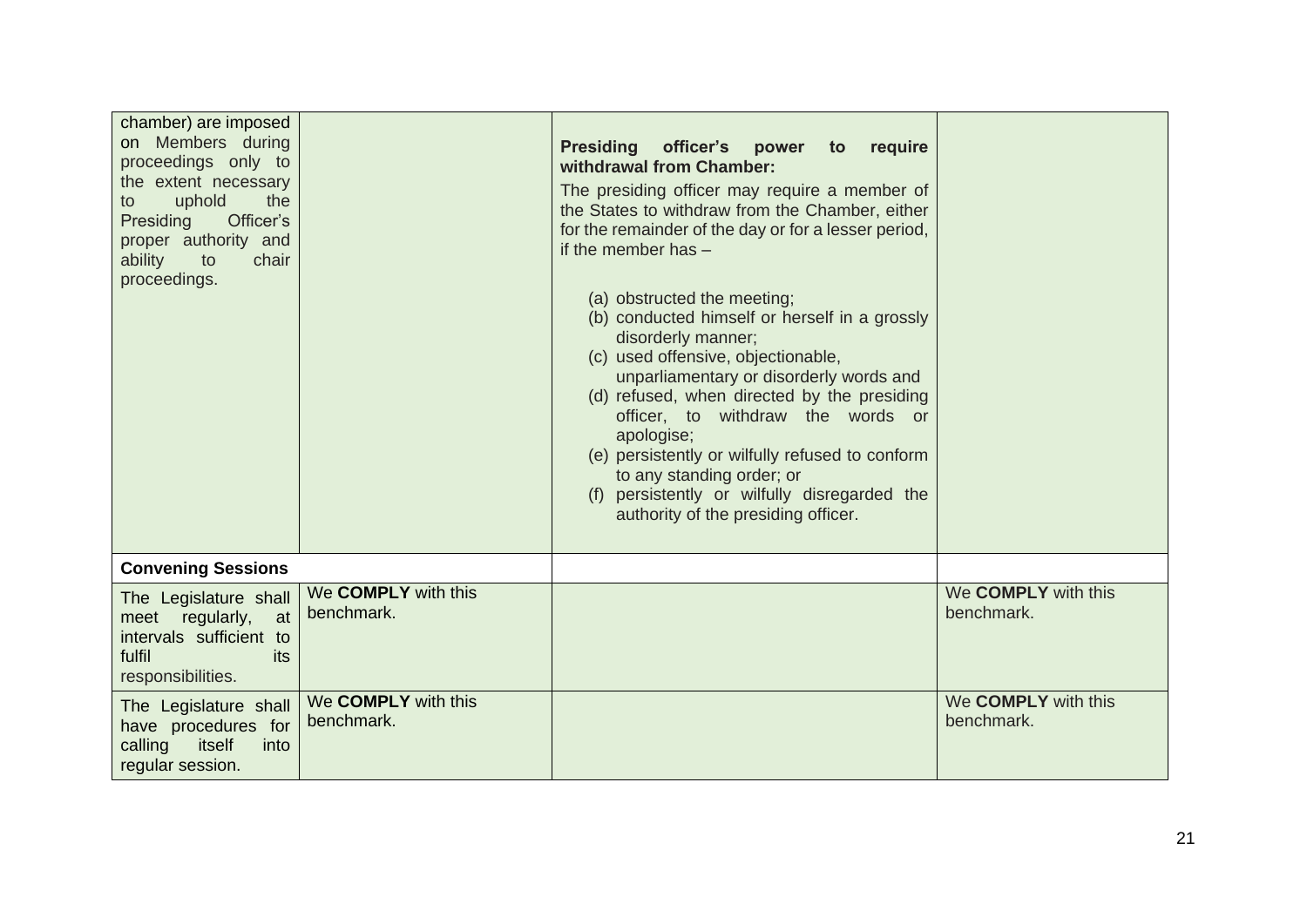| The Legislature shall<br>have procedures for<br>calling<br>itself<br>into<br>extraordinary<br><b>or</b><br>special session.                                                                | We COMPLY with this<br>benchmark.                                                                                                                                                                                                                                                                                                                                                                                                                                                                                                                                                                                                                                                                                                                                                   |                                                                                                                                                                                                                                                                                                                                                                                                                                                                                                                                                                                                                                                                                                                                                                                                                                                                                                                                                                                                                                                                                              | We <b>COMPLY</b> with this<br>benchmark. |
|--------------------------------------------------------------------------------------------------------------------------------------------------------------------------------------------|-------------------------------------------------------------------------------------------------------------------------------------------------------------------------------------------------------------------------------------------------------------------------------------------------------------------------------------------------------------------------------------------------------------------------------------------------------------------------------------------------------------------------------------------------------------------------------------------------------------------------------------------------------------------------------------------------------------------------------------------------------------------------------------|----------------------------------------------------------------------------------------------------------------------------------------------------------------------------------------------------------------------------------------------------------------------------------------------------------------------------------------------------------------------------------------------------------------------------------------------------------------------------------------------------------------------------------------------------------------------------------------------------------------------------------------------------------------------------------------------------------------------------------------------------------------------------------------------------------------------------------------------------------------------------------------------------------------------------------------------------------------------------------------------------------------------------------------------------------------------------------------------|------------------------------------------|
| <b>Provisions</b><br>and<br>qualifying<br>requirements for the<br>Executive branch to<br>convene<br>a special<br>the<br>session<br><b>of</b><br>Legislature shall be<br>clearly specified. | Amended by the 2018 Study<br>Group.<br>Original: Provisions for the<br>executive branch to convene a<br>of<br>special<br>session<br>the<br>Legislature shall be clearly<br>specified.<br><b>COMPLY</b><br>We<br>with<br>this<br>benchmark. However Members<br>wondered<br>whether in<br>an<br>it would<br>emergency<br>be<br>necessary for a quorum to be<br>maintained in order for the<br>meeting to take place. It was<br>suggested<br>that<br>some<br>contingency measure should<br>be available in the event of a<br>terrorist attack or viral outbreak<br>in which over half the Assembly<br>incapacitated.<br>were<br>Furthermore there needed to<br>be some protocols in place to<br>that<br>only<br>ensure<br>'housekeeping' decisions were<br>made at emergency sittings. | The States of Jersey Law 2005 states that:<br>The States shall be lawfully constituted and may<br>conduct any business which it is in their power to<br>conduct if there are present no less than one half<br>of the elected members.<br>At the start of the Covid-19 pandemic, PPC<br>introduced a new Standing Order in order to deal<br>with the possibility of the States Assembly being<br>unable to function because it is not possible for<br>25 Members (quorum) to physically gather<br>together (P.20/2021). The new Standing Order<br>only applies when a state of emergency has been<br>declared under the Emergency Powers and<br>Planning (Jersey) Law 1990 or if the Bailiff<br>considers that it might not be possible to convene<br>or maintain a quorate meeting of the States in<br>view of substantial risk to the health of States<br>Members.<br>Following approval of the new Standing Order,<br>States Assembly proceedings were able to<br>operate remotely.<br>In terms of the Executive Branch, the provisions<br>for convening a meeting allow for the Executive | We COMPLY<br>with<br>this<br>benchmark.  |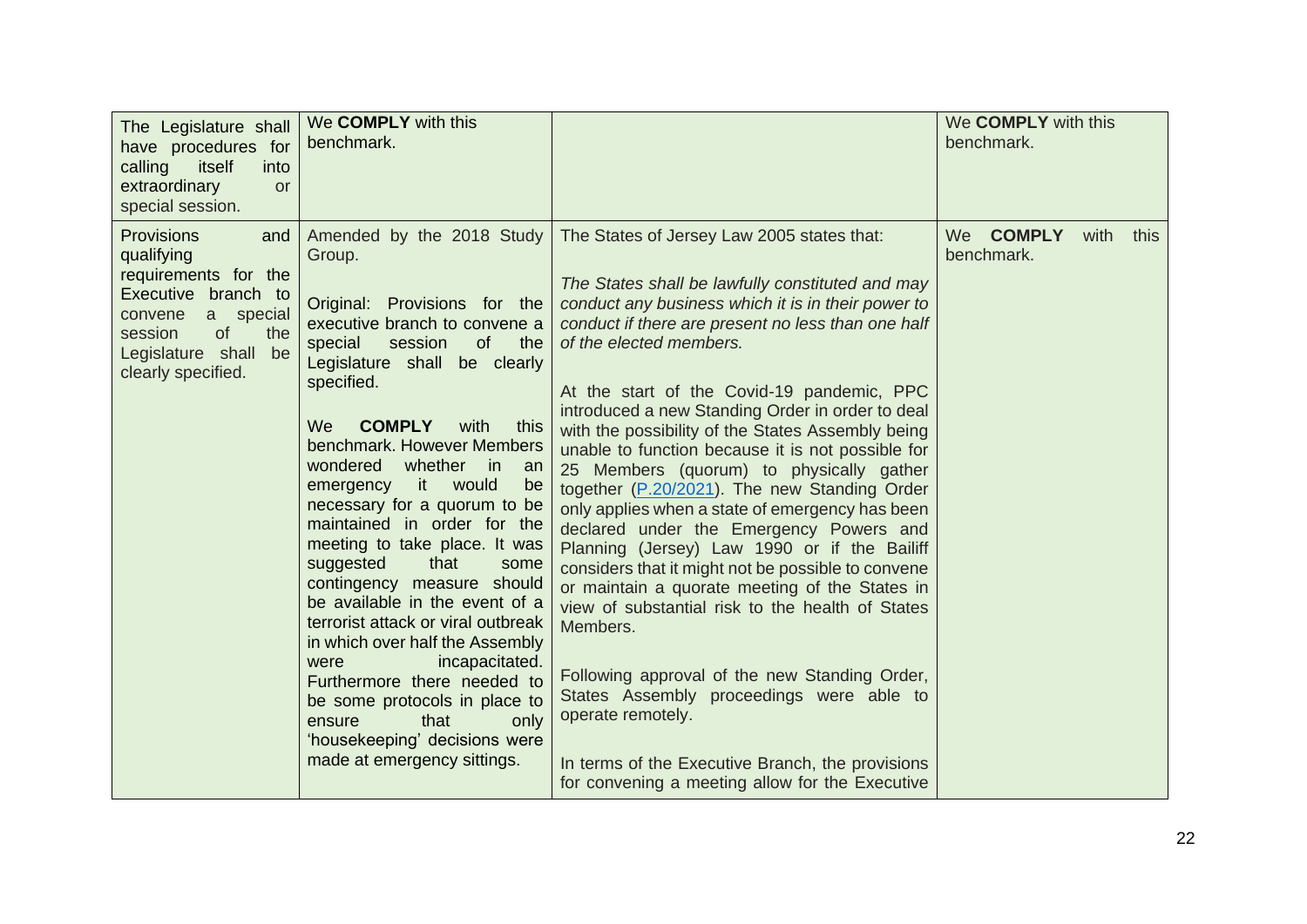|                                                                                                                                                                                      |                                                                                                                                                                                                       | to do so fairly readily; there isn't a separate<br>process for them.                                                                                                                                                                                                                        |                                                   |
|--------------------------------------------------------------------------------------------------------------------------------------------------------------------------------------|-------------------------------------------------------------------------------------------------------------------------------------------------------------------------------------------------------|---------------------------------------------------------------------------------------------------------------------------------------------------------------------------------------------------------------------------------------------------------------------------------------------|---------------------------------------------------|
| Agenda                                                                                                                                                                               |                                                                                                                                                                                                       |                                                                                                                                                                                                                                                                                             |                                                   |
| Legislators shall have<br>the right to vote to<br>amend the proposed<br>agenda for debate in<br>accordance with the<br>rules of procedure.                                           | Amended by the 2018 Study<br>Group to ensure that specific<br>rules of procedure are followed<br>whenever legislators vote to<br>amend the proposed agenda<br>for debate.<br><b>Original: Unclear</b> | Under Standing Orders (SO31), propositions are<br>listed for debate at a meeting in the order which<br>the Greffier agrees with the proposers. If<br>agreement cannot be made, the Chair of the PPC<br>can agree with the order unless the States decide<br>otherwise.                      | We COMPLY<br>with<br>this<br>benchmark.           |
| the<br>Legislators<br>in<br>lower or only house<br>shall have the right to<br>initiate legislation and<br>to offer amendments<br>proposed<br>to<br>legislation.                      | We COMPLY with this<br>benchmark.                                                                                                                                                                     |                                                                                                                                                                                                                                                                                             | We <b>COMPLY</b> with this<br>benchmark.          |
| $\overline{A}$<br>substantial<br>of<br>proportion<br>the<br>Legislature's time is<br>set aside for it to<br>consider<br>business<br>by<br>proposed<br>non-<br>Government<br>Members. | New Benchmark agreed by the<br>2018 Study Group.                                                                                                                                                      | Executive and non-executive members are able<br>to lodge propositions. The rules and proceedings<br>around the debates of all propositions are equal<br>between members.                                                                                                                    | <b>COMPLY</b><br>with<br>We<br>this<br>benchmark. |
| There shall<br>be an<br>annual parliamentary<br>calendar to promote<br>transparency.                                                                                                 | New Benchmark agreed by the<br>2018 Study Group to ensure<br>predictability<br>greater<br>and<br>transparency in the scheduling<br>of parliamentary business.                                         | Under Standing Orders PPC will present a list of<br>meetings (usually a Tuesday) of the States for the<br>1st and 2nd sessions in the following year. This<br>must be undertaken no later than the end of<br>September in each year. These are published on<br>the States Assembly website. | <b>COMPLY</b><br>We<br>with<br>this<br>benchmark. |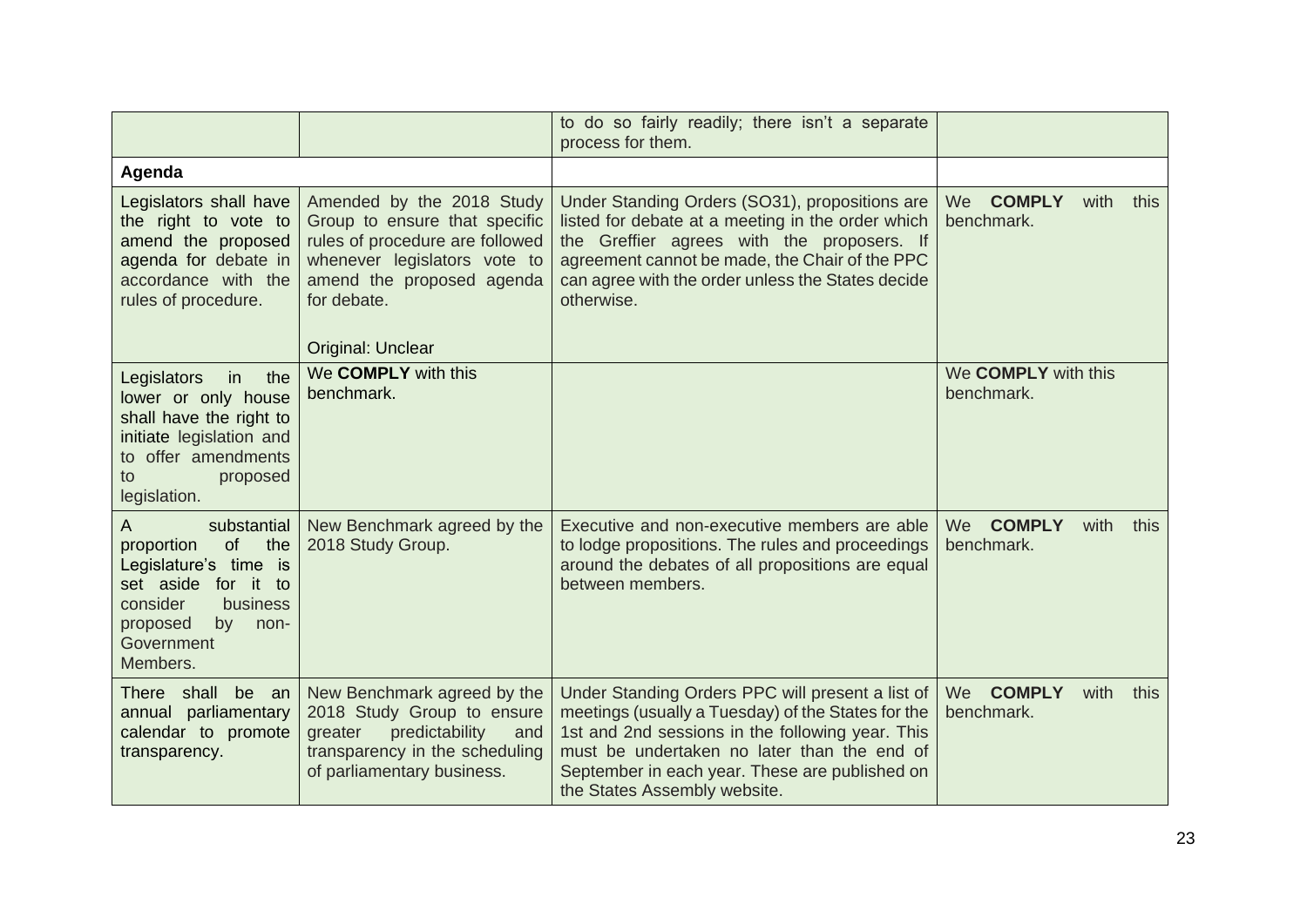| <b>Debate</b>                                                                                                                                                                                 |                                                                                                                                                                                                                           |                                                                                                                                                                                                                                                                                                                                                                                                                                            |                                          |
|-----------------------------------------------------------------------------------------------------------------------------------------------------------------------------------------------|---------------------------------------------------------------------------------------------------------------------------------------------------------------------------------------------------------------------------|--------------------------------------------------------------------------------------------------------------------------------------------------------------------------------------------------------------------------------------------------------------------------------------------------------------------------------------------------------------------------------------------------------------------------------------------|------------------------------------------|
| The Legislature shall<br>establish and follow<br>clear procedures for<br>structuring debate and<br>determining the order<br>precedence<br><b>of</b><br>0f<br>motions tabled<br>by<br>Members. | We COMPLY with this<br>benchmark.                                                                                                                                                                                         |                                                                                                                                                                                                                                                                                                                                                                                                                                            | We <b>COMPLY</b> with this<br>benchmark. |
| The Legislature shall<br>adequate<br>provide<br>opportunity<br>for<br>legislators to debate<br>Bills prior to a vote.                                                                         | We <b>COMPLY</b> with this<br>benchmark.                                                                                                                                                                                  |                                                                                                                                                                                                                                                                                                                                                                                                                                            | We <b>COMPLY</b> with this<br>benchmark. |
| <b>Voting</b>                                                                                                                                                                                 |                                                                                                                                                                                                                           |                                                                                                                                                                                                                                                                                                                                                                                                                                            |                                          |
| Plenary debates and<br>the<br>votes<br>in<br>Legislature shall be<br>public.                                                                                                                  | The 2006 Study Group noted<br>that one possible exception to<br>this may be the election of<br>officers. Amended by 2018<br>Study Group to ensure that<br>plenary debates are open to the<br>public.<br>Original: Unclear | Votes in the Assembly are usually taken using an<br>electronic voting system. Members vote 'pour',<br>'contre' or can abstain from voting. All votes are<br>published on the States Assembly website.<br>Hansard provides a complete written record of<br>everything members say during question time,<br>statements and debates in the Assembly.<br>Hansard of each States sitting is published on the<br><b>States Assembly website.</b> | We COMPLY<br>with<br>this<br>benchmark.  |
| Members in a minority<br>on a vote shall be able<br>to demand a recorded<br>vote.                                                                                                             | We <b>COMPLY</b> with this<br>benchmark.                                                                                                                                                                                  |                                                                                                                                                                                                                                                                                                                                                                                                                                            | We <b>COMPLY</b> with this<br>benchmark. |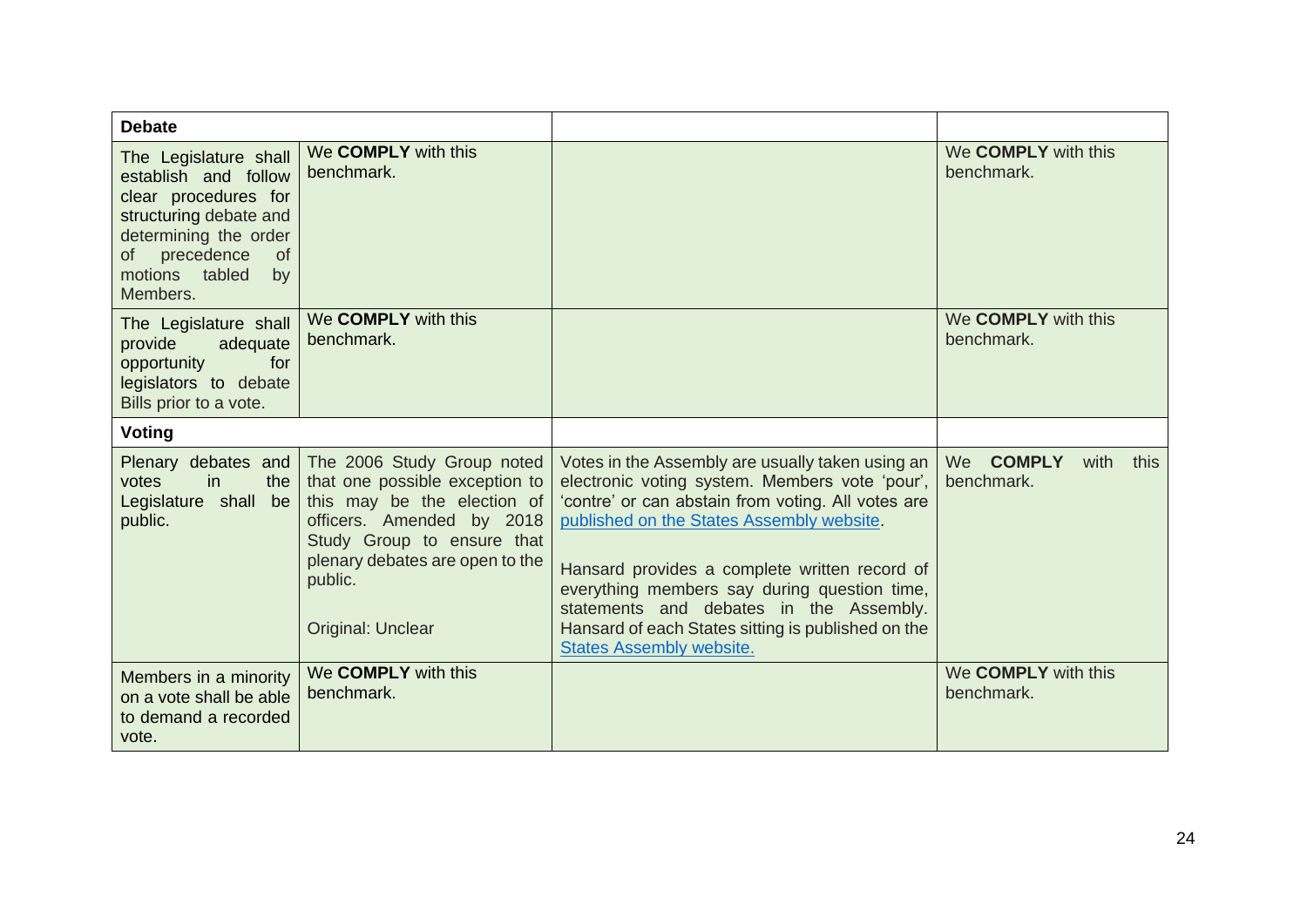| Only legislators may<br>vote on issues before<br>the Legislature.                                                                                                  | We <b>COMPLY</b> with this<br>benchmark.                        |                                                                                                                                                             | We <b>COMPLY</b> with this<br>benchmark.                                                                                                                                                                                                                                                                                                                                                                                   |
|--------------------------------------------------------------------------------------------------------------------------------------------------------------------|-----------------------------------------------------------------|-------------------------------------------------------------------------------------------------------------------------------------------------------------|----------------------------------------------------------------------------------------------------------------------------------------------------------------------------------------------------------------------------------------------------------------------------------------------------------------------------------------------------------------------------------------------------------------------------|
| <b>Petitions</b>                                                                                                                                                   |                                                                 |                                                                                                                                                             |                                                                                                                                                                                                                                                                                                                                                                                                                            |
| The Legislature shall<br>have procedures to<br>for<br>the<br>allow<br>meaningful<br>consideration<br><b>of</b><br>petitions.                                       | New Benchmark agreed by the<br>2018 Study Group.                | Petitions may be made by members of the public<br>and the procedures for considering them are set<br>out in Standing Orders.                                | We COMPLY<br>with<br>this<br>benchmark.                                                                                                                                                                                                                                                                                                                                                                                    |
| <b>Records</b>                                                                                                                                                     |                                                                 |                                                                                                                                                             |                                                                                                                                                                                                                                                                                                                                                                                                                            |
| The Legislature shall<br>maintain and publish<br>accessible<br>readily<br>records<br>of<br>its<br>proceedings,<br>in<br>a<br>standard<br>and<br>consistent format. | Amended by the 2018 Study<br>Group.<br><b>Original: Unclear</b> | Proceedings of the States Assembly are<br>published on the website including Order Papers,<br>Hansards, Questions (written and oral) and<br>Voting records. | We PARTIALLY COMPLY<br>with this benchmark.<br>The working group noted<br>that there are sometimes<br>delays<br>in<br>publishing<br>Hansard onto the website<br>and that the website is not<br>easy to navigate. There are<br>inconsistencies as to how<br>information<br>is.<br>some<br>presented. The working<br>group noted that funding has<br>been provided in order to<br>develop a new website in the<br>next term. |
| <b>Committees</b>                                                                                                                                                  |                                                                 |                                                                                                                                                             |                                                                                                                                                                                                                                                                                                                                                                                                                            |
| Organisation                                                                                                                                                       |                                                                 |                                                                                                                                                             |                                                                                                                                                                                                                                                                                                                                                                                                                            |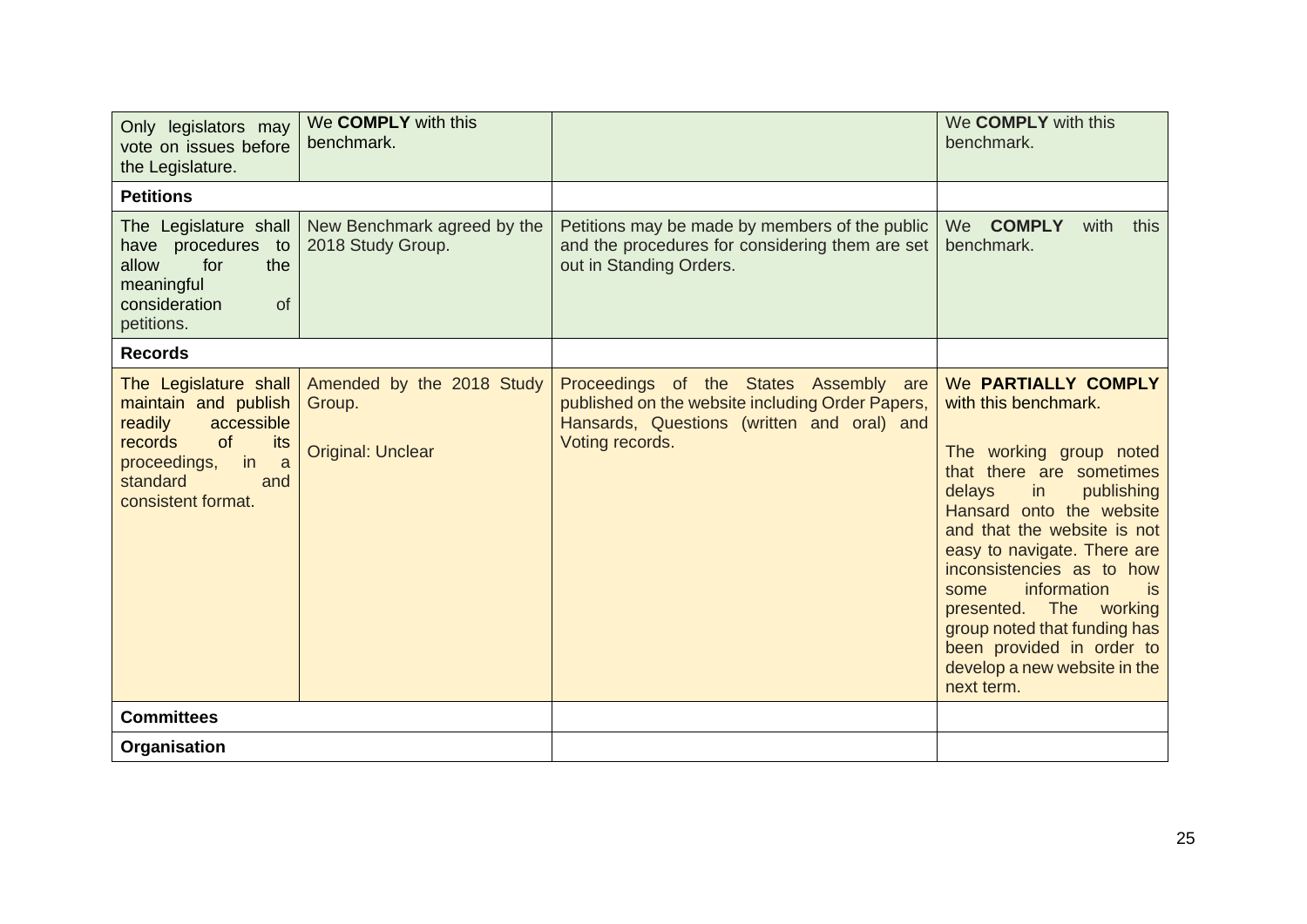| The Legislature shall<br>have the right and<br>sufficient resources to<br>form permanent and<br>temporary<br>Committees.                                                                                                                 | Amended by the 2018 Study<br>Group as the Legislature can<br>only form effective permanent<br>and temporary Committees if it<br>has sufficient resources.<br>Original: Unclear | The Scrutiny Liaison Committee is able to<br>establish Review Panels for the purpose of<br>reviewing a particular proposal, issue or project.                                                                                                                                                | We COMPLY<br>with<br>this<br>benchmark.           |
|------------------------------------------------------------------------------------------------------------------------------------------------------------------------------------------------------------------------------------------|--------------------------------------------------------------------------------------------------------------------------------------------------------------------------------|----------------------------------------------------------------------------------------------------------------------------------------------------------------------------------------------------------------------------------------------------------------------------------------------|---------------------------------------------------|
| Legislature's<br>The<br><b>of</b><br>assignment<br>Committee Members<br>on each Committee<br>include<br>both<br>shall<br>majority and minority<br>party Members and<br>reflect the<br>political<br>composition<br>of the<br>Legislature. | We COMPLY with this<br>benchmark.                                                                                                                                              |                                                                                                                                                                                                                                                                                              | We <b>COMPLY</b> with this<br>benchmark.          |
| The Legislature shall<br>establish and follow a<br>method<br>transparent<br>selecting<br>for<br><b>or</b><br>electing the Chairs of<br>Committees.                                                                                       | We COMPLY with this<br>benchmark.                                                                                                                                              |                                                                                                                                                                                                                                                                                              | We <b>COMPLY</b> with this<br>benchmark.          |
| established,<br>Once<br><b>Committees</b><br>shall<br>meet regularly in a<br>timely and effective<br>manner.                                                                                                                             | New Benchmark agreed by the<br>2018 Study Group.                                                                                                                               | Under the Scrutiny and Public Accounts<br>Committee Proceedings: Code of Practice,<br>Panels and the Public Accounts Committee<br>agree, for each calendar year, a schedule of<br>regular meetings. Once the schedule has been<br>agreed, it is published on the States Assembly<br>website. | We<br><b>COMPLY</b><br>with<br>this<br>benchmark. |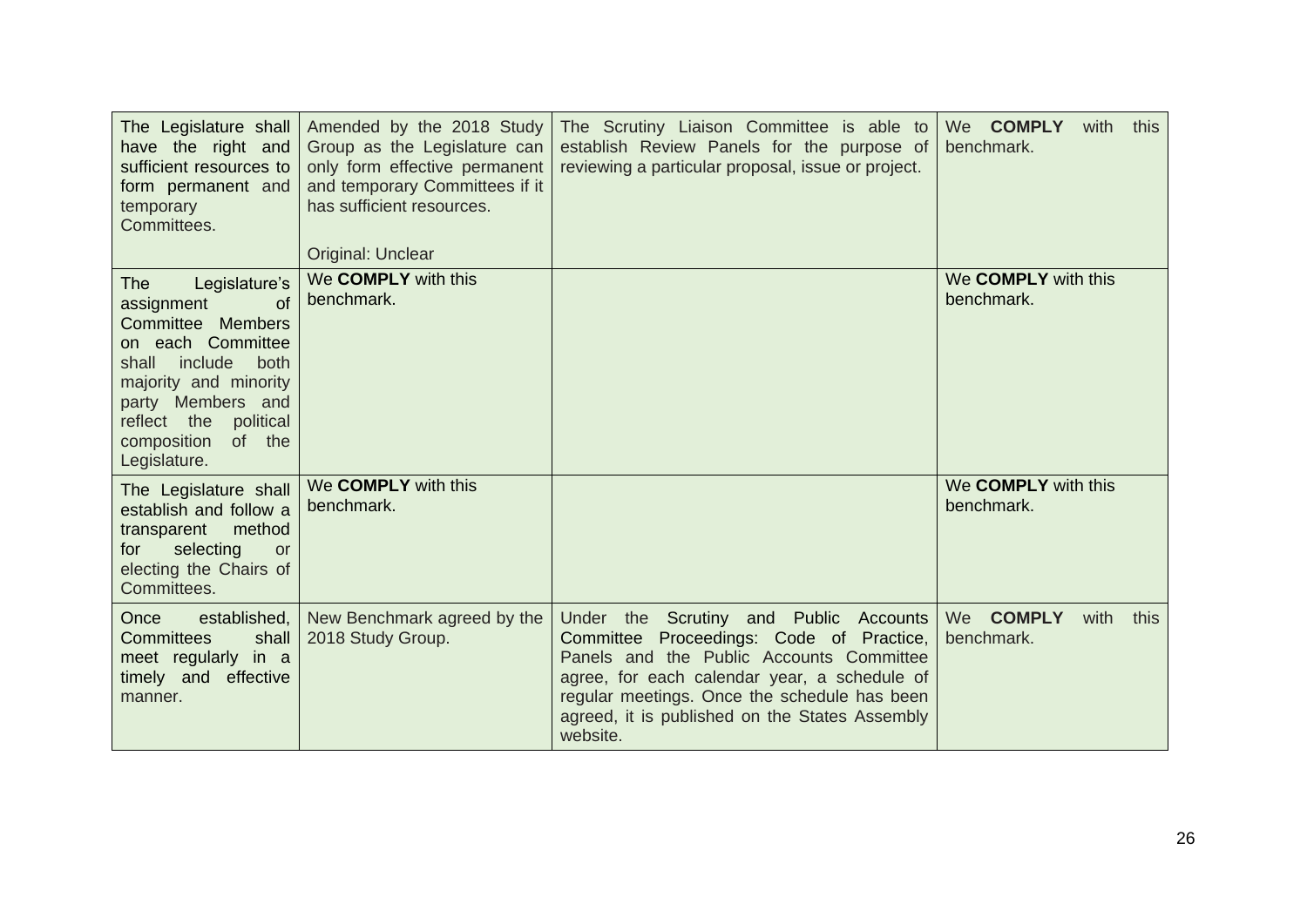| All Committee votes<br>substantive<br>and<br>decisions, and the<br>Committee's reasons<br>for them, are made<br>public in an accessible<br>and timely manner.                                                               | Amended by the 2018 Study<br>Group.                                                                                                                                                                                                                                                                                                                                                                                                                               | The minutes of all Scrutiny Panel/Public<br>Accounts Committee meetings are published on<br>the States Assembly website.                                                                                                                                                                                                                                                                                                                                                                                                       | We PARTIALLY COMPLY<br>with this benchmark as they<br>are not as accessible or<br>timely as they could be.                                                                                                                      |
|-----------------------------------------------------------------------------------------------------------------------------------------------------------------------------------------------------------------------------|-------------------------------------------------------------------------------------------------------------------------------------------------------------------------------------------------------------------------------------------------------------------------------------------------------------------------------------------------------------------------------------------------------------------------------------------------------------------|--------------------------------------------------------------------------------------------------------------------------------------------------------------------------------------------------------------------------------------------------------------------------------------------------------------------------------------------------------------------------------------------------------------------------------------------------------------------------------------------------------------------------------|---------------------------------------------------------------------------------------------------------------------------------------------------------------------------------------------------------------------------------|
| <b>Powers</b>                                                                                                                                                                                                               |                                                                                                                                                                                                                                                                                                                                                                                                                                                                   |                                                                                                                                                                                                                                                                                                                                                                                                                                                                                                                                |                                                                                                                                                                                                                                 |
| shall<br><b>Committees</b><br>have the power to<br>summon<br>persons,<br>papers and records,<br>and this power shall<br>extend to witnesses<br>and evidence from the<br><b>Executive</b><br>branch,<br>including officials. | We PARTIALLY COMPLY with<br>this benchmark.<br>Members of the Executive<br>cannot be summoned but can<br>be 'requested' to attend. There<br>is a right of appeal but<br>Members felt it was heavily<br>in the Executive's<br>weighted<br>Furthermore<br>favour.<br>any<br>challenges<br>currently<br>went<br>before the Privileges<br>and<br><b>Procedures</b><br>Committee<br>considered<br>members<br>that<br>appeals should not be before a<br>political body. | Under the <b>States of Jersey (Powers, Privileges</b><br>and Immunities) (Scrutiny Panels, PAC and PPC)<br>Regulations 2006 Scrutiny Panels and the PAC<br>are able to issue a summons.<br>The necessity to issue a summons is mitigated by<br>the Scrutiny and Public Accounts Committee<br>Proceedings: Code of Practice, which enables<br>Panels/PAC to seek evidence from whoever they<br>wish and may request papers and records from<br>private bodies and individuals where these are<br>relevant to the Panel's remit. | We PARTIALLY COMPLY<br>with this benchmark.                                                                                                                                                                                     |
| shall<br>be<br><b>There</b><br>a a<br>presumption that the<br>Legislature will refer<br>legislation<br>to<br>a<br>Committee, and<br>any<br>exceptions<br>must be<br>transparent, narrowly-<br>defined,<br>and               | We PARTIALLY COMPLY with<br>benchmark.<br><b>Standing</b><br>this<br>Orders provides a referral<br>process and the opportunity to<br>review the Legislation after the<br>principles have been adopted is<br>automatically offered by the<br>Chair to the relevant Scrutiny<br>Panel,<br>there<br><b>is</b><br>but<br>a                                                                                                                                            | Under the Scrutiny and Public Accounts<br>Committee Proceedings: Code of Practice, the<br>Chief Minister, Ministers and the Council of<br>Ministers should use best endeavours to try to<br>ensure that all Propositions on major policies and<br>legislation are lodged 'au Greffe' at least six<br>months before the date of the next elections so<br>that sufficient time is factored in for Scrutiny<br>purposes.                                                                                                          | We PARTIALLY COMPLY<br>with this benchmark.<br>The working group noted<br>that some Ministers fail to<br>brief Panels in advance of<br>lodging legislation and that<br>there should always be an<br>assumption that Panels will |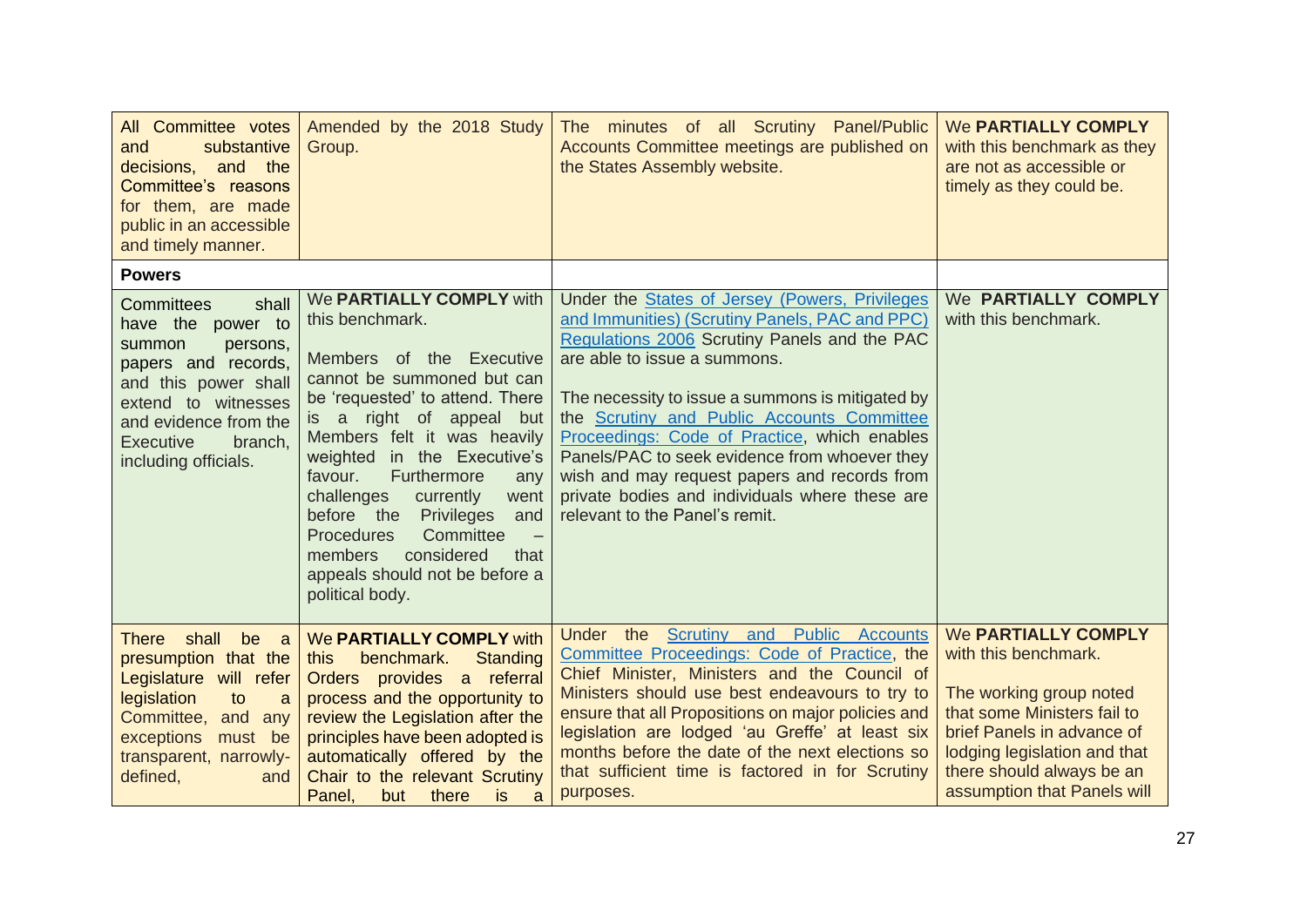| extraordinary<br>in<br>nature.                                                                                                                                         | presumption by the Executive<br>that panels will not call in<br>legislation routinely.                                                                                                                                                                                                                                                                                                                                                                                                                                                                                                                                                                                                                                                                                                       |                                                                                                                                                                                                                                                                                                                                                                                                            | call in legislation - which<br>should be factored into the<br>timeline. |
|------------------------------------------------------------------------------------------------------------------------------------------------------------------------|----------------------------------------------------------------------------------------------------------------------------------------------------------------------------------------------------------------------------------------------------------------------------------------------------------------------------------------------------------------------------------------------------------------------------------------------------------------------------------------------------------------------------------------------------------------------------------------------------------------------------------------------------------------------------------------------------------------------------------------------------------------------------------------------|------------------------------------------------------------------------------------------------------------------------------------------------------------------------------------------------------------------------------------------------------------------------------------------------------------------------------------------------------------------------------------------------------------|-------------------------------------------------------------------------|
| <b>Committees</b><br>shall<br>scrutinize<br>legislation<br>referred to them and<br>have the power to<br>recommend<br>amendments<br><b>or</b><br>amend the legislation. | We PARTIALLY COMPLY with<br>benchmark but could<br>this<br>strengthen our approach.<br>Sub-<br><b>Members</b><br>of<br>the<br>Committee felt that this was an<br>area upon which the Assembly<br>should focus. It was suggested<br>Second<br>and<br><b>Third</b><br>that<br>Readings should take place on<br>separate sittings as a minimum<br>in order to provide a 'pause'<br>and members more time to<br>consider the<br>impact and<br>intricacies of the legislation<br>under discussion and to bring<br>amendments if necessary. It<br>would also provide a natural<br>break to allow scrutiny to<br>assess it. However the Sub-<br>Committee recognised that<br>there would be a training<br>requirement for members who<br>were presently not experienced<br>in legislative scrutiny. | Legislation is able to be referred to the relevant<br>Scrutiny Panel under Standing Orders. Panels<br>are also able to amend legislation.<br>A PPC Sub-Committee has recommended that<br>the second and third readings take place on<br>separate sittings in order to allow members more<br>time to consider the legislation, however, this<br>recommendation will be for the next PPC to take<br>forward. | We PARTIALLY COMPLY<br>with this benchmark.                             |
| <b>Committees</b><br>shall<br>have the right and<br>sufficient resources to                                                                                            | Amended by the 2018 Study<br>Group.                                                                                                                                                                                                                                                                                                                                                                                                                                                                                                                                                                                                                                                                                                                                                          |                                                                                                                                                                                                                                                                                                                                                                                                            | We COMPLY<br>with<br>this<br>benchmark.                                 |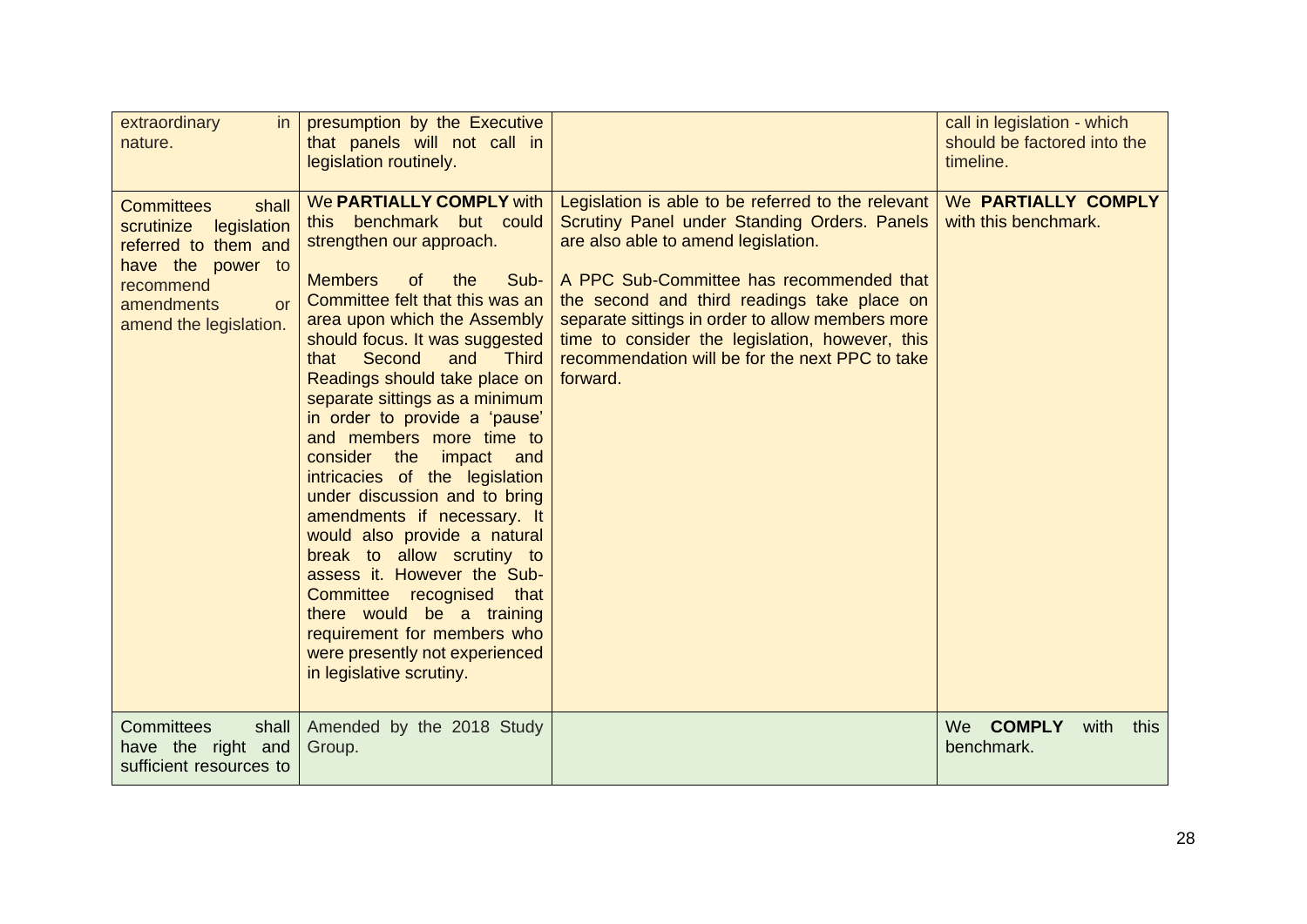| consult and/or employ<br>experts.                                                                                                                                                                                                                         | Original - Committees shall<br>have the right to consult and/or<br>employ experts.<br>We <b>COMPLY</b> with this<br>benchmark.                                                                                                                |                                                                                                                                                                                                                                                                                                                                                                                                                                                                                                     |                                                                                                                                                                                                                                                 |
|-----------------------------------------------------------------------------------------------------------------------------------------------------------------------------------------------------------------------------------------------------------|-----------------------------------------------------------------------------------------------------------------------------------------------------------------------------------------------------------------------------------------------|-----------------------------------------------------------------------------------------------------------------------------------------------------------------------------------------------------------------------------------------------------------------------------------------------------------------------------------------------------------------------------------------------------------------------------------------------------------------------------------------------------|-------------------------------------------------------------------------------------------------------------------------------------------------------------------------------------------------------------------------------------------------|
| Committees shall seek<br>and<br>receive<br>submissions from the<br>public<br>the<br>about<br>business before them<br>and<br>provide<br>reasonable time for<br>written submissions to<br>be prepared.<br><b>Committees</b><br>hear<br>evidence from people | New Benchmark agreed by the<br>2018 Study Group.<br>New Benchmark agreed by the<br>2018 Study Group.                                                                                                                                          | <b>Public Accounts</b><br>Under the Scrutiny and<br>Committee Proceedings: Code of Practice,<br>Panels/PAC gather evidence formally through<br>written submissions and oral evidence sessions.<br>They may also conduct fact-finding visit in order<br>to clarify technical and practical issues.<br>The Panels/PAC are free to seek evidence from<br>whoever they wish and may request papers and<br>records from private bodies and individuals<br>where these are relevant to the Panel's remit. | <b>COMPLY</b><br>We<br>with<br>the<br>benchmark, but more could<br>be done to ensure call for<br>evidences<br>provide<br>stakeholders with adequate<br>time to submit their views.<br>We <b>COMPLY</b> with these<br>benchmarks, but more could |
| who wish to be heard,<br>if practicable, or at<br>that<br>least<br>ensure<br>the<br>hearings cover<br>diverse perspectives<br>of submitters.                                                                                                              |                                                                                                                                                                                                                                               | The Panels/PAC are committed to the principle of<br>open access to information.                                                                                                                                                                                                                                                                                                                                                                                                                     | be<br>done<br>to<br>ensure<br><b>Committees</b><br>hearing<br>are<br>from a diverse range of<br>perspectives.                                                                                                                                   |
| <b>Committees</b><br>hear<br>public<br>evidence in<br>unless there is good<br>to<br>reason<br>hear<br>particular submissions<br>in closed session.                                                                                                        | New Benchmark agreed by the<br>2018 Study Group. The Study<br>Group accepted that closed<br>hearings may be necessary for<br>reasons of personal safety, or<br>the provision of sensitive<br>information that is necessary to<br>proceedings. |                                                                                                                                                                                                                                                                                                                                                                                                                                                                                                     |                                                                                                                                                                                                                                                 |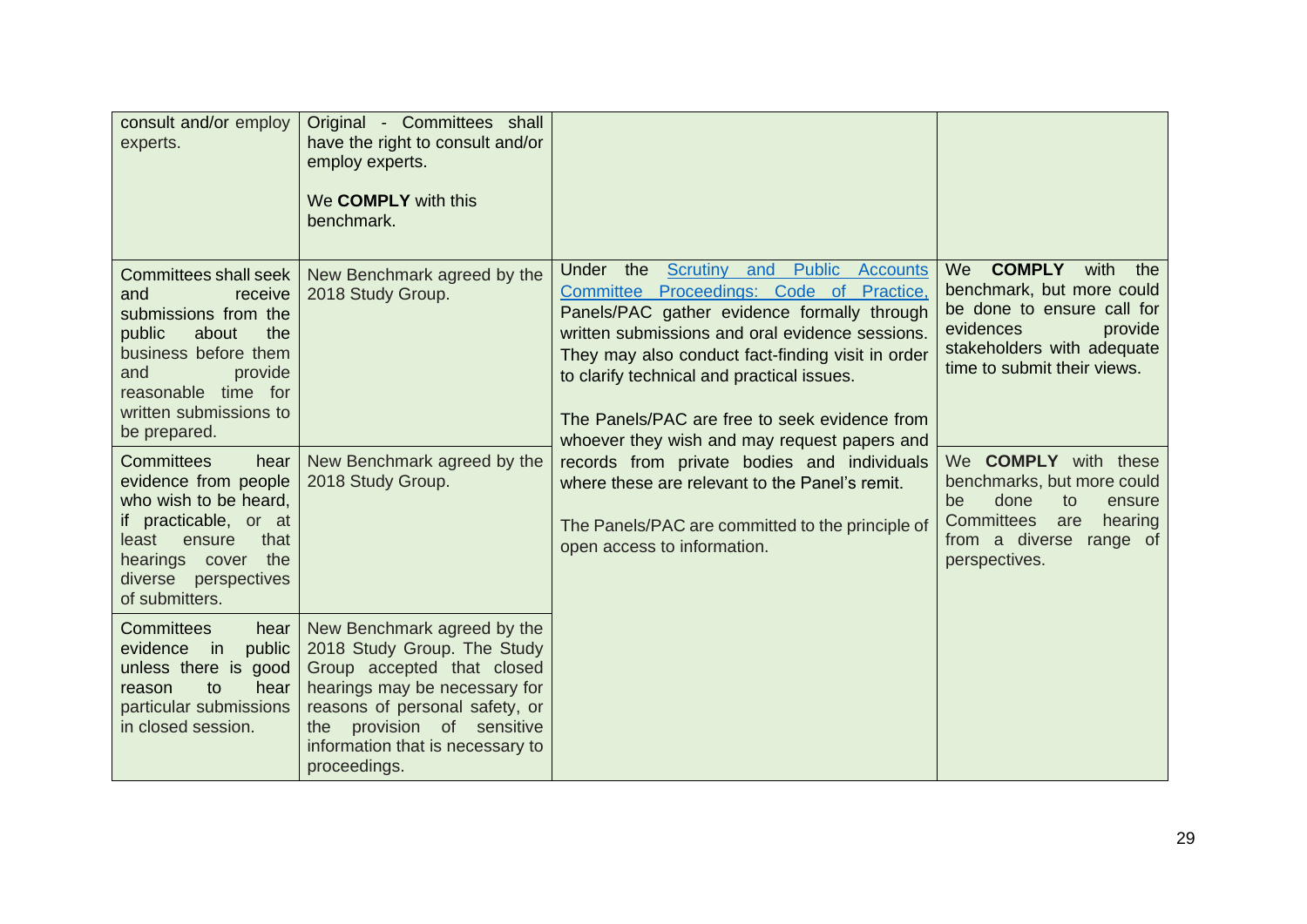| Legislatures<br>shall<br>protect<br>informants<br>such<br>whistle-<br>as<br>blowers<br>public<br>or<br>servants<br>and<br>witnesses presenting<br>relevant information to<br><b>Committees</b><br>about<br>corruption or unlawful<br>activity. | Amended by the 2018 Study<br>Group. The Study Group noted<br>that a number of recent<br>decisions by Maltese courts,<br>including the Constitutional<br>Court, had ruled on the<br>guidelines<br>applicable<br>to<br>witnesses appearing before<br><b>Parliamentary Committees with</b><br>the result that the Committee's<br>power to summon witnesses<br>has been curtailed.<br>Original - Legislation<br>shall<br>informants<br>protect<br>and<br>witnesses presenting relevant<br>information to commissions of<br>inquiry about corruption or<br>unlawful activity.<br>We COMPLY with this<br>benchmark. | We COMPLY<br>with<br>this<br>benchmark.  |
|------------------------------------------------------------------------------------------------------------------------------------------------------------------------------------------------------------------------------------------------|---------------------------------------------------------------------------------------------------------------------------------------------------------------------------------------------------------------------------------------------------------------------------------------------------------------------------------------------------------------------------------------------------------------------------------------------------------------------------------------------------------------------------------------------------------------------------------------------------------------|------------------------------------------|
| Only<br>Legislators<br>to<br>the<br>appointed<br>Committee,<br><b>or</b><br>authorised substitutes,<br>shall have the right to<br>vote in Committee.                                                                                           | We COMPLY with this<br>benchmark.<br>There was some discussion as<br>whether<br>'authorised<br>to<br>substitutes' extended to the<br>non-elected members of the<br>PAC and it was noted that they<br>had equal voting rights under<br>the SOJ Law.                                                                                                                                                                                                                                                                                                                                                            | We <b>COMPLY</b> with this<br>benchmark. |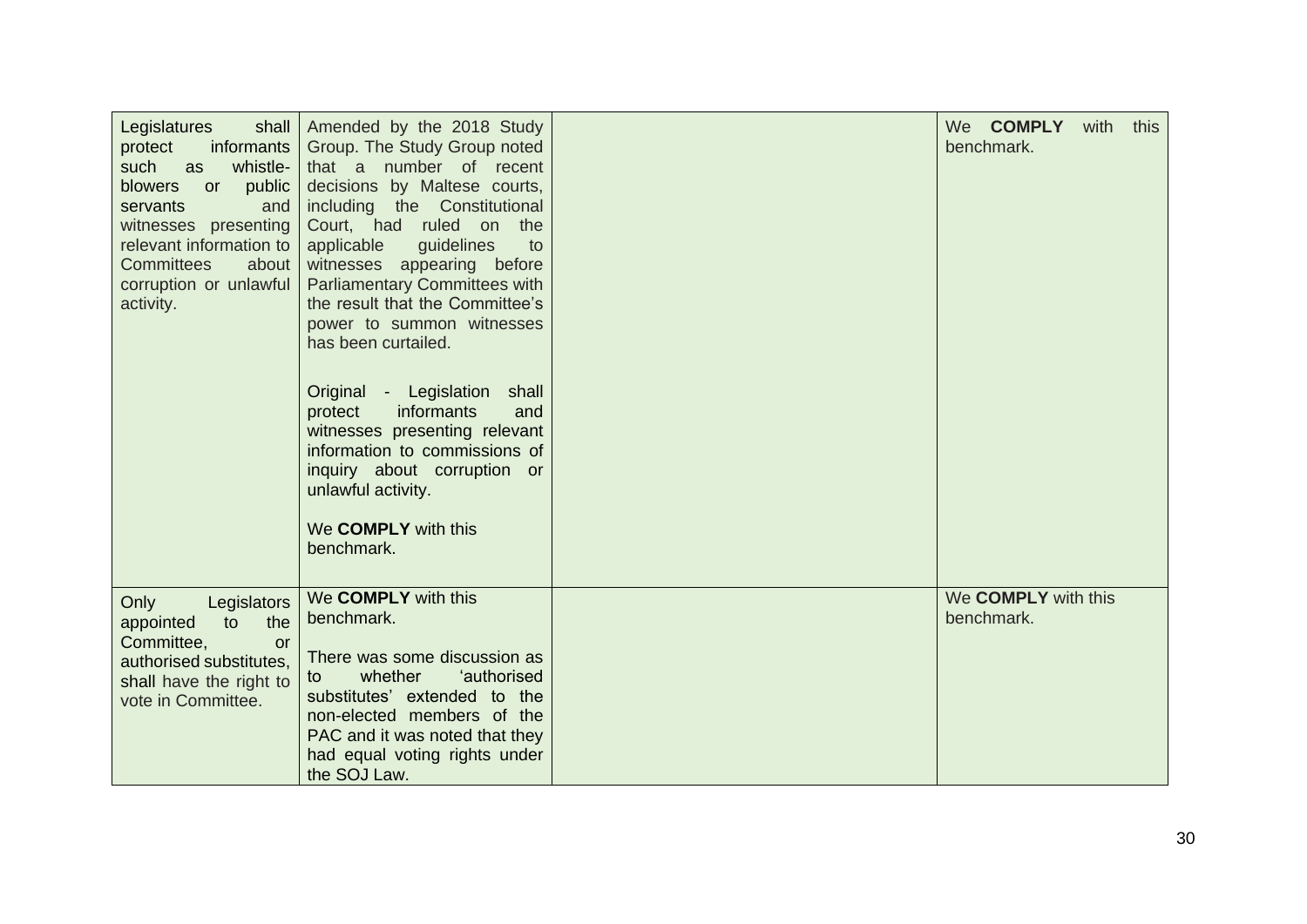|                                                                                                                                                                                                                    | <b>POLITICAL PARTIES, PARTY GROUPS, CROSS</b><br><b>PARTY GROUPS</b><br><b>AND THE OPPOSITION</b>                                                                                                                                                                                                                                                                                                                                                                                                                                                                                                                |                                                                                                                                                                                                                                                                                                                                                                                                                                                                                                                                                                                                                                                                                                                                                                                                                                           |                                   |      |      |
|--------------------------------------------------------------------------------------------------------------------------------------------------------------------------------------------------------------------|------------------------------------------------------------------------------------------------------------------------------------------------------------------------------------------------------------------------------------------------------------------------------------------------------------------------------------------------------------------------------------------------------------------------------------------------------------------------------------------------------------------------------------------------------------------------------------------------------------------|-------------------------------------------------------------------------------------------------------------------------------------------------------------------------------------------------------------------------------------------------------------------------------------------------------------------------------------------------------------------------------------------------------------------------------------------------------------------------------------------------------------------------------------------------------------------------------------------------------------------------------------------------------------------------------------------------------------------------------------------------------------------------------------------------------------------------------------------|-----------------------------------|------|------|
| <b>Political Parties</b>                                                                                                                                                                                           |                                                                                                                                                                                                                                                                                                                                                                                                                                                                                                                                                                                                                  |                                                                                                                                                                                                                                                                                                                                                                                                                                                                                                                                                                                                                                                                                                                                                                                                                                           |                                   |      |      |
| Any restrictions on the<br>legality of political<br>shall<br>parties<br>be<br>narrowly drawn in law<br>shall<br>and<br>be<br>consistent with<br>the<br>International<br>Covenant on Civil and<br>Political Rights. | We COMPLY with this<br>benchmark.                                                                                                                                                                                                                                                                                                                                                                                                                                                                                                                                                                                |                                                                                                                                                                                                                                                                                                                                                                                                                                                                                                                                                                                                                                                                                                                                                                                                                                           |                                   |      |      |
| The public and private<br>funding of political<br>parties and candidates<br>shall be transparent<br>and accountable.                                                                                               | New Benchmark agreed by the<br>2018 Study Group. The<br>Benchmark is designed to<br>improve the transparency and<br>accountability of political party<br>funding (whether public or<br>private) and safeguard the<br>integrity and fairness of public<br>decision-making. The Study<br>Group noted that international<br>instruments such as the United<br>Nations Convention against<br>Corruption,<br><b>State</b><br>requires<br>"enhance<br><b>Parties</b><br>to<br>transparency in the funding of<br>candidatures for elected public<br>office and, where applicable,<br>the funding of political parties." | Legislative changes made through P.56/2021<br>created the Jersey Electoral Authority which will<br>enable better assessment of election expenditure<br>and allow for closer inspection. Candidates will<br>be required to sign a disclosure as part of the<br>nomination process so that the JEA can have<br>access to the details of their campaign<br>expenditure, including the ability to go directly to<br>companies providing services such as printing, to<br>confirm/verify the prices quoted by candidates.<br>The election expenditure regulated period will be<br>counted from 4 months before nomination day,<br>rather than just from the nomination date<br>onwards.<br>Candidates are obligated under Law to submit<br>individual declarations, even if they are standing<br>as part of a political party. Where there are | <b>COMPLY</b><br>We<br>benchmark. | with | this |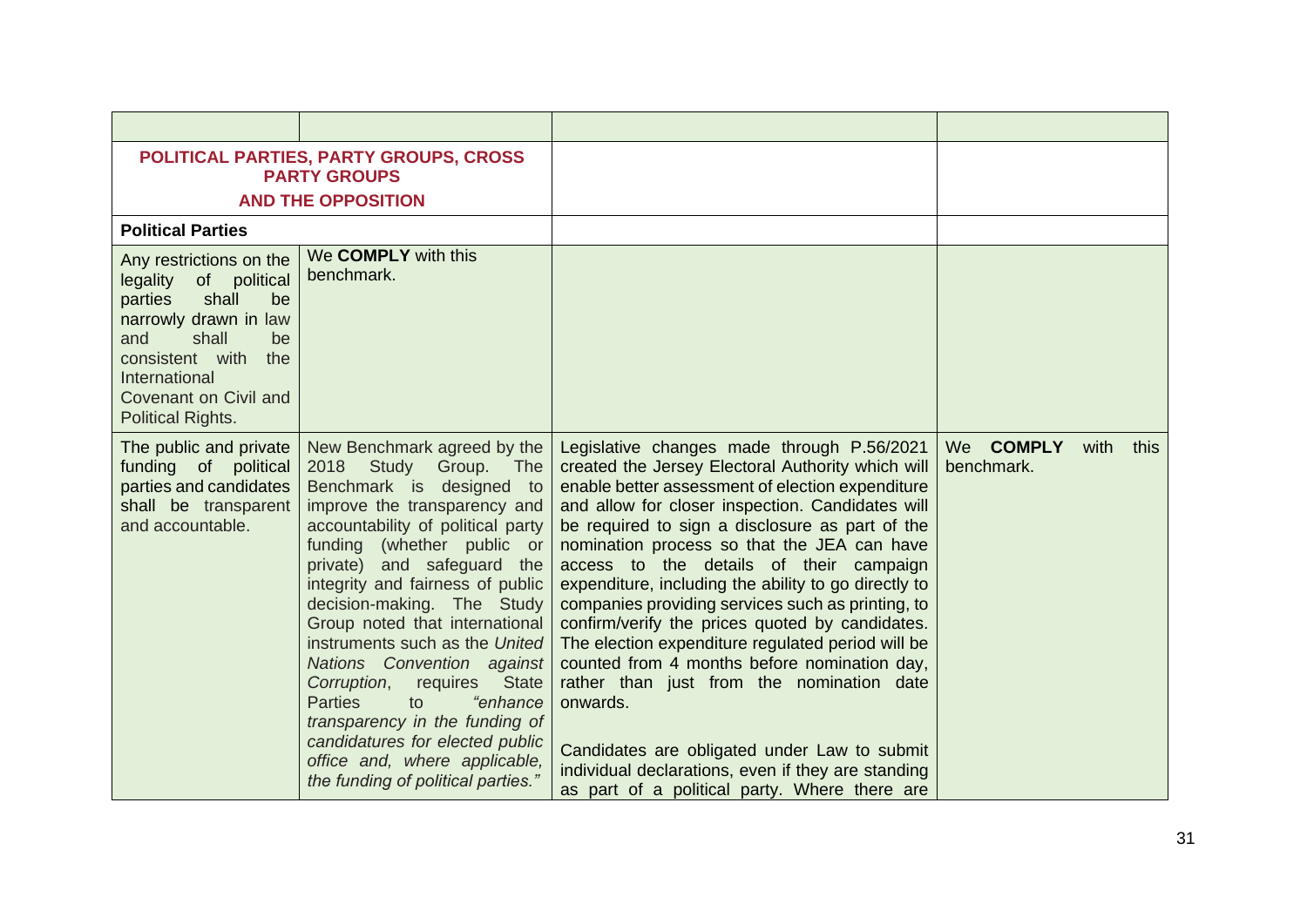|                                                                                                                                                                                                                   |                                                                                                                                                                                                                                                          | 'shared' costs, for example where several<br>candidates are mentioned in a leaflet or on a<br>banner, then the costs per candidate will need to<br>be apportioned accordingly.<br>A candidate's expenditure declaration after an<br>election must include donations of over £145,<br>showing who made the donation, the amount and<br>whether the donation took the form of money, a<br>loan, or goods and services. Anonymous<br>donations must be given to the Treasurer of the<br>States and the expenditure declaration should<br>include the total of any such donations. The same<br>rules apply to 'third parties', people or groups who<br>are not candidates but who seek to promote or<br>"prejudice the electoral prospects" of a candidate<br>or candidates.<br>The JEA considered the regime for political<br>parties to report donations and determined that<br>the threshold should be set at £500. This was<br>approved by the Assembly (P.15/2022) in<br>February 2022. |                                          |
|-------------------------------------------------------------------------------------------------------------------------------------------------------------------------------------------------------------------|----------------------------------------------------------------------------------------------------------------------------------------------------------------------------------------------------------------------------------------------------------|------------------------------------------------------------------------------------------------------------------------------------------------------------------------------------------------------------------------------------------------------------------------------------------------------------------------------------------------------------------------------------------------------------------------------------------------------------------------------------------------------------------------------------------------------------------------------------------------------------------------------------------------------------------------------------------------------------------------------------------------------------------------------------------------------------------------------------------------------------------------------------------------------------------------------------------------------------------------------------------|------------------------------------------|
| <b>Party Groups</b>                                                                                                                                                                                               |                                                                                                                                                                                                                                                          |                                                                                                                                                                                                                                                                                                                                                                                                                                                                                                                                                                                                                                                                                                                                                                                                                                                                                                                                                                                          |                                          |
| the<br>Criteria<br>for<br>formation<br><sub>of</sub><br>parliamentary<br>party<br>their<br>and<br>groups,<br>rights<br>and<br>responsibilities in the<br>Legislature, shall be<br>clearly stated in the<br>Rules. | We DO NOT COMPLY with this<br>benchmark.<br><b>Political</b><br><b>The</b><br><b>Parties</b><br>(Registration) (Jersey) Law<br>2008 provides for this $-$<br>however there is nothing in<br>Standing Orders or the States<br>of Jersey Law. Members wish | As part of the work undertaken by the PPC Sub-<br>Committee to respond to the recommendations<br>made by the Election Observers Mission in 2018,<br>consideration has been given as to how the<br>status of political parties can be framed within the<br>legislation,<br>existing<br>as<br>suggested<br><i>in</i><br>Recommendation 9 (that the legal status of a<br>political party should be clearly defined in law).                                                                                                                                                                                                                                                                                                                                                                                                                                                                                                                                                                 | We DO NOT COMPLY with<br>this benchmark. |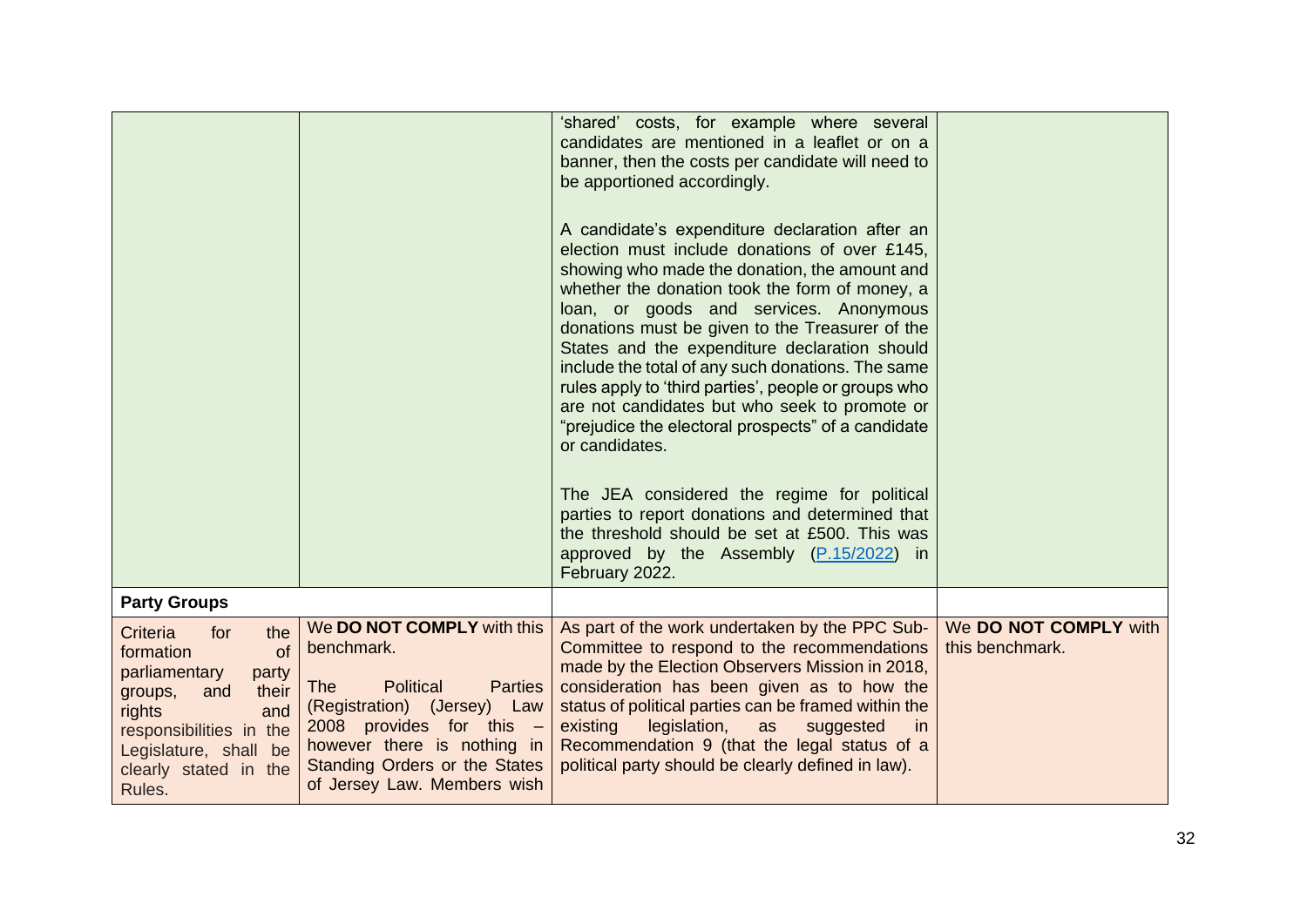|                                                                                                                                                                                                                     | to make provisions to allow<br>others from a party to be<br>nominated as rapporteur or ask<br>questions in a colleague's<br>absence. This could extend to<br>all members not just those in a<br>party.                                                                                                                                                                                                                                                                                                                                                                                                                                                                                                                                                                                                                                                                        | In that regard, PPC commissioned a research<br>project 'How might the Standing Orders of the<br>States of Jersey respond to the formation of<br>parties?'. The<br>political<br>report<br>included<br>consideration of whether parties should receive<br>(additional) funding and whether a party leader<br>should be provided with an office or suitable<br>accommodation for caucus meetings. The next |                                          |
|---------------------------------------------------------------------------------------------------------------------------------------------------------------------------------------------------------------------|-------------------------------------------------------------------------------------------------------------------------------------------------------------------------------------------------------------------------------------------------------------------------------------------------------------------------------------------------------------------------------------------------------------------------------------------------------------------------------------------------------------------------------------------------------------------------------------------------------------------------------------------------------------------------------------------------------------------------------------------------------------------------------------------------------------------------------------------------------------------------------|---------------------------------------------------------------------------------------------------------------------------------------------------------------------------------------------------------------------------------------------------------------------------------------------------------------------------------------------------------------------------------------------------------|------------------------------------------|
| The Legislature shall<br>provide<br>adequate<br>resources<br>and<br>facilities<br>for<br>party<br>groups pursuant to a<br>clear and transparent<br>formula that does not<br>unduly advantage the<br>majority party. | We DO NOT COMPLY with this<br>benchmark.<br>The Sub-Committee expressed<br>the view that the COM could be<br>regarded as the 'majority party'<br>and was advantaged as it could<br>hold regular meetings at a<br>designated location. There was<br>some discussion about the use<br>of the States building for party<br>meetings. It was noted that the<br>conditions for the use of<br>members' facilities in the States<br>building were prescribed within<br>R.112/2007. The rules currently<br>stated that rooms should not be<br>used at any time for meetings of<br>outside organisations such as<br>interest groups, charities or<br>political lobbying groups/parties<br>where it would be inappropriate<br>for public money to be used to<br>support the activities. No<br>meetings involving persons<br>who were not members of the<br>States should be held in the | Committee will need to consider the report in<br>more detail and determine what areas to prioritise<br>for implementation.                                                                                                                                                                                                                                                                              | We DO NOT COMPLY with<br>this benchmark. |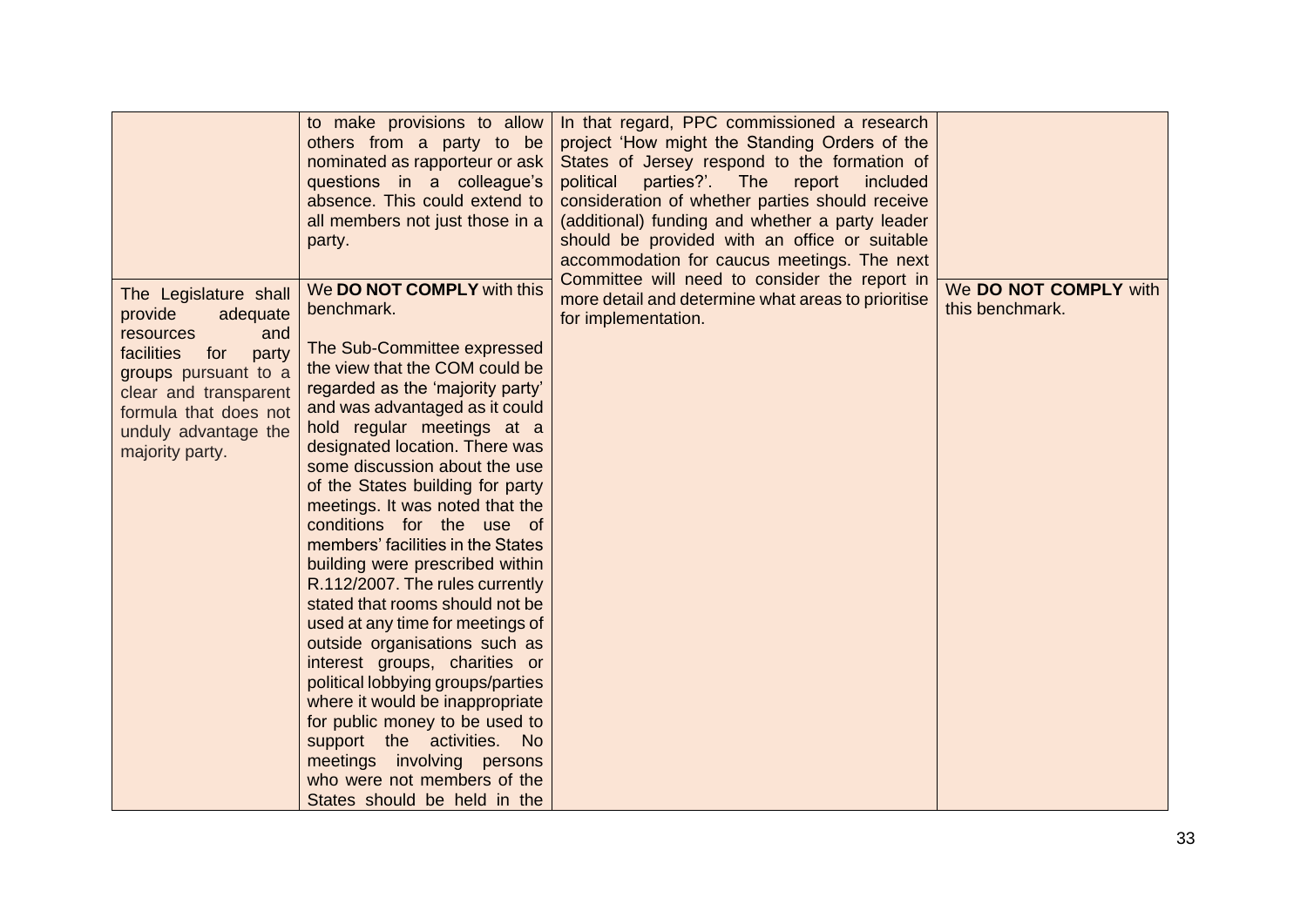|                                                                                                                            | "Lunch" room without the prior<br>consent of PPC and permission<br>would not be given for the room<br>to be used for any political<br>lobbying/party purpose. The<br>Sub-Committee recognized the<br>need to ensure that security of<br>the building was maintained,<br>but did<br>not consider<br>it it<br>inappropriate for the building to<br>be accessed by members of the<br>public during business hours if<br>accompanied by a States<br>member, or to be used for party<br>political meetings providing this<br>did not hamper or impinge upon<br>the use of the facilities by other<br>members. |                                                                                                                                                                                                                                                                                                  |
|----------------------------------------------------------------------------------------------------------------------------|----------------------------------------------------------------------------------------------------------------------------------------------------------------------------------------------------------------------------------------------------------------------------------------------------------------------------------------------------------------------------------------------------------------------------------------------------------------------------------------------------------------------------------------------------------------------------------------------------------|--------------------------------------------------------------------------------------------------------------------------------------------------------------------------------------------------------------------------------------------------------------------------------------------------|
| <b>Cross Party Groups</b>                                                                                                  |                                                                                                                                                                                                                                                                                                                                                                                                                                                                                                                                                                                                          |                                                                                                                                                                                                                                                                                                  |
| Legislators shall have<br>right to form<br>the<br><i>interest</i><br>caucuses<br>of<br>around<br>issues<br>common concern. | We DO NOT COMPLY. The<br>Panel considered that this was<br>only possible in designated<br>areas - COM, Scrutiny and<br>PPC. There was no 'support'<br>admin or otherwise for groups<br>set up outside of these sectors.                                                                                                                                                                                                                                                                                                                                                                                  | Legislators have the right to<br>form interest caucuses but<br>there are no resources. We<br><b>DO NOT COMPLY with this</b><br>benchmark. The working<br>group considered that the<br>application of how this could<br>should<br>be applied<br>be<br>researched further by the<br>next Assembly. |
| <b>The Opposition</b>                                                                                                      |                                                                                                                                                                                                                                                                                                                                                                                                                                                                                                                                                                                                          |                                                                                                                                                                                                                                                                                                  |
|                                                                                                                            | The 2018 Study Group added a new section to highlight<br>the important role of the Opposition in Parliament.                                                                                                                                                                                                                                                                                                                                                                                                                                                                                             |                                                                                                                                                                                                                                                                                                  |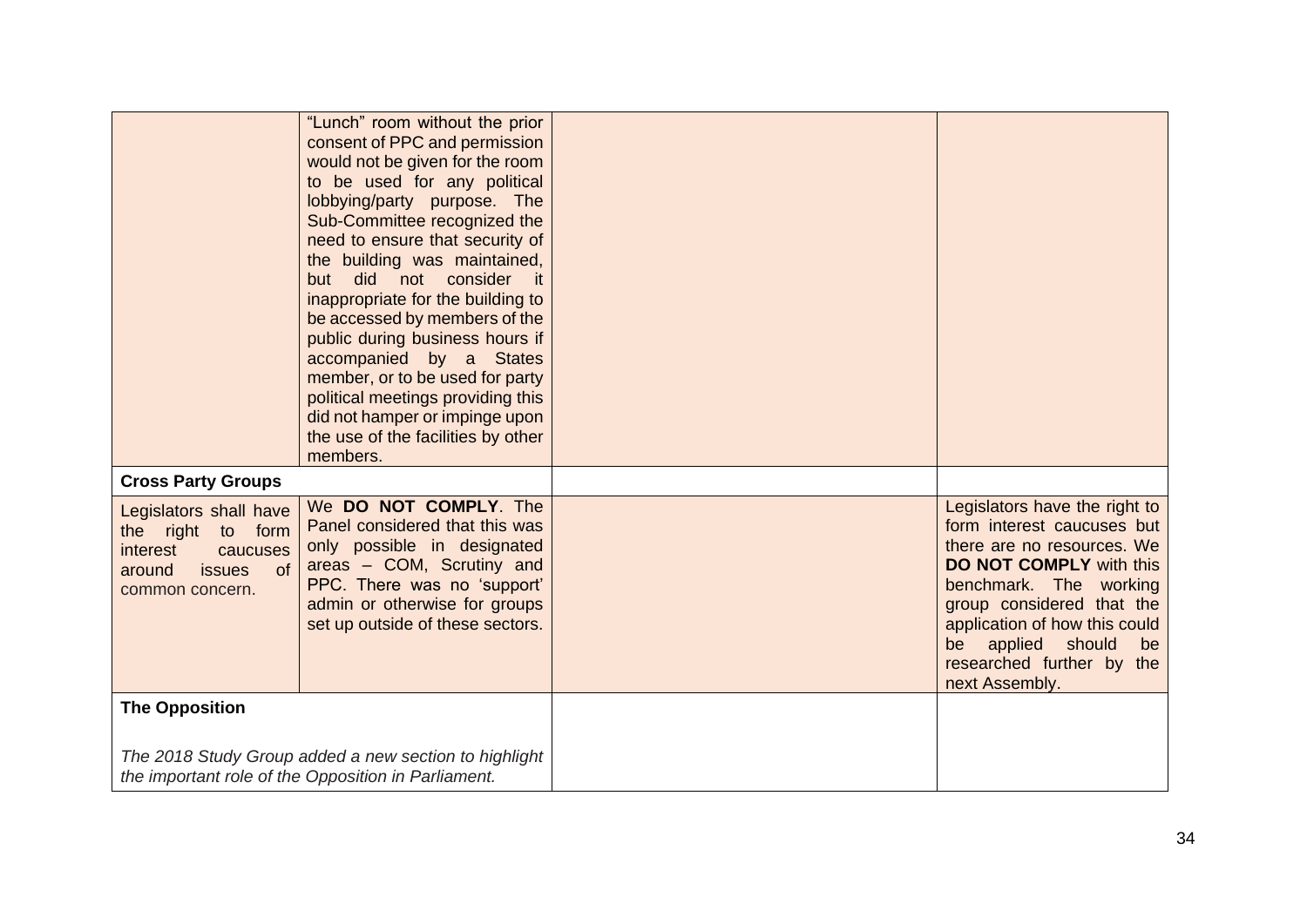| The Legislature shall<br>adequate<br>ensure<br>facilities and allocation<br>of resources for the<br>Opposition, including<br>the leader.                                                                                                                             |                                                                                                                                                                                                                                                                                                                                                                                                                                                                                                              |                                                                                                                                                                                                                                                                                                                   | This DOES NOT APPLY in<br>Jersey.                |
|----------------------------------------------------------------------------------------------------------------------------------------------------------------------------------------------------------------------------------------------------------------------|--------------------------------------------------------------------------------------------------------------------------------------------------------------------------------------------------------------------------------------------------------------------------------------------------------------------------------------------------------------------------------------------------------------------------------------------------------------------------------------------------------------|-------------------------------------------------------------------------------------------------------------------------------------------------------------------------------------------------------------------------------------------------------------------------------------------------------------------|--------------------------------------------------|
| <b>PARLIAMENTARY STAFF</b>                                                                                                                                                                                                                                           |                                                                                                                                                                                                                                                                                                                                                                                                                                                                                                              |                                                                                                                                                                                                                                                                                                                   |                                                  |
| <b>General</b>                                                                                                                                                                                                                                                       |                                                                                                                                                                                                                                                                                                                                                                                                                                                                                                              |                                                                                                                                                                                                                                                                                                                   |                                                  |
| The Legislature shall<br>adequate<br>an<br>have<br>non-partisan<br>professional staff to<br>support its operations<br>including<br>the<br>its<br>operations<br>of<br>Committees.                                                                                     | <b>COMPLY</b><br>with<br>We<br>this<br>benchmark.<br>However<br>there<br>was some discussion as to<br>whether the resources were<br>proportionate<br>and<br>optimal<br>compared with that proffered to<br>the Executive.                                                                                                                                                                                                                                                                                     | The Jersey Government Plan 2020-23 identified<br>a sum of money to secure improved resources for<br>non-executive States Members. This has been<br>delivered with a new Members' Resources<br>section, a new Digital and Public Engagement<br>section and increased headcount within the<br><b>States Greffe.</b> | We COMPLY<br>with<br>this<br>benchmark.          |
| The Legislature, rather<br>than the Executive<br>branch, shall control<br>parliamentary<br>the<br>service and determine<br>of<br>the<br>terms<br><b>There</b><br>employment.<br>shall be adequate<br>safeguards to ensure<br>non-interference from<br>the Executive. | We PARTIALLY COMPLY with<br>this benchmark.<br>There was discussion as to<br>Greffe<br>the<br>whether<br>was<br>sufficiently independent - the<br>impact of budgetary cuts and<br>the revisions to staff job<br>descriptions and terms<br>and<br>conditions<br>were<br>corporate/states<br>wide<br>and<br>would have implications on<br>staff recruitment and retention.<br>It was suggested that in other<br>jurisdictions<br>staff<br>were<br>completely independent of the<br>Executive and budgets ring- |                                                                                                                                                                                                                                                                                                                   | <b>We PARTIALLY COMPLY</b><br>with the benchmark |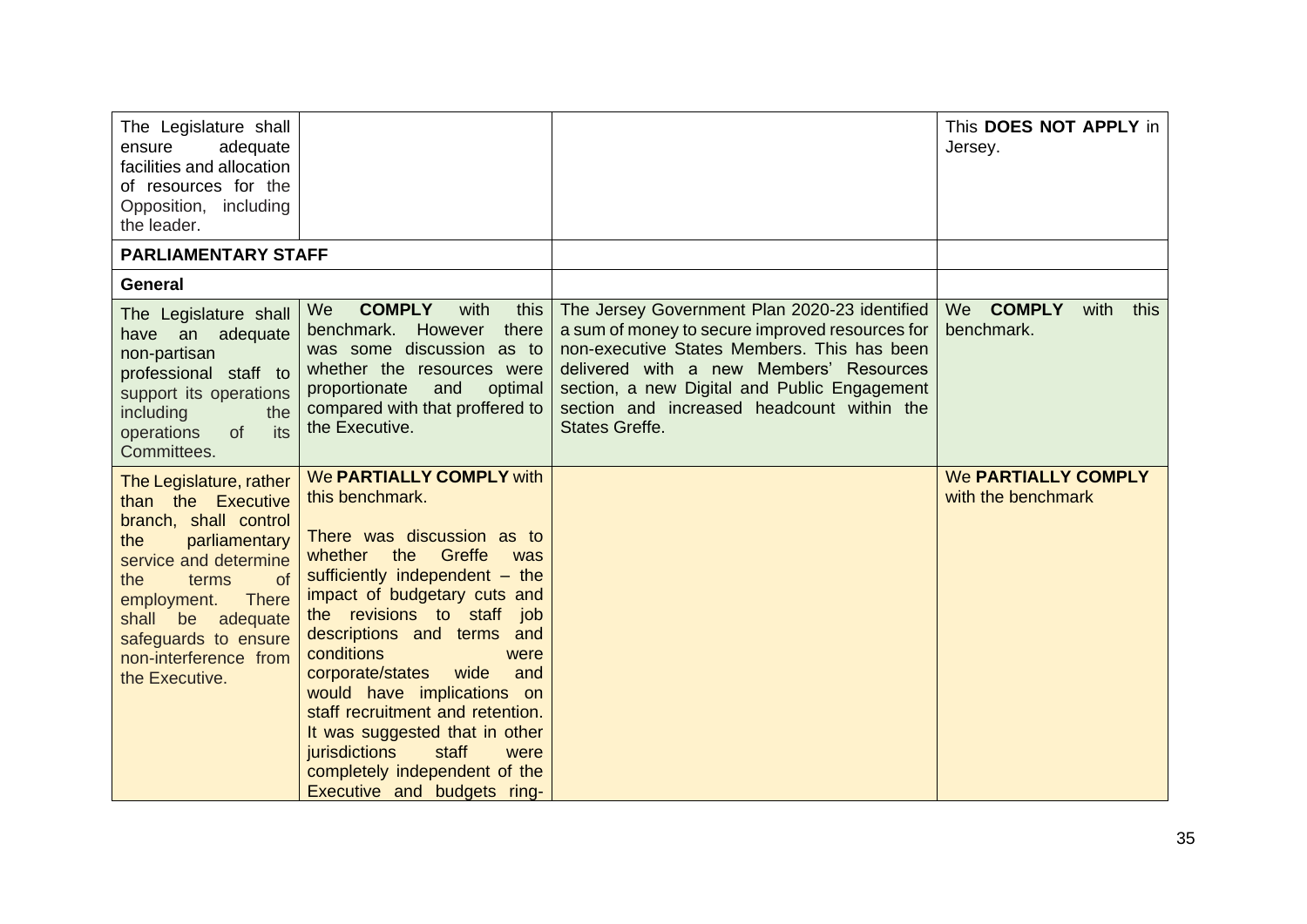|                                                                                                                     | <b>Staff</b><br>fenced.<br>terms<br>and<br>conditions in the Office of the<br>Clerk of Tynwald in the Isle of<br>Man for example are similar to<br>the Civil Service but differ in<br>certain respects with appeals<br>against<br>capability<br><b>or</b><br>action<br>disciplinary<br>being<br>referred<br><b>Tynwald</b><br>$\overline{\mathsf{to}}$<br>the<br>Committee,<br>Management<br>which ensures it has the<br>ultimate say over staff matters<br>of<br>independently<br>any<br>Government<br>Department.<br>Cameroon, Canada, Finland,<br>(Senate,<br><b>National</b><br>France<br>Assembly),<br><b>Italy</b><br>Greece,<br>(Senate,<br>Chamber<br><b>of</b><br>Deputies);<br>Japan;<br>Korea<br>(Rep.); New Zealand (Office of<br>Clerk); Spain;<br><b>United</b><br>the<br>Kingdom (House of Lords,<br>Commons) and Zambia are<br>administratively<br>also<br>and<br>economically autonomous. |                                                                                                       |                                                                                                                                       |
|---------------------------------------------------------------------------------------------------------------------|------------------------------------------------------------------------------------------------------------------------------------------------------------------------------------------------------------------------------------------------------------------------------------------------------------------------------------------------------------------------------------------------------------------------------------------------------------------------------------------------------------------------------------------------------------------------------------------------------------------------------------------------------------------------------------------------------------------------------------------------------------------------------------------------------------------------------------------------------------------------------------------------------------|-------------------------------------------------------------------------------------------------------|---------------------------------------------------------------------------------------------------------------------------------------|
| The Legislature shall<br>draw and maintain a<br>distinction<br>clear<br>between partisan and<br>non-partisan staff. | <b>COMPLY</b><br>We<br>with<br>this<br>benchmark. All Greffe staff are<br>non-partisan.                                                                                                                                                                                                                                                                                                                                                                                                                                                                                                                                                                                                                                                                                                                                                                                                                    |                                                                                                       | This DOES NOT APPLY in<br>Jersey as the benchmark<br>refers to staff employed by<br>members or parties versus<br>parliamentary staff. |
| Members and staff of<br>the Legislature shall<br>have<br>access<br>to                                               | We DO NOT COMPLY with this<br>benchmark.                                                                                                                                                                                                                                                                                                                                                                                                                                                                                                                                                                                                                                                                                                                                                                                                                                                                   | <b>The</b><br><b>Members</b><br><b>Resources</b><br>Team<br>provides<br>research support for Members. | We PARTIALLY COMPLY<br>with this benchmark.                                                                                           |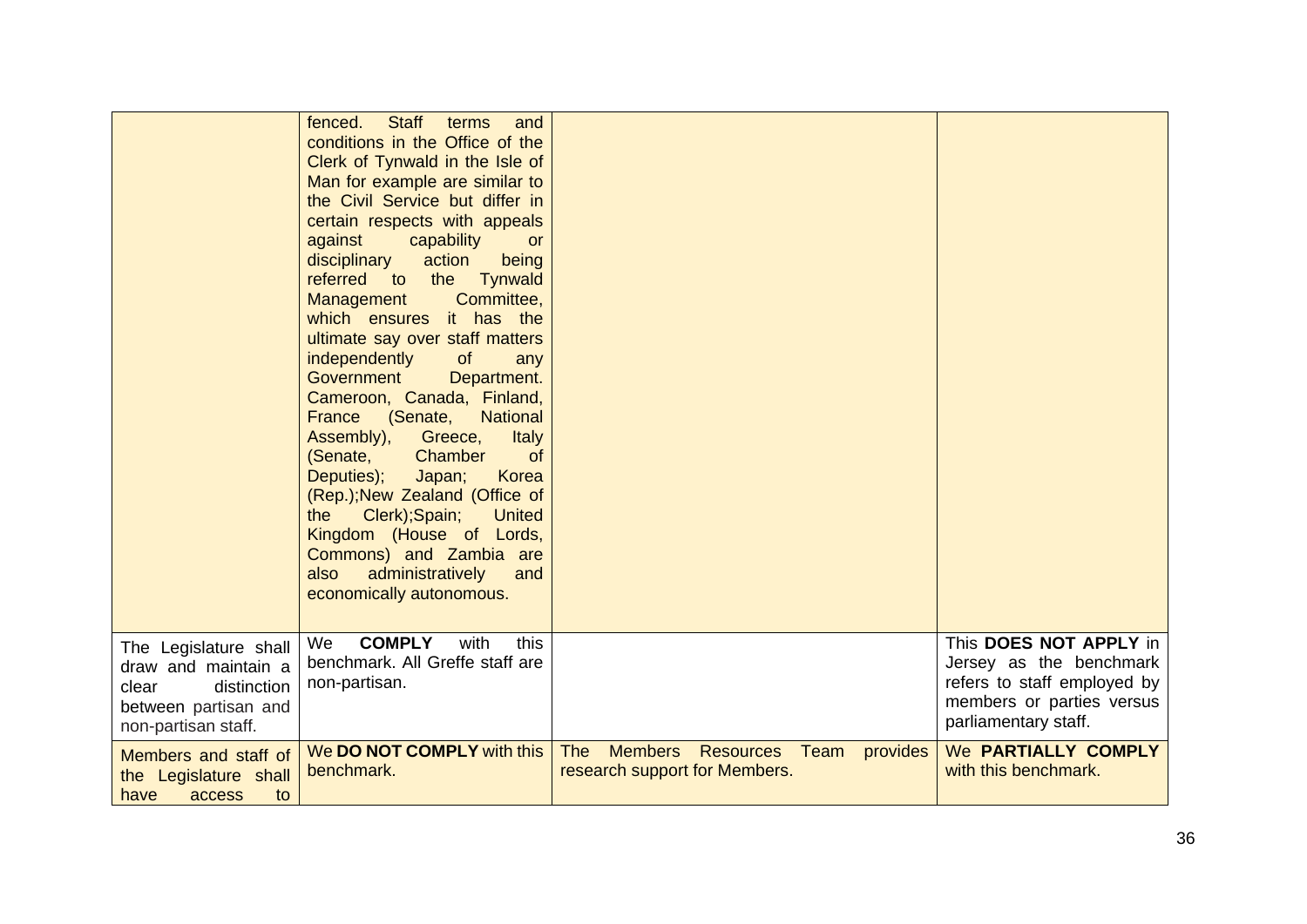| sufficient  | research,         | Other jurisdictions would be                         |  |
|-------------|-------------------|------------------------------------------------------|--|
| library,    | <b>ICT</b><br>and | surprised<br>$\bullet$ to $\bullet$<br>learn<br>that |  |
| facilities. |                   | independent Members<br>are                           |  |
|             |                   | responsible for their<br>own                         |  |
|             |                   | administrative support.<br><b>This</b>               |  |
|             |                   | seems to be contrary to                              |  |
|             |                   | generally<br>accepted                                |  |
|             |                   | international<br>democratic                          |  |
|             |                   | principles, including the CPA.                       |  |
|             |                   | Improving<br>the<br>research                         |  |
|             |                   | capacity is key to supporting                        |  |
|             |                   | parliamentarians<br>in<br>their                      |  |
|             |                   | parliamentary functions.                             |  |
|             |                   |                                                      |  |
|             |                   | Staff in our Bookshop, where                         |  |
|             |                   | footfall has decreased as the                        |  |
|             |                   | public<br>increasingly access                        |  |
|             |                   | legislation and propositions via                     |  |
|             |                   | the website as opposed to                            |  |
|             |                   | hardcopy, could potentially                          |  |
|             |                   | have the capacity to provide a                       |  |
|             |                   | research service. We could                           |  |
|             |                   | collate 'debate packs' on key                        |  |
|             |                   | issues which come forward;                           |  |
|             |                   | research<br>the                                      |  |
|             |                   | history/background<br>the<br>of                      |  |
|             |                   | issue, compile questions which                       |  |
|             |                   | may have been asked in the                           |  |
|             |                   | Chamber,<br>previous                                 |  |
|             |                   | propositions and votes and also                      |  |
|             |                   | any key information which may                        |  |
|             |                   | inform the debate. Our new                           |  |
|             |                   | Greffier has recently joined us                      |  |
|             |                   | from Westminster and has                             |  |
|             |                   | useful connections with the                          |  |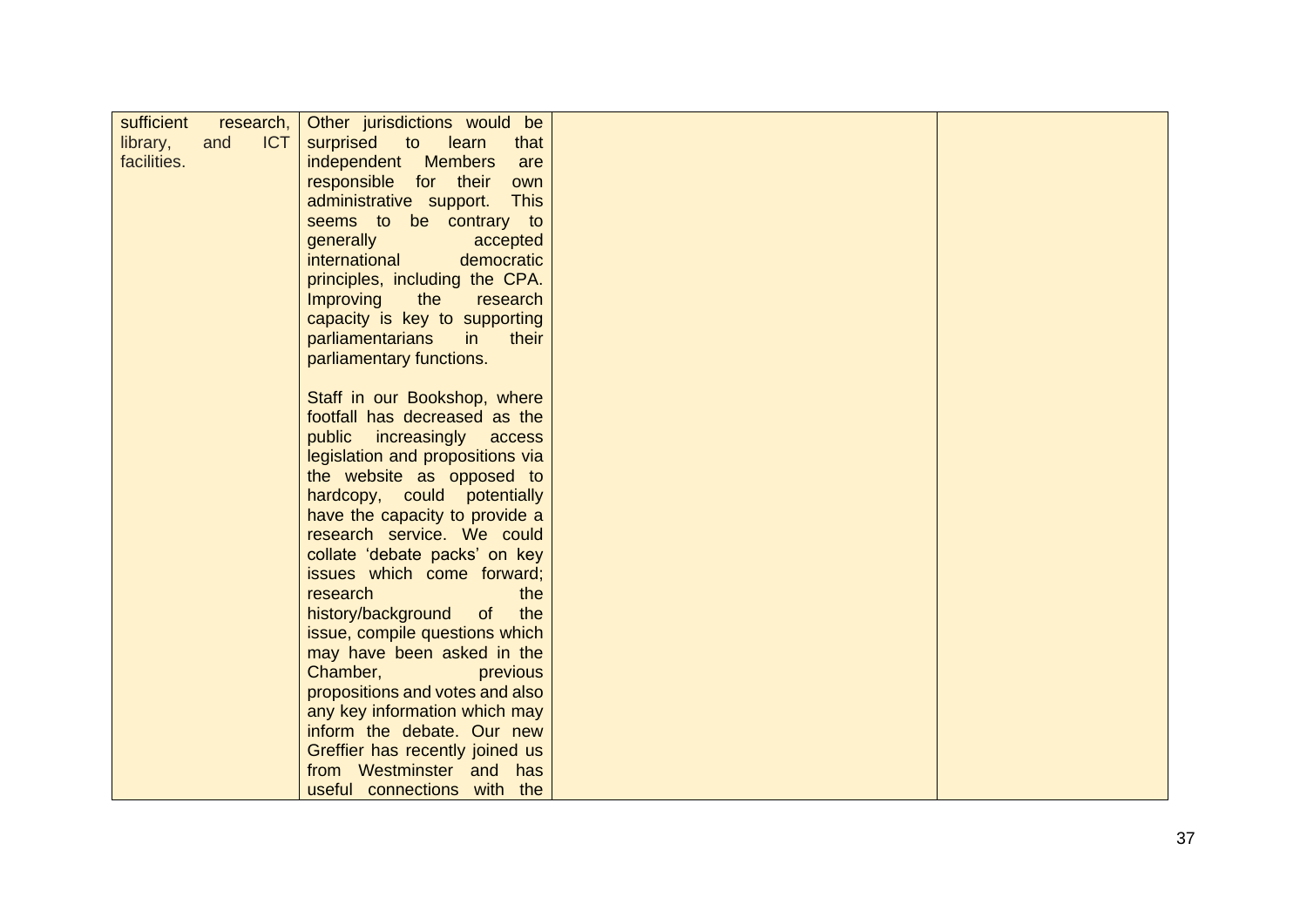|                                                                                                                       | parliamentary research unit<br>which we could possibly access<br>on an ad hoc basis. However<br>this would only be applicable for<br>global issues or when a<br>with<br>other<br>comparison<br>jurisdictions was required. One<br>of the States Greffe's strengths<br>is our records management in<br>our Registry and we have an<br>extensive archive of reports<br>and documents which can<br>provide<br>members with<br>$\overline{a}$<br>fantastic research source for<br>local topics. This resource is<br>currently underused. Through<br>the re-organisation of staff in<br><b>both</b><br>the<br><b>Registry</b><br>and<br><b>Bookshop</b><br>and<br>greater<br>promotion of the availability of<br>research<br>services,<br>the<br>provision to members could be<br>greatly improved. We could<br>also improve our website by<br>uploading a greater range of<br>documents, especially from our<br>archive, which could be used as<br>a research resource. |                                                                                                                                                                                                                                                    |                                                    |
|-----------------------------------------------------------------------------------------------------------------------|---------------------------------------------------------------------------------------------------------------------------------------------------------------------------------------------------------------------------------------------------------------------------------------------------------------------------------------------------------------------------------------------------------------------------------------------------------------------------------------------------------------------------------------------------------------------------------------------------------------------------------------------------------------------------------------------------------------------------------------------------------------------------------------------------------------------------------------------------------------------------------------------------------------------------------------------------------------------|----------------------------------------------------------------------------------------------------------------------------------------------------------------------------------------------------------------------------------------------------|----------------------------------------------------|
| The Legislature shall<br>measures<br>to<br>take<br>ensure that women<br>are represented at all<br>levels<br><b>of</b> | New Benchmark agreed by the<br>2018 Study Group.                                                                                                                                                                                                                                                                                                                                                                                                                                                                                                                                                                                                                                                                                                                                                                                                                                                                                                                    | The Diversity Forum was reconstituted as a PPC<br>Sub-Committee in 2019. The Diversity Forum<br>works towards the aim of the States Assembly<br>fully reflecting the population of Jersey and<br>representing all of the communities and interests | <b>We PARTIALLY COMPLY</b><br>with this benchmark. |
| administration.                                                                                                       |                                                                                                                                                                                                                                                                                                                                                                                                                                                                                                                                                                                                                                                                                                                                                                                                                                                                                                                                                                     | in the Island. It aims to increase public<br>in<br>democratic<br>engagement<br>processes.                                                                                                                                                          |                                                    |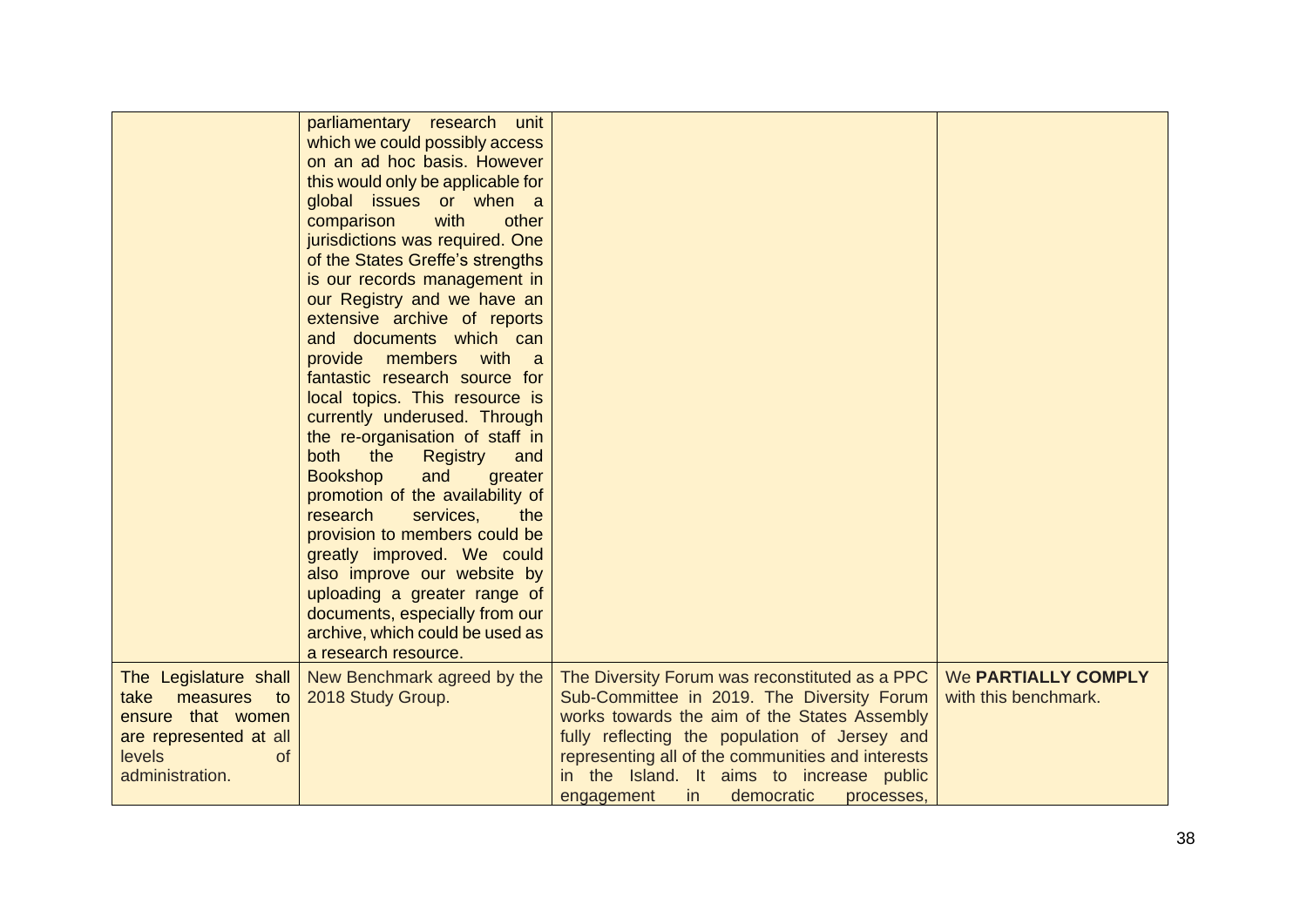|                                                                                                                                                                                                                                                                                                   |                                                                                                                                                                                                                                                                                                                                                                                                                   | particularly in relation to under-represented<br>groups.                                                                                                                                         |                                           |      |
|---------------------------------------------------------------------------------------------------------------------------------------------------------------------------------------------------------------------------------------------------------------------------------------------------|-------------------------------------------------------------------------------------------------------------------------------------------------------------------------------------------------------------------------------------------------------------------------------------------------------------------------------------------------------------------------------------------------------------------|--------------------------------------------------------------------------------------------------------------------------------------------------------------------------------------------------|-------------------------------------------|------|
| <b>Recruitment</b>                                                                                                                                                                                                                                                                                |                                                                                                                                                                                                                                                                                                                                                                                                                   |                                                                                                                                                                                                  |                                           |      |
| The Legislature shall<br>adequate<br>have<br>resources to recruit<br>staff sufficient to fulfil<br>responsibilities.<br>its<br>The rates of pay shall<br>broadly<br>be<br>comparable to those in<br>the public service.                                                                           | <b>COMPLY</b><br>this<br>We<br>with<br>benchmark.                                                                                                                                                                                                                                                                                                                                                                 |                                                                                                                                                                                                  | We COMPLY<br>with<br>benchmark.           | this |
| The Legislature shall<br>have transparent and<br>objective recruitment<br>procedures that shall<br>not discriminate in its<br>recruitment of staff on<br>the basis of race,<br>ethnicity,<br>religion,<br>gender, disability, or,<br>in the case of non-<br>partisan staff, party<br>affiliation. | Amended by the 2018 Study<br>Group.<br>Original - The Legislature shall<br>discriminate<br>in<br>not<br>its<br>recruitment of staff on the basis<br>of race, ethnicity, religion,<br>gender, disability or in the case<br>of non-partisan staff, party<br>affiliation.<br><b>COMPLY</b><br>We.<br>with<br>this<br>benchmark. In fact we go one<br>step further and do not ask<br>about sexual orientation either. |                                                                                                                                                                                                  | <b>COMPLY</b><br>with<br>We<br>benchmark. | this |
| <b>Promotion</b>                                                                                                                                                                                                                                                                                  |                                                                                                                                                                                                                                                                                                                                                                                                                   |                                                                                                                                                                                                  |                                           |      |
| Recruitment<br>and<br>promotion<br>of<br>non-<br>partisan staff shall be                                                                                                                                                                                                                          | <b>COMPLY</b><br>with<br>We<br>this<br>benchmark<br>but<br>succession<br>planning must be addressed.                                                                                                                                                                                                                                                                                                              | The States Greffe was restructured towards the<br>end of 2019. The restructure aimed to address<br>some of the succession planning issues and<br>strengthen the hierarchy so that staff could be | <b>COMPLY</b><br>We<br>with<br>benchmark. | this |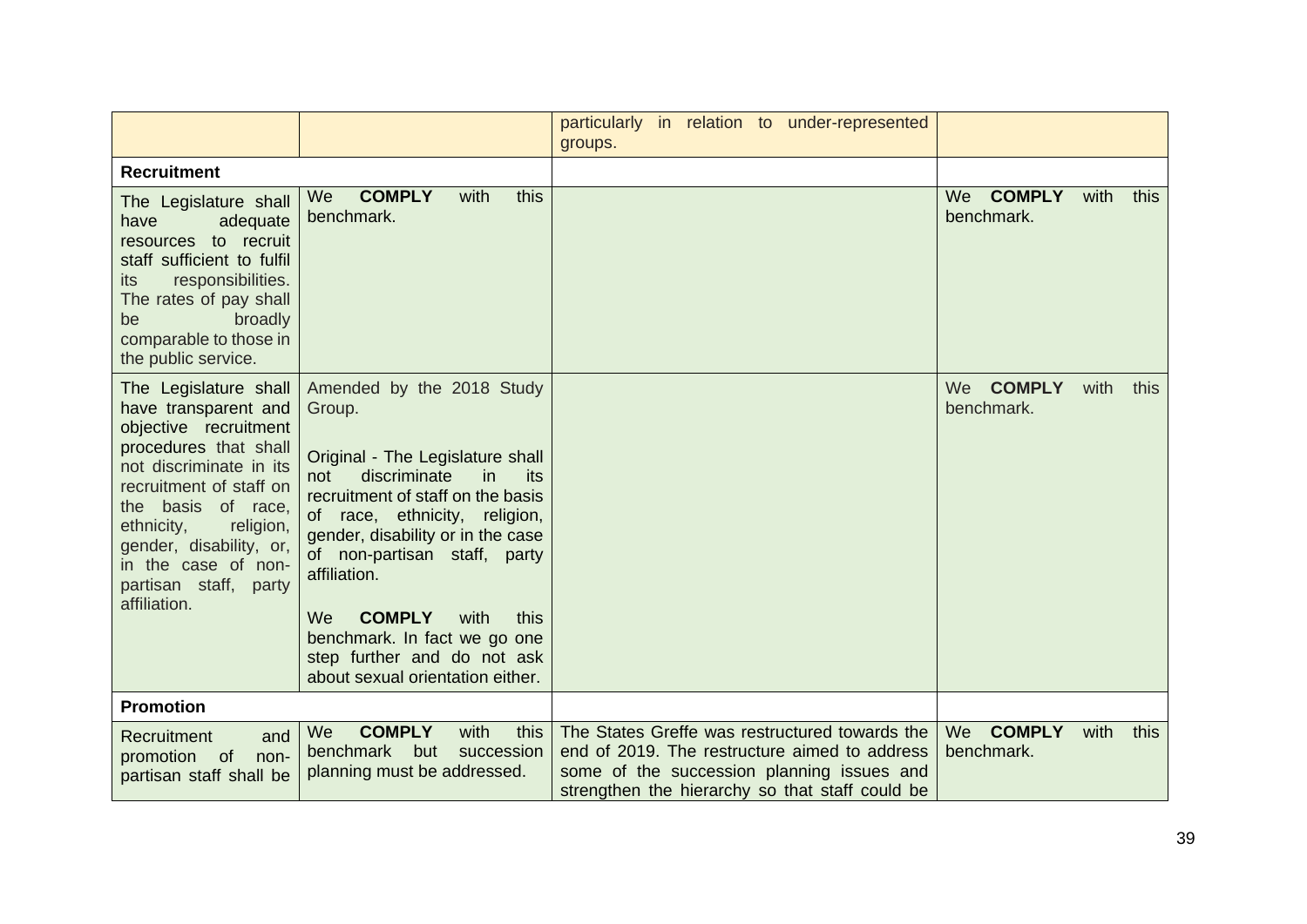| on the basis of merit<br>and equal opportunity.                                                                                                                                                 |                                                                                                                                                                                                                                                                                                                          | exposed to other roles, hopefully leading to more<br>promotion opportunities.                                                                                                                                                                                                                                                                                                                                     |                                                                                                       |
|-------------------------------------------------------------------------------------------------------------------------------------------------------------------------------------------------|--------------------------------------------------------------------------------------------------------------------------------------------------------------------------------------------------------------------------------------------------------------------------------------------------------------------------|-------------------------------------------------------------------------------------------------------------------------------------------------------------------------------------------------------------------------------------------------------------------------------------------------------------------------------------------------------------------------------------------------------------------|-------------------------------------------------------------------------------------------------------|
| <b>Organisation and Management</b>                                                                                                                                                              |                                                                                                                                                                                                                                                                                                                          |                                                                                                                                                                                                                                                                                                                                                                                                                   |                                                                                                       |
| head of the<br>The<br>parliamentary service<br>shall have a form of<br>protected<br>status<br>defined in legislation<br>or in the Constitution<br>prevent<br>undue<br>to<br>political pressure. | Amended by the 2018 Study<br>Group.<br>Original - The head of the<br>parliamentary service shall<br>have a form of protected status<br>to prevent undue political<br>pressure.<br><b>COMPLY</b><br>We<br>with<br>this<br>benchmark. Article 41 of the<br>States of Jersey Law offers<br>such protection for the Greffier |                                                                                                                                                                                                                                                                                                                                                                                                                   | We COMPLY<br>with<br>this<br>benchmark.                                                               |
| The remuneration of<br>of the<br>the<br>head<br>parliamentary service<br>shall be set by an<br>independent body or<br>mechanism.                                                                | and Deputy Greffier.<br>New Benchmark agreed by the<br>2018 Study Group, taking note<br>of the recommendations of the<br>CPA Study Group on 'The<br><b>Financing and Administration of</b><br>Parliament, held in Zanzibar,<br>Tanzania from 25 to 29 May<br>2005.                                                       | Article 41 (5) of the States of Jersey Law 2005<br>states:<br>The Greffier of the States and the Deputy Greffier<br>of the States shall be appointed on such terms<br>and conditions as to salary, allowances, pensions<br>or gratuities, if any, as are determined by the<br>States Employment Board after negotiation with<br>the Greffier of the States and the Deputy Greffier<br>of the States respectively. | We PARTIALLY COMPLY<br>with this benchmark as pay<br>is set by the States<br><b>Employment Board.</b> |
| Legislature<br>The<br>either<br>should,<br>by<br>legislation<br>or<br>resolution, establish a<br>corporate<br>body<br>responsible<br>for<br>providing services and                              | <b>COMPLY</b><br>We<br>with<br>this<br>benchmark. PPC<br>and<br>the<br>Remuneration Board are such<br>bodies.                                                                                                                                                                                                            | The PPC provides governance of parliamentary<br>service.<br>In June 2021, the States Assembly approved a<br>new system for setting Members' remuneration<br>(P.40/2021). Previously, remuneration had been                                                                                                                                                                                                        | <b>COMPLY</b><br><b>We</b><br>with<br>this<br>benchmark.                                              |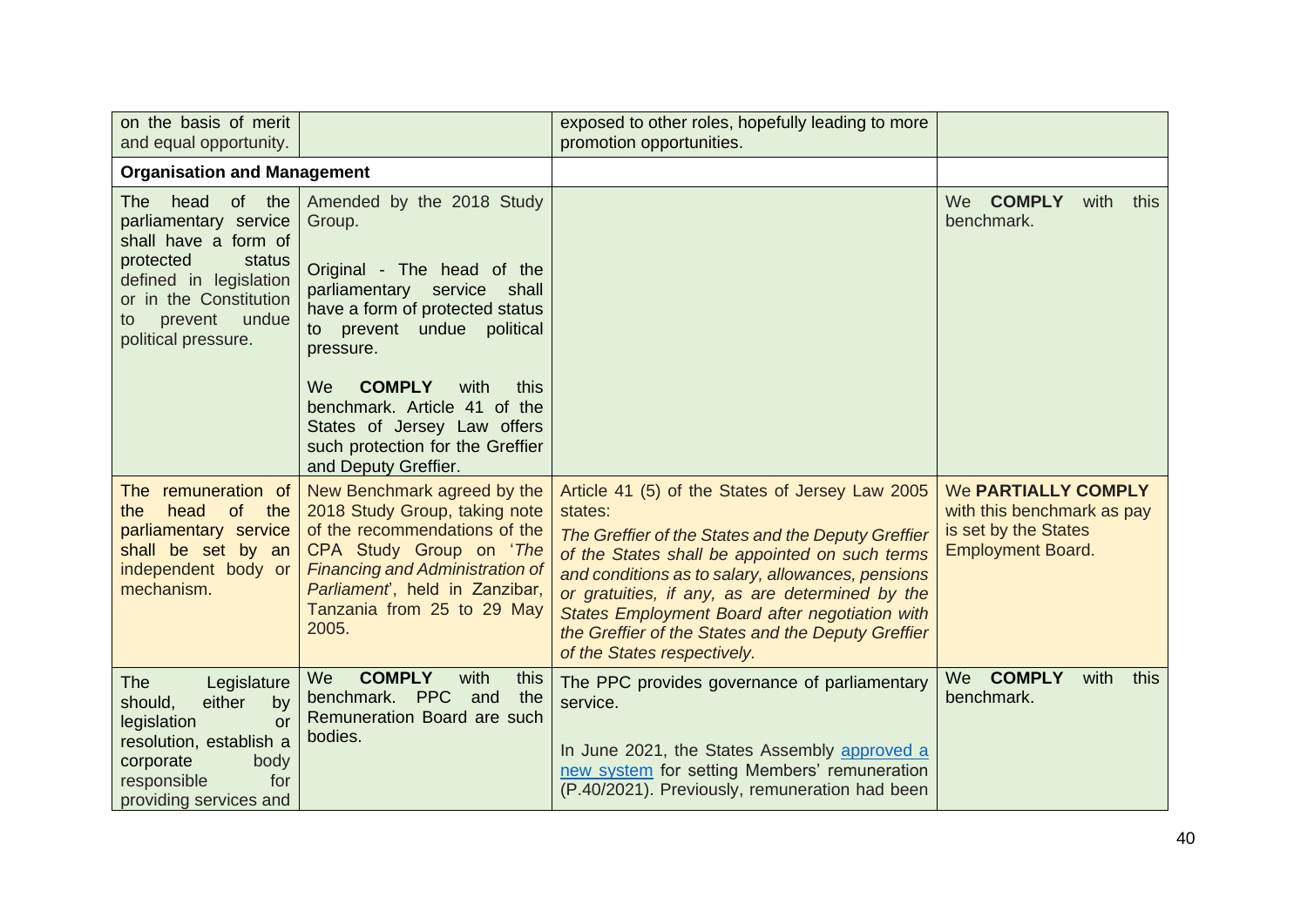| funding<br>entitlements<br>parliamentary<br>for<br>and<br>purposes<br>for<br>providing<br>of the<br>governance<br>parliamentary service.     |                                                                                                                                                                                                         | set by a standing body (The States Members<br>Remuneration Review Body). The Assembly<br>adopted P.40/2022 in April 2022 which put the<br>new arrangements on a statutory footing. The<br>new system will charge PPC to commission an<br>independent person or body to review the system<br>during each Assembly term. |                                                                                                                                                                |
|----------------------------------------------------------------------------------------------------------------------------------------------|---------------------------------------------------------------------------------------------------------------------------------------------------------------------------------------------------------|------------------------------------------------------------------------------------------------------------------------------------------------------------------------------------------------------------------------------------------------------------------------------------------------------------------------|----------------------------------------------------------------------------------------------------------------------------------------------------------------|
| All staff<br>shall<br>be<br>subject to a code of<br>conduct.                                                                                 | <b>COMPLY</b><br>with<br>this<br>We<br>benchmark.                                                                                                                                                       |                                                                                                                                                                                                                                                                                                                        | <b>COMPLY</b><br>We<br>with<br>this<br>benchmark.                                                                                                              |
|                                                                                                                                              | <b>FUNCTIONS OF THE LEGISLATURE</b>                                                                                                                                                                     |                                                                                                                                                                                                                                                                                                                        |                                                                                                                                                                |
| <b>LEGISLATIVE FUNCTION</b>                                                                                                                  |                                                                                                                                                                                                         |                                                                                                                                                                                                                                                                                                                        |                                                                                                                                                                |
| <b>General</b>                                                                                                                               |                                                                                                                                                                                                         |                                                                                                                                                                                                                                                                                                                        |                                                                                                                                                                |
| The approval of the<br>Legislature is required<br>for the passage of all<br>legislation,<br>including<br>budgets.                            | <b>COMPLY</b><br>this<br>with<br>We<br>benchmark.                                                                                                                                                       |                                                                                                                                                                                                                                                                                                                        | We COMPLY<br>with<br>this<br>benchmark.                                                                                                                        |
| The Legislature shall<br>have the power to<br>enact resolutions or<br>non-binding<br>other<br>expressions of its will.                       | <b>COMPLY</b><br>with<br>this<br>We<br>benchmark.                                                                                                                                                       |                                                                                                                                                                                                                                                                                                                        | <b>COMPLY</b><br>with<br>We<br>this<br>benchmark.                                                                                                              |
| The Legislature shall<br>scrutinize secondary,<br>delegated<br><b>or</b><br>subordinate legislation<br>including its authority<br>and scope. | New Benchmark agreed by the<br>2018 Study Group to ensure<br>that due attention and focus is<br>given to delegated legislation,<br>$\Omega$<br>increased<br>area<br>an<br>importance and highlighted by | <b>Under Standing Orders:</b><br>72 Referral of draft Law or Regulations for<br><b>scrutiny</b>                                                                                                                                                                                                                        | <b>We PARTIALLY COMPLY</b><br>with this benchmark. The<br>working group noted that a<br><b>PPC Sub-Committee has</b><br>made a number of<br>recommendations to |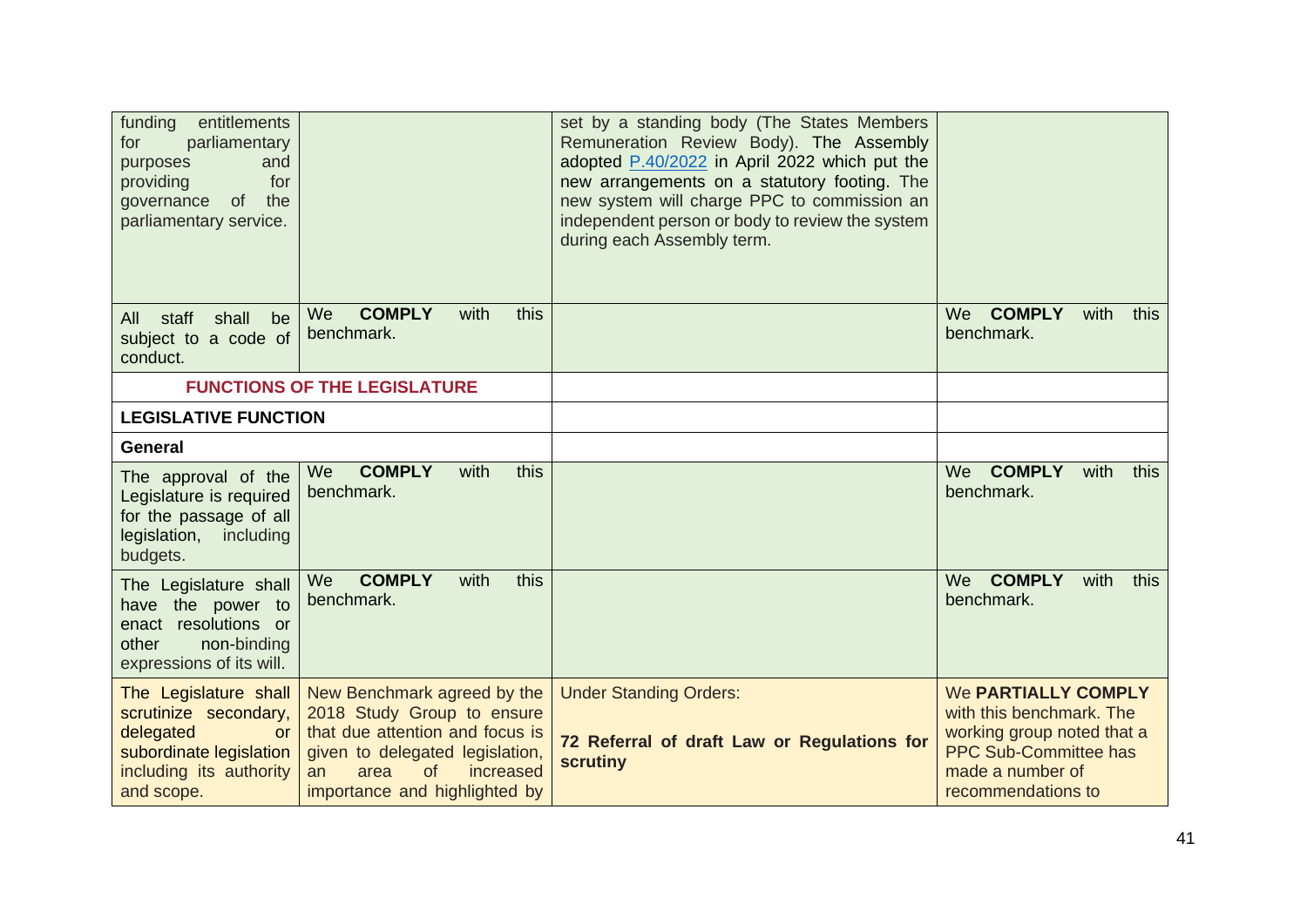| many Legislatures as a gap in<br>the original Benchmarks. | (1) If the States agree to the principles of a draft<br>Law or draft Regulations, the draft shall be<br>referred to the relevant scrutiny panel or relevant<br>review panel if the chair of that panel has<br>previously informed the States or confirms, when<br>asked by the presiding officer, that he or she<br>wishes to have the draft referred to the panel. | enhance this process by<br>introducing more time in<br>between the first and<br>second readings which may<br>be considered further and<br>taken forward by the next<br>PPC. |
|-----------------------------------------------------------|---------------------------------------------------------------------------------------------------------------------------------------------------------------------------------------------------------------------------------------------------------------------------------------------------------------------------------------------------------------------|-----------------------------------------------------------------------------------------------------------------------------------------------------------------------------|
|                                                           | (2) If the chair of the relevant scrutiny panel or<br>relevant review panel informs the States that he<br>or she does not wish to have the draft referred to<br>the panel, any member of the States may<br>propose, without notice, that the States request<br>the panel to reconsider the decision.                                                                | The working group also<br>noted that scrutiny of<br>legislation at the end of the<br>term is more challenging.                                                              |
|                                                           | (3) If the States agree to the proposal -<br>(a) the 2nd reading of the draft shall not continue<br>at the meeting; and                                                                                                                                                                                                                                             |                                                                                                                                                                             |
|                                                           | (b) the presiding officer shall, at the next meeting,<br>ask the chair of the relevant scrutiny panel or<br>relevant review panel whether, the panel having<br>reconsidered the matter, he or she wishes to<br>have the draft referred to the panel.                                                                                                                |                                                                                                                                                                             |
|                                                           | (4) A draft shall not be referred to the relevant<br>scrutiny panel or relevant review panel if it has<br>previously been referred to that panel.                                                                                                                                                                                                                   |                                                                                                                                                                             |
|                                                           | (5) When a draft is referred to the relevant<br>scrutiny panel or relevant review panel or has<br>been so referred previously, but the panel has not<br>reported on it, the States must decide at which<br>meeting the 2nd reading of the draft shall be listed<br>to continue.                                                                                     |                                                                                                                                                                             |
|                                                           | (6) The meeting must not be later than the 4th<br>meeting following the debate upon the principles,<br>disregarding any additional meeting day.                                                                                                                                                                                                                     |                                                                                                                                                                             |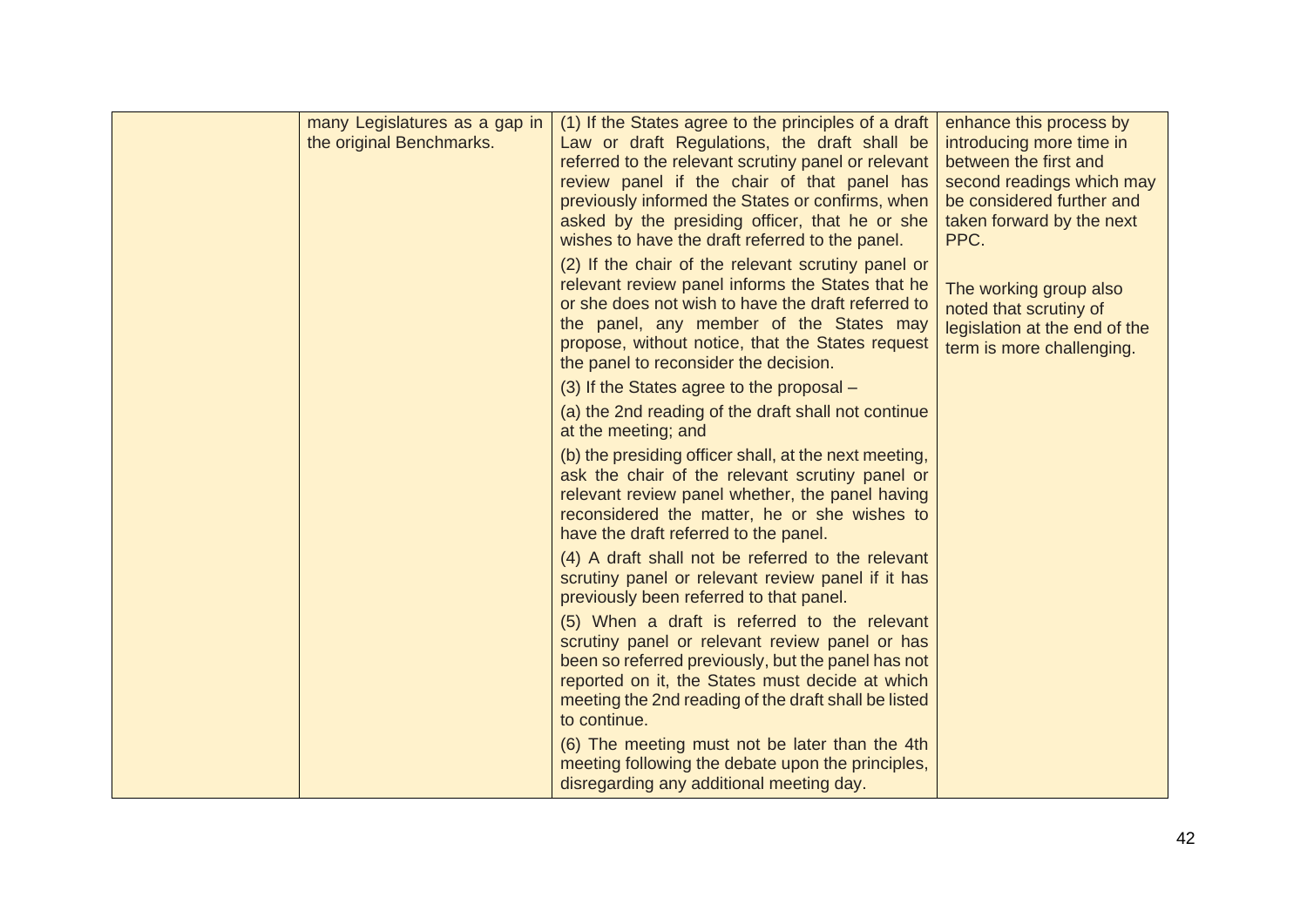|                                                                                                                                                                                  |                                                                                                                                                                 | (7) The relevant scrutiny panel is the scrutiny<br>panel or panels assigned scrutiny of the topic to<br>which the draft relates.<br>(7A) The relevant review panel is the review<br>panel established for the purpose of reviewing a<br>particular proposal, issue or project to which the<br>draft relates. |                                                                                                                                |
|----------------------------------------------------------------------------------------------------------------------------------------------------------------------------------|-----------------------------------------------------------------------------------------------------------------------------------------------------------------|--------------------------------------------------------------------------------------------------------------------------------------------------------------------------------------------------------------------------------------------------------------------------------------------------------------|--------------------------------------------------------------------------------------------------------------------------------|
| The Legislature shall<br>provide<br>adequate<br>for<br>resources<br>draft<br>legislators<br>to<br>legislation<br><b>or</b><br>amendments to any<br>legislation.                  | New Benchmark agreed by the<br>2018 Study Group to ensure<br>that Private Members can fairly<br>exercise their rights to initiate<br>and introduce legislation. | The function of the Legislative Drafting Office is<br>set out in the Legislation (Jersey) Law 2021.                                                                                                                                                                                                          | We COMPLY<br>with<br>this<br>benchmark.                                                                                        |
| The Legislature shall<br>encourage<br>the<br>process of equality<br>impact<br>assessment<br>with respect to the<br>development<br>of<br>legislation,<br>policies<br>and budgets. | New Benchmark agreed by the<br>2018 Study Group.                                                                                                                |                                                                                                                                                                                                                                                                                                              | <b>COMPLY</b><br>with<br>We<br>this<br>benchmark.                                                                              |
| <b>Legislative Procedure</b>                                                                                                                                                     |                                                                                                                                                                 |                                                                                                                                                                                                                                                                                                              |                                                                                                                                |
| bicameral<br>In.<br>a<br>Legislature, there shall<br>clearly<br>defined<br>be<br>roles<br>for<br>each<br>the<br>chamber<br>in.<br>passage of legislation.                        | This DOES NOT APPLY in<br>Jersey at the moment.                                                                                                                 |                                                                                                                                                                                                                                                                                                              | This DOES NOT APPLY in<br>Jersey.                                                                                              |
| The Legislature shall<br>right to<br>the<br>have                                                                                                                                 | We DO NOT COMPLY with this<br>benchmark.                                                                                                                        |                                                                                                                                                                                                                                                                                                              | Minister refuses to<br>If $a$<br>comply with a request, the<br>legislature can force him/her<br>out of office via a Vote of No |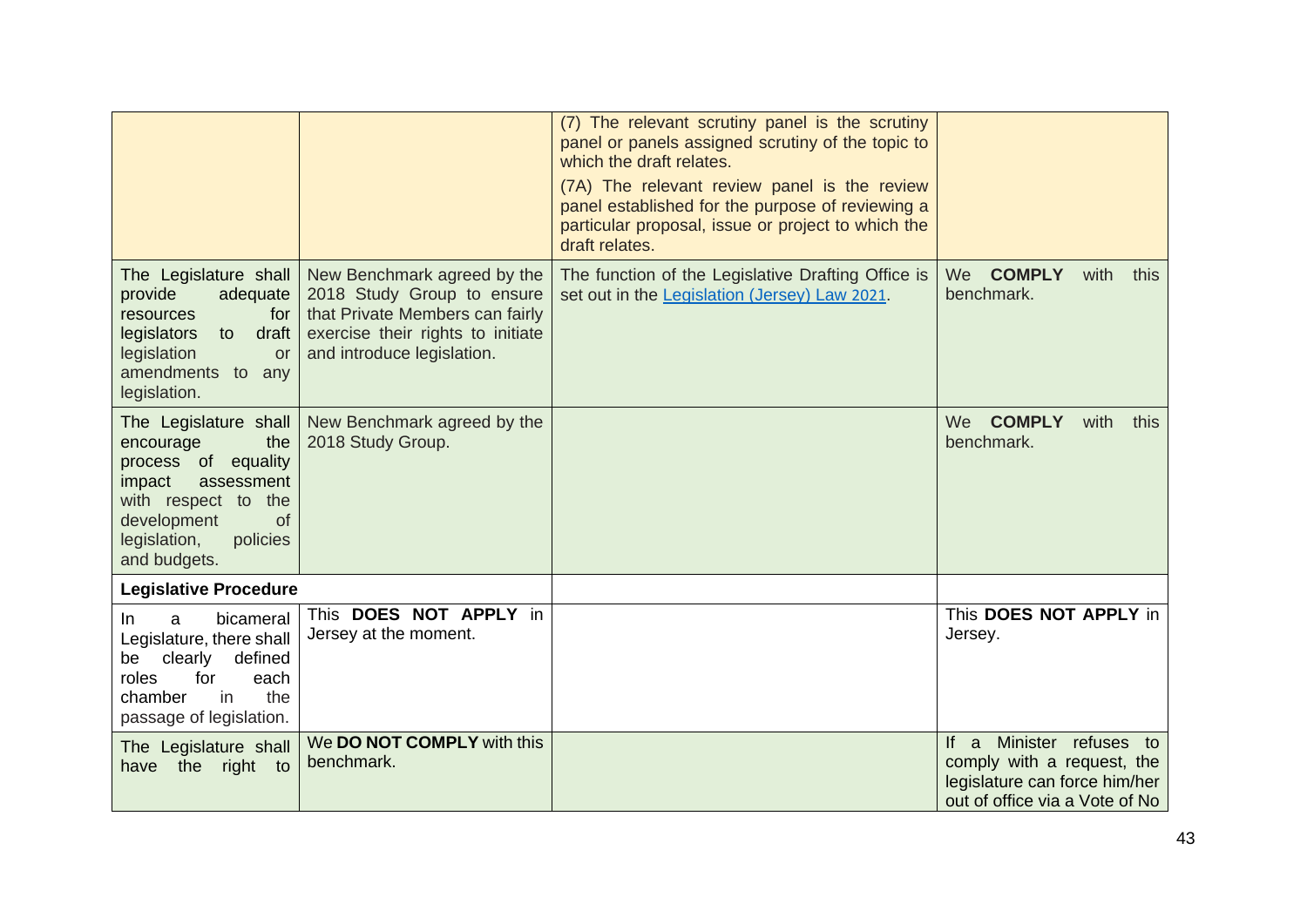| override an Executive<br>veto.                                                                                                                                             | <b>The</b><br>Legislature can<br>only<br>'request' a Minister or the<br>Council<br>do something.<br>to<br>Ministers can choose to refuse<br>or ignore such requests. There<br>was discussion as to whether<br>Standing Orders should be<br>changed so that Ministers could<br>be 'directed' to take the action<br>required and within a defined<br>timescale. |                                                                                                              | Confidence. We COMPLY<br>with this benchmark.                                 |
|----------------------------------------------------------------------------------------------------------------------------------------------------------------------------|---------------------------------------------------------------------------------------------------------------------------------------------------------------------------------------------------------------------------------------------------------------------------------------------------------------------------------------------------------------|--------------------------------------------------------------------------------------------------------------|-------------------------------------------------------------------------------|
| The Executive<br>shall<br><b>Bills</b><br>transmit<br>and<br>other documents for<br>parliamentary action<br>for timely distribution<br>to Members.                         | New Benchmark agreed by the<br>2018 Study Group.                                                                                                                                                                                                                                                                                                              | All propositions are circulated to States Members<br>before they are formally presented<br>and<br>published. | This DOES NOT APPLY in<br>Jersey as the States Greffe<br>transmits documents. |
| The Legislature shall<br>establish procedures<br>systematic<br>for<br>monitoring of the<br>effective<br>implementation<br>and<br><b>of</b><br>consequences<br>legislation. | New Benchmark agreed by the<br>2018 Study Group to ensure<br>that the legislative process<br>places sufficient attention on<br>the consequences and impact<br>of legislation (post-legislative<br>scrutiny).                                                                                                                                                  | Scrutiny Panels are able to undertake post-<br>legislative scrutiny.                                         | We DO NOT COMPLY with<br>this benchmark.                                      |
| Only the Legislature<br>shall be empowered to<br>determine<br>and<br>approve the budget of<br>the Legislature.                                                             | <b>COMPLY</b><br>We<br>with<br>this<br>benchmark.                                                                                                                                                                                                                                                                                                             |                                                                                                              | <b>COMPLY</b><br>We<br>with<br>this<br>benchmark.                             |
| The Public and Legislation                                                                                                                                                 |                                                                                                                                                                                                                                                                                                                                                               |                                                                                                              |                                                                               |
| Opportunities shall be<br>given for public input                                                                                                                           | Amended by the 2018 Study<br><b>Group to encourage Parliament</b>                                                                                                                                                                                                                                                                                             |                                                                                                              | <b>We PARTIALLY COMPLY</b><br>with this benchmark.                            |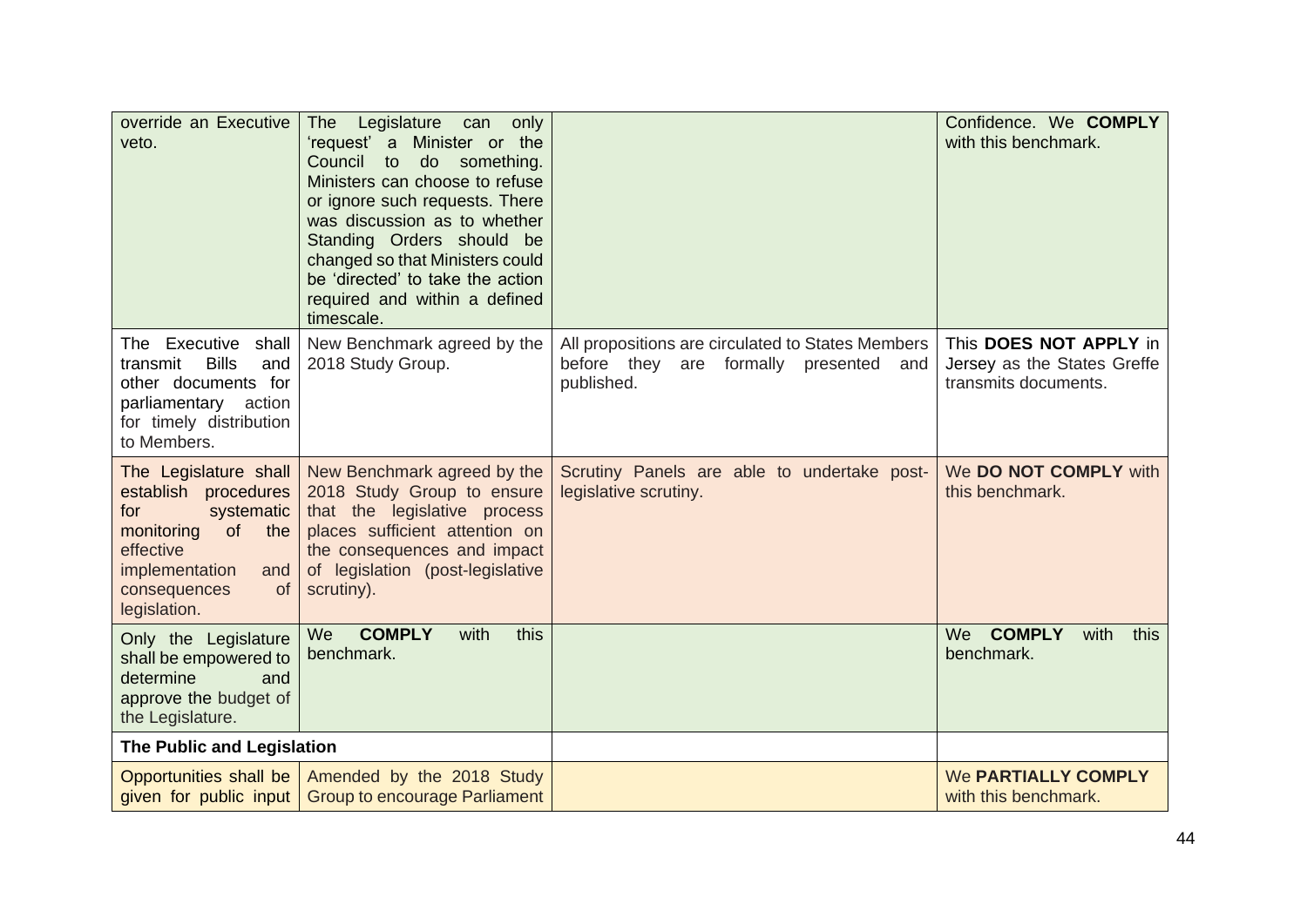| into the legislative and<br>Committee process,<br>including the budget<br>process.                                                            | to provide opportunities for civil<br>society and the general public<br>to engage in discussions about<br>how public resources are<br>raised and spent.                                                                                                                                                                                                                                                                                         |                                                   |
|-----------------------------------------------------------------------------------------------------------------------------------------------|-------------------------------------------------------------------------------------------------------------------------------------------------------------------------------------------------------------------------------------------------------------------------------------------------------------------------------------------------------------------------------------------------------------------------------------------------|---------------------------------------------------|
|                                                                                                                                               | Original - Opportunities shall be<br>given to the public input into the<br>legislative process.                                                                                                                                                                                                                                                                                                                                                 |                                                   |
|                                                                                                                                               | We PARTIALLY COMPLY with<br>this benchmark, but more could<br>done. Currently green<br>be<br>papers/consultation exists but<br>there is room for improvement.<br>Scrutiny often lacks<br>legal<br><b>There</b><br>expertise.<br>are<br>opportunities for Scrutiny and<br>the Council to work more<br>closely together to produce<br>legislation and for vehicles<br>such as Facebook to be used to<br>the public<br>encourage<br>to<br>comment. |                                                   |
| Information shall be<br>provided to the public<br>in a timely manner<br>regarding<br>matters<br>consideration<br>under<br>by the Legislature. | <b>COMPLY</b><br>with<br>We<br>this<br>benchmark, but consider that<br>more could be done to make<br>the process more interactive<br>(website improvements). There<br>could also be more to highlight<br>when secondary legislation will<br>made<br>by Order<br>be<br><b>VS</b><br>Regulation to alert members                                                                                                                                  | <b>COMPLY</b><br>We<br>with<br>this<br>benchmark. |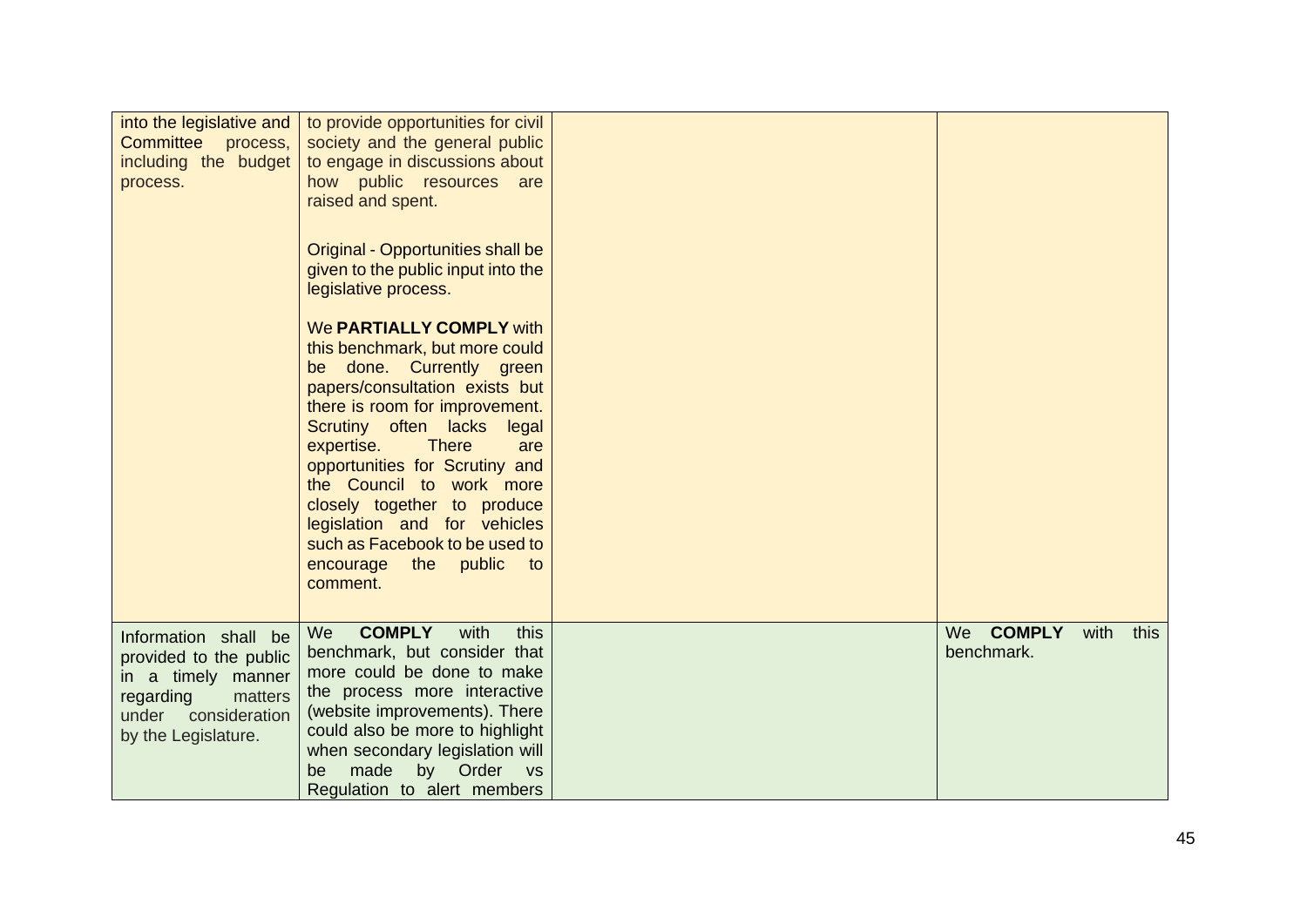|                                                                                                                                                                                                                                                                                                                                                                                                                 | and the public to the fact that<br>some elements will not be open<br>to debate.                                                                                                                                                                                                                                                                                                                                                                                                                       |                                                                                                                                                       |
|-----------------------------------------------------------------------------------------------------------------------------------------------------------------------------------------------------------------------------------------------------------------------------------------------------------------------------------------------------------------------------------------------------------------|-------------------------------------------------------------------------------------------------------------------------------------------------------------------------------------------------------------------------------------------------------------------------------------------------------------------------------------------------------------------------------------------------------------------------------------------------------------------------------------------------------|-------------------------------------------------------------------------------------------------------------------------------------------------------|
| <b>OVERSIGHT FUNCTION</b>                                                                                                                                                                                                                                                                                                                                                                                       |                                                                                                                                                                                                                                                                                                                                                                                                                                                                                                       |                                                                                                                                                       |
| General                                                                                                                                                                                                                                                                                                                                                                                                         |                                                                                                                                                                                                                                                                                                                                                                                                                                                                                                       |                                                                                                                                                       |
| The Legislature shall<br>have legislation, a<br>constitutional<br>provision or practice<br>that ensures the size<br>of the Cabinet is in<br>proportion to the size<br>of the Legislature                                                                                                                                                                                                                        | New Benchmark agreed by the<br>2018 Study Group to ensure<br>that a Parliament's oversight<br>function is not restricted by the<br>size of the Cabinet (a particular<br>concern in small Legislatures).<br>A small Cabinet ensures a<br>parliamentary<br>larger<br>component for the oversight<br><b>Committees</b><br>relieves<br>and<br>backbenchers<br>pressure on<br>from the ruling party/parties.                                                                                               | <b>COMPLY</b><br>with<br>We<br>this<br>benchmark (Troy rule and<br><b>Ministerial</b><br>positions<br>are<br>determined<br>Standing<br>in<br>Orders). |
| The Legislature shall<br>have mechanisms to<br>information<br>obtain<br>from the Executive<br>branch sufficient to<br>exercise its oversight<br>function<br>in<br>a<br>meaningful and timely<br>manner. There shall<br>be clear and effective<br>procedures requiring<br>Executive<br>the<br>to<br>provide<br>timely<br>responses to oral and<br>written questions and<br>Parliamentary<br>Committee<br>reports | Amended by the 2018 Study<br>Group<br>to<br>establish<br>the<br>expectation that the Executive<br>provides<br>appropriate<br>information to enable effective<br>timely<br>scrutiny<br>and<br>and<br>stresses the need for the<br>Executive to respond oral and<br>written<br>questions<br>and<br>Committee<br>reports<br>and<br>recommendations $-$ a concern<br>frequently raised by legislators.<br>Original - The Legislature shall<br>have mechanisms to obtain<br>information from the executive | <b>We PARTIALLY COMPLY</b><br>with this benchmark.                                                                                                    |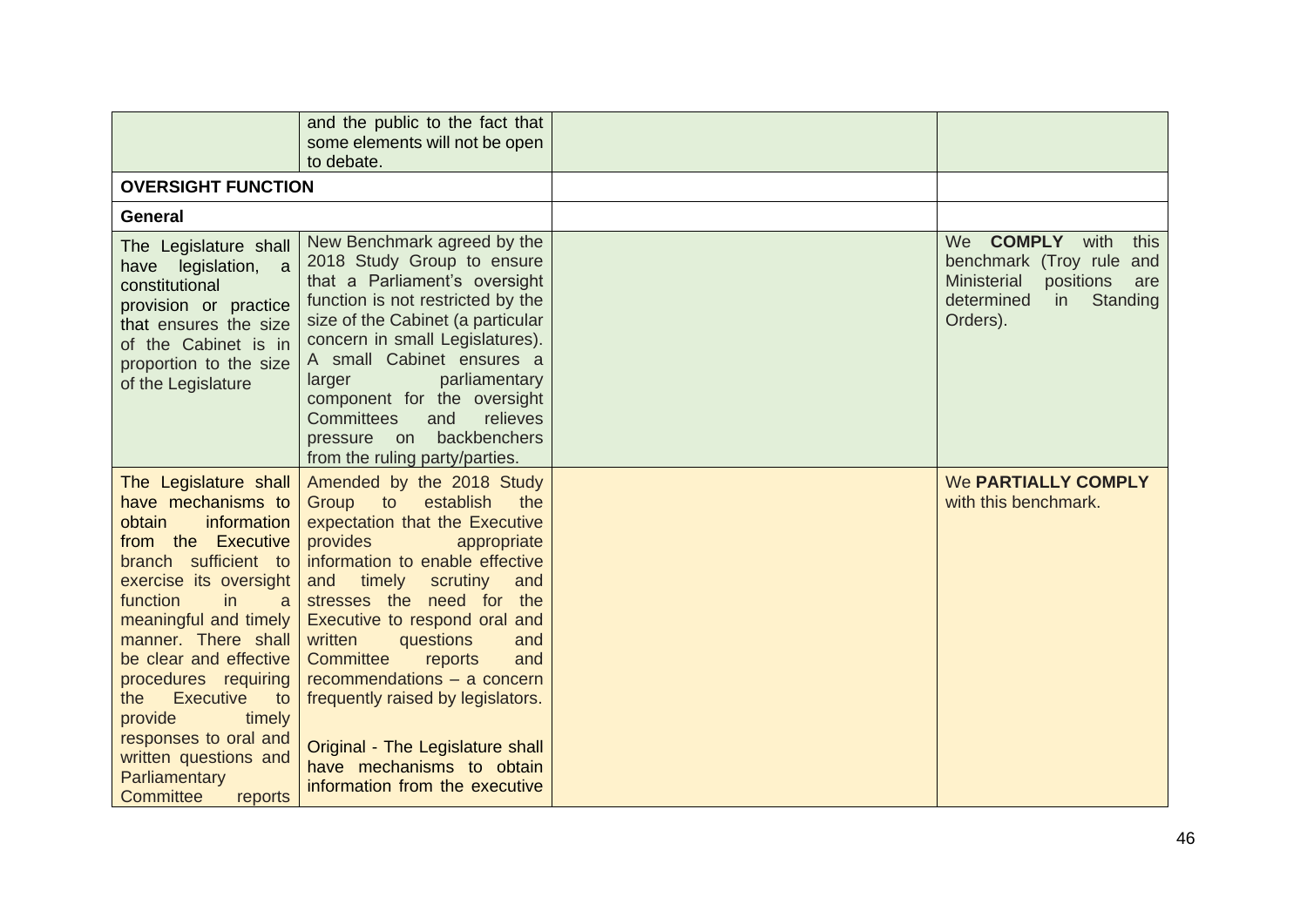| and                     | branch sufficient to exercise its  |                       |
|-------------------------|------------------------------------|-----------------------|
| recommendations.        | oversight<br>function<br>in<br>- a |                       |
|                         | meaningful way.                    |                       |
|                         |                                    |                       |
|                         | We PARTIALLY COMPLY with           |                       |
|                         | this benchmark but there are       |                       |
|                         | serious shortcomings. Scrutiny     |                       |
|                         | can only 'request' not require.    |                       |
|                         | There exists a mechanism to        |                       |
|                         | obtain but there is no certainty   |                       |
|                         | that full information is disclosed |                       |
|                         | or that Ministers will attend      |                       |
|                         | <b>Scrutiny</b><br>hearings.       |                       |
|                         | Departments may withhold           |                       |
|                         | information - whereas if a         |                       |
|                         | member of the public makes an      |                       |
|                         |                                    |                       |
|                         | FOI request there is full          |                       |
|                         | disclosure.                        |                       |
| <b>The</b><br>oversight | Amended by the 2018 Study          | We DO NOT COMPLY with |
| of<br>the<br>authority  | Group.                             | this benchmark.       |
| shall<br>Legislature    |                                    |                       |
| include<br>effective    | Original - The oversight           |                       |
| the<br>oversight<br>of  | authority of the Legislature       |                       |
| military, security and  | include<br>shall<br>meaningful     |                       |
| intelligence services.  | oversight of the military security |                       |
|                         | and intelligence services.         |                       |
|                         |                                    |                       |
|                         | We DO NOT COMPLY with this         |                       |
|                         | benchmark.                         |                       |
|                         | There was discussion as to         |                       |
|                         | whether questions to Home          |                       |
|                         | Affairs for example should be      |                       |
|                         | able to be rebuffed on the basis   |                       |
|                         |                                    |                       |
|                         | that they related to 'operational  |                       |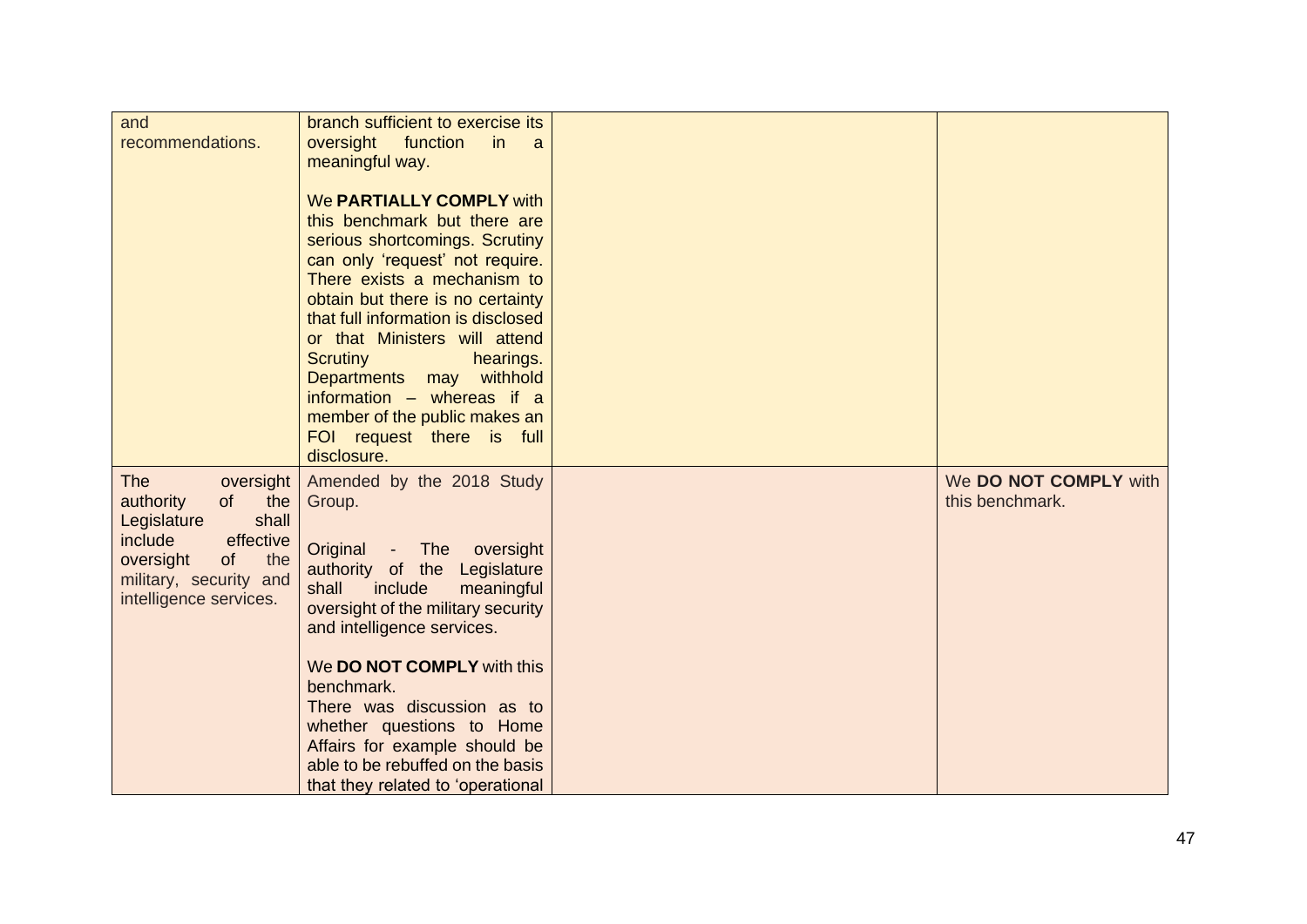|                                                                                                                                                   | matters'. Standing Orders need<br>to be amended to ensure that<br>this is not used simply as a<br>mechanism to avoid answering<br>the question! Ministers should<br>be obliged to be as open and<br>transparent as possible. It was<br>suggested that there should be<br>a cross Assembly group formed<br>to enable security issues to be<br>disseminated whilst respecting<br>the<br>necessary<br>protocols/sensitivities (akin to<br>the Cabinet Office briefing<br>room in UK - Cobra). |                                          |
|---------------------------------------------------------------------------------------------------------------------------------------------------|--------------------------------------------------------------------------------------------------------------------------------------------------------------------------------------------------------------------------------------------------------------------------------------------------------------------------------------------------------------------------------------------------------------------------------------------------------------------------------------------|------------------------------------------|
| <b>The</b><br>oversight<br>the<br>authority<br>of<br>shall<br>Legislature<br>include<br>effective<br>of state-<br>oversight<br>owned enterprises. | Amended by the 2018 Study<br>Group.<br>Original<br>The<br>oversight<br>$\sim$<br>authority of the Legislature<br>include<br>shall<br>meaningful<br>oversight<br>of<br>state-owned<br>enterprises.                                                                                                                                                                                                                                                                                          | We DO NOT COMPLY with<br>this benchmark. |
|                                                                                                                                                   | We DO NOT COMPLY with this<br>benchmark. Again questions<br>asked can be rebuffed on the<br>basis that they relate to<br>'operational matters' or are<br>sensitive'.<br>'commercially<br>Standing Orders need to be<br>amended.<br><b>The</b><br>to<br>move<br>corporatisation/non-profit<br>making<br>charitable                                                                                                                                                                          |                                          |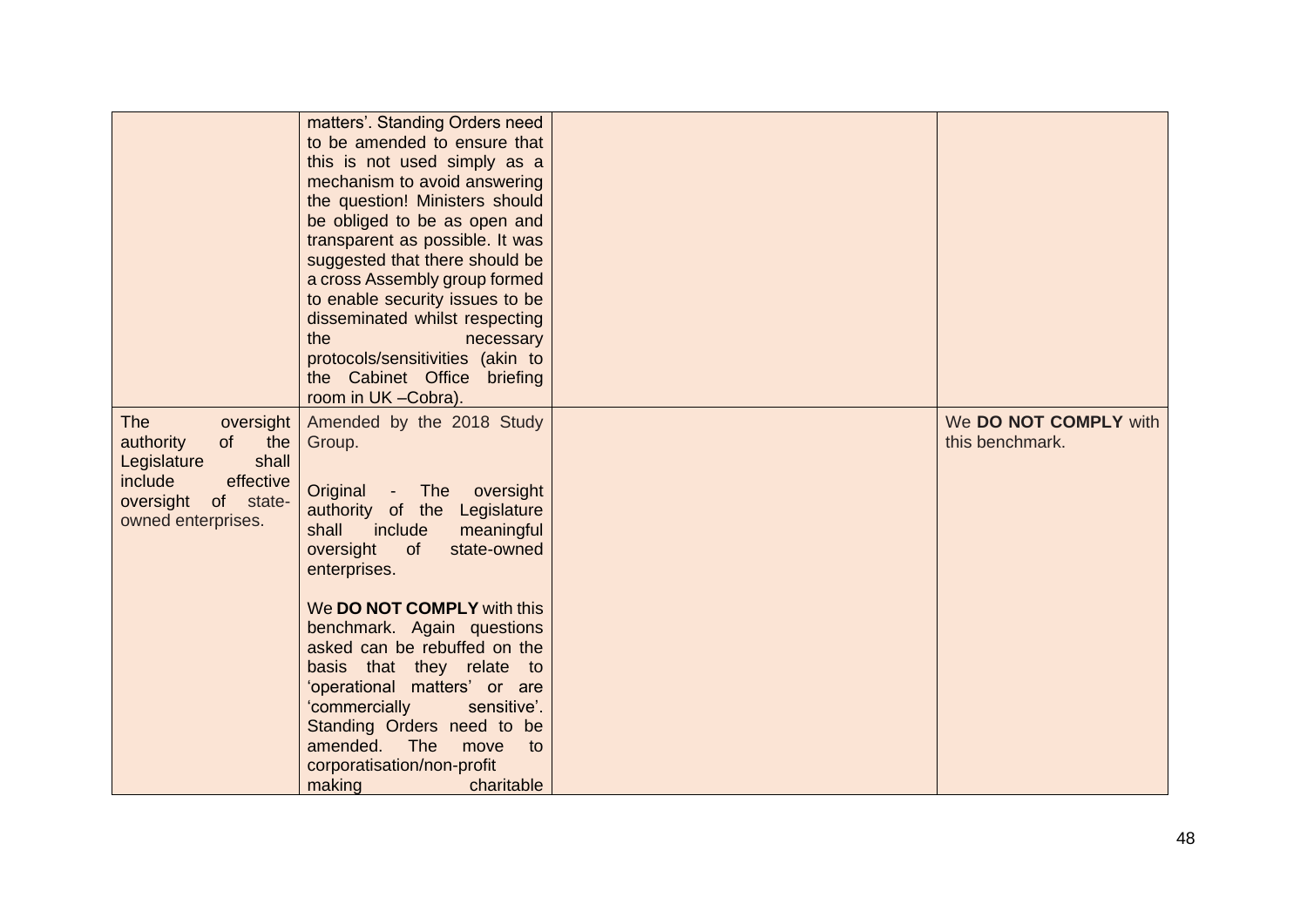|                                                                                                                                                                                                                                                                                                                                   | status/separate bodies takes<br>such enterprises further away<br>from Legislature oversight and<br>also takes away the public's<br>right to use the Administrative<br>Review Process to hold such<br>bodies to account.                                                                                                                                                                                   |                                                                                                                                                                                                                                                                       |                                                                                                   |
|-----------------------------------------------------------------------------------------------------------------------------------------------------------------------------------------------------------------------------------------------------------------------------------------------------------------------------------|-----------------------------------------------------------------------------------------------------------------------------------------------------------------------------------------------------------------------------------------------------------------------------------------------------------------------------------------------------------------------------------------------------------|-----------------------------------------------------------------------------------------------------------------------------------------------------------------------------------------------------------------------------------------------------------------------|---------------------------------------------------------------------------------------------------|
| <b>The</b><br>oversight<br>of<br>the<br>authority<br>Legislature<br>national<br>shall include effective<br>oversight<br><b>of</b><br>with<br>compliance<br>international<br>treaties<br>and<br>obligations,<br>including international<br>human<br>right<br>instruments and the<br>Sustainable<br>Development<br>Goals<br>(SDGs). | New Benchmark agreed by the<br>2018 Study Group. The<br>of<br>international<br>oversight<br>treaties and obligations forms<br>part of the Legislature's core<br>responsibility.                                                                                                                                                                                                                           |                                                                                                                                                                                                                                                                       | We DO NOT COMPLY with<br>this benchmark. We do not<br>have any sort of treaty<br>oversight panel. |
| The Legislature shall<br>establish a position of<br>independent<br>ombudsman,<br>or<br>similar office.                                                                                                                                                                                                                            | New Benchmark agreed by the<br>2018<br>Study Group. The<br>function and role of this office,<br>as defined by the International<br>Ombudsman Institute, is to<br>protect a country's citizens<br>"against violation of rights,<br>abuse<br>of __<br>powers,<br>error,<br>negligence, unfair decisions<br>and maladministration" and to<br>encourage the government and<br>the public administration to be | The States of Jersey Complaints Panel deals with<br>any complaint about a decision or administration<br>process by any Minister or Department of the<br>States. The Complaints Panel was created under<br>the Administrative Decisions (Review) (Jersey)<br>Law 1982. | <b>COMPLY</b><br>We<br>with<br>this<br>benchmark.                                                 |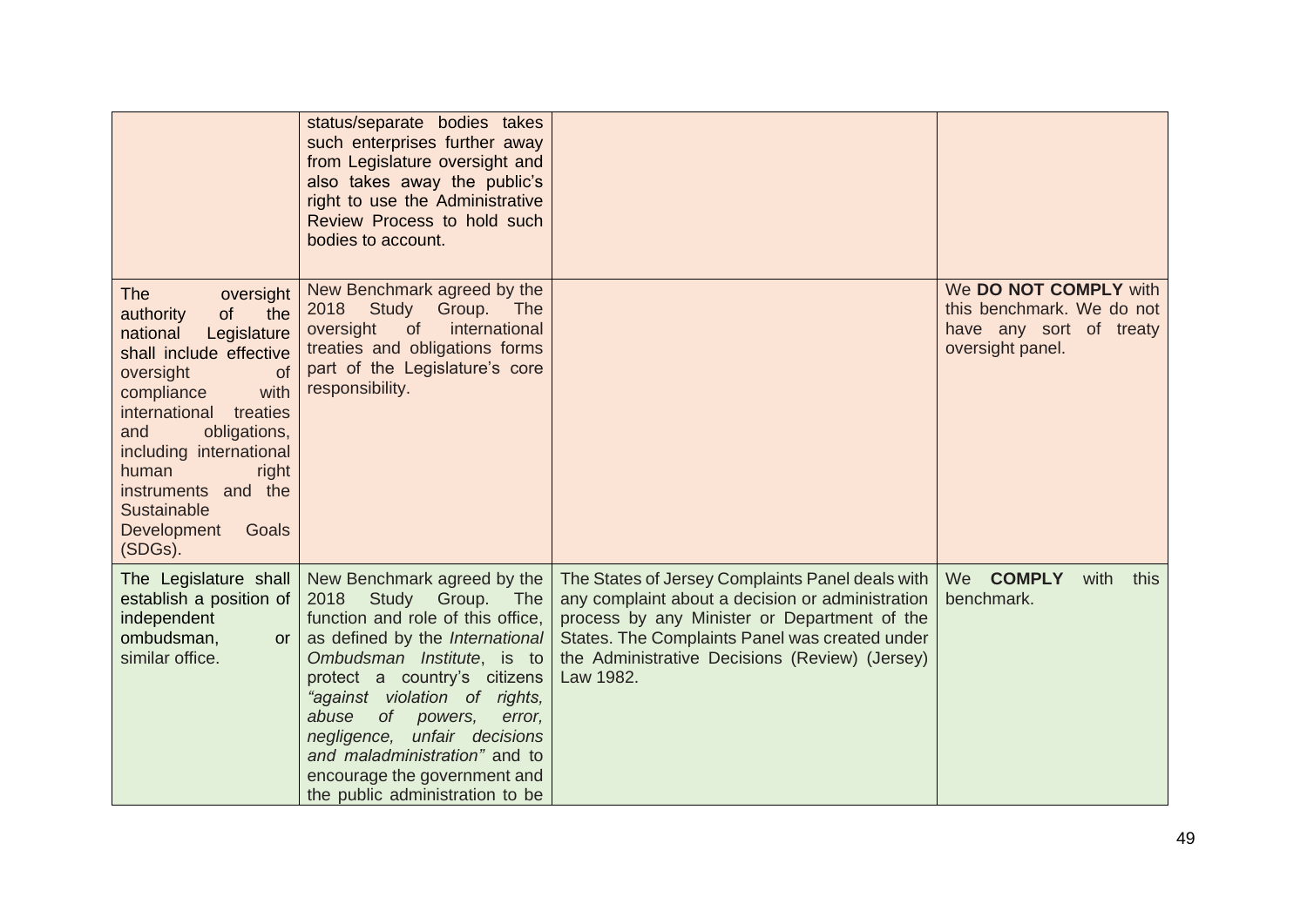|                                                                                                                                                                                                                                                                                                                       | more accountable to the public<br>and<br>more<br>open<br>and<br>transparent.                                                                                                                                                                                                                                                                                                                                                                                                                                                              |                                                                                                                                                                                  |
|-----------------------------------------------------------------------------------------------------------------------------------------------------------------------------------------------------------------------------------------------------------------------------------------------------------------------|-------------------------------------------------------------------------------------------------------------------------------------------------------------------------------------------------------------------------------------------------------------------------------------------------------------------------------------------------------------------------------------------------------------------------------------------------------------------------------------------------------------------------------------------|----------------------------------------------------------------------------------------------------------------------------------------------------------------------------------|
| The Legislature shall<br>establish a Human<br><b>Rights Commission, or</b><br>similar office, with the<br>mandate to protect<br>against human rights<br>violations.                                                                                                                                                   | New Benchmark agreed by the<br>2018 Study Group.                                                                                                                                                                                                                                                                                                                                                                                                                                                                                          | We DO NOT COMPLY with<br>this benchmark.                                                                                                                                         |
| The Legislature shall<br>receive annual reports<br>and scrutinize<br>the<br>activities<br>of<br>all<br>independent<br>constitutional bodies,<br>such as human rights<br>commissions,<br>anti-<br>corruption bodies and<br>ombudsmen<br>and,<br>where feasible, follow-<br>up on issues arising<br>from their reports. | New Benchmark agreed by the<br>2018 Study Group to ensure<br>that the Legislature sits at the<br>apex of broad accountability<br>structures in order to provide a<br>framework for their activity,<br>publicise their existence and<br>use the<br>information<br>they<br>provide to challenge Ministers.<br>See Report of the Hansard<br>Commission<br>Society<br>on<br>The<br>Parliament<br>Scrutiny.<br>Challenge<br>for Parliament:<br>Making<br><b>Government</b><br>Accountable,<br>Vacher<br><b>Dod</b><br>Publishing Limited 2001. | We PARTIALLY COMPLY<br>with this benchmark.<br>Follow-up is undertaken by<br>the Complaints Panel and<br>the Children's<br><b>Commissioner provides</b><br>evidence to scrutiny. |
| The Legislature shall<br>that<br>ensure<br>independent<br>constitutional<br>bodies<br>receive<br>adequate<br>and the<br>resources<br>work<br><b>of</b><br>such<br>institutions<br>not<br>are                                                                                                                          | New Benchmark agreed by the<br>2018 Study Group.                                                                                                                                                                                                                                                                                                                                                                                                                                                                                          | <b>COMPLY</b><br>We<br>with<br>this<br>benchmark                                                                                                                                 |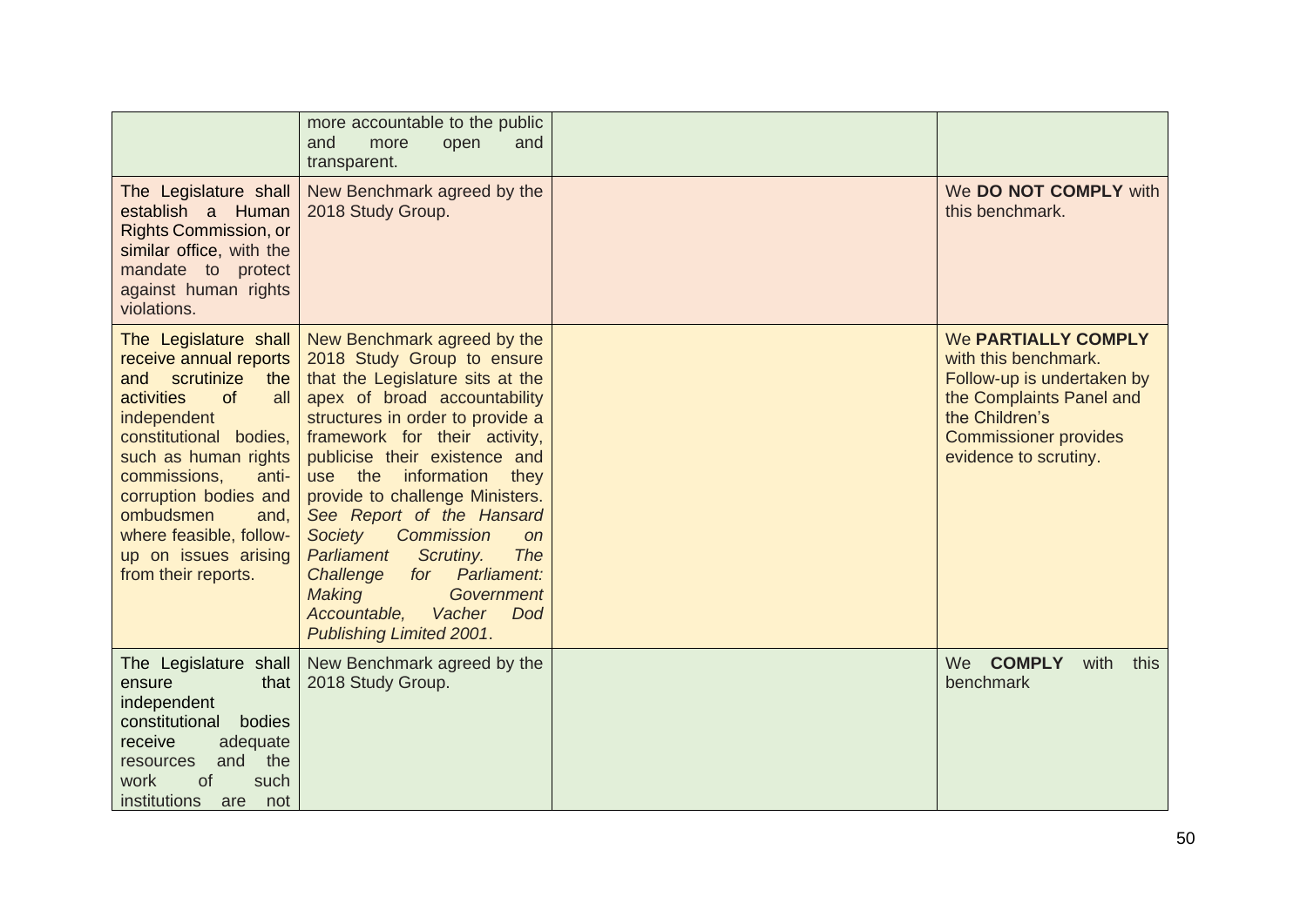| subject to political<br>pressure from the<br>Executive.                                                                                                                        |                                                                                                                                                                                                                                                                                                                                                                                                                                                                                                                                                                                                                                                                                                                                |                                                                                                                                                                                                                                     |                                          |      |      |
|--------------------------------------------------------------------------------------------------------------------------------------------------------------------------------|--------------------------------------------------------------------------------------------------------------------------------------------------------------------------------------------------------------------------------------------------------------------------------------------------------------------------------------------------------------------------------------------------------------------------------------------------------------------------------------------------------------------------------------------------------------------------------------------------------------------------------------------------------------------------------------------------------------------------------|-------------------------------------------------------------------------------------------------------------------------------------------------------------------------------------------------------------------------------------|------------------------------------------|------|------|
| <b>Financial and Budget Oversight</b>                                                                                                                                          |                                                                                                                                                                                                                                                                                                                                                                                                                                                                                                                                                                                                                                                                                                                                |                                                                                                                                                                                                                                     |                                          |      |      |
| Budget approval and<br>scrutiny<br>procedures<br>shall<br>clearly<br>be<br>specified in the rules<br>of procedure,<br>the<br>Constitution<br><b>or</b><br>relevant legislation | New Benchmark agreed by the<br>2018 Study Group to ensure<br>regulations and laws are in<br>place specific to Parliament<br>budget scrutiny.                                                                                                                                                                                                                                                                                                                                                                                                                                                                                                                                                                                   | Scrutiny procedures are set out within Standing<br>Orders.                                                                                                                                                                          | We COMPLY<br>benchmark.                  | with | this |
| The Legislature shall<br>have a reasonable<br>period of time in which<br>adequately<br>to<br>scrutinize and debate<br>the proposed national<br>budget.                         | Amended by the 2018 Study<br>Group to focus on the principles<br>of adequate notice and time to<br>consider as means to the end of<br>meaningful<br>scrutiny<br>and<br>parliamentary control of public<br>spending. The Study Group<br>noted the<br>work of<br>the<br>International Monetary Fund<br>(IMF) and Organisation for<br>Economic Co-operation and<br>Development<br>(OECD)<br>in<br>establishing international good<br>practice in the area<br>of<br>Parliament and the budget,<br>including the practice that the<br>presentation of the draft budget<br>should be no less than three<br>months prior to the start of the<br>fiscal year and the budget<br>should be adopted in advance<br>of the new fiscal year. | Standing Order 23(4A) states that a minimum<br>lodging period of 12 weeks applies to a<br>government plan, except in any year when there<br>is an ordinary election, in which case a minimum<br>lodging period of 10 weeks applies. | <b>We</b><br><b>COMPLY</b><br>benchmark. | with | this |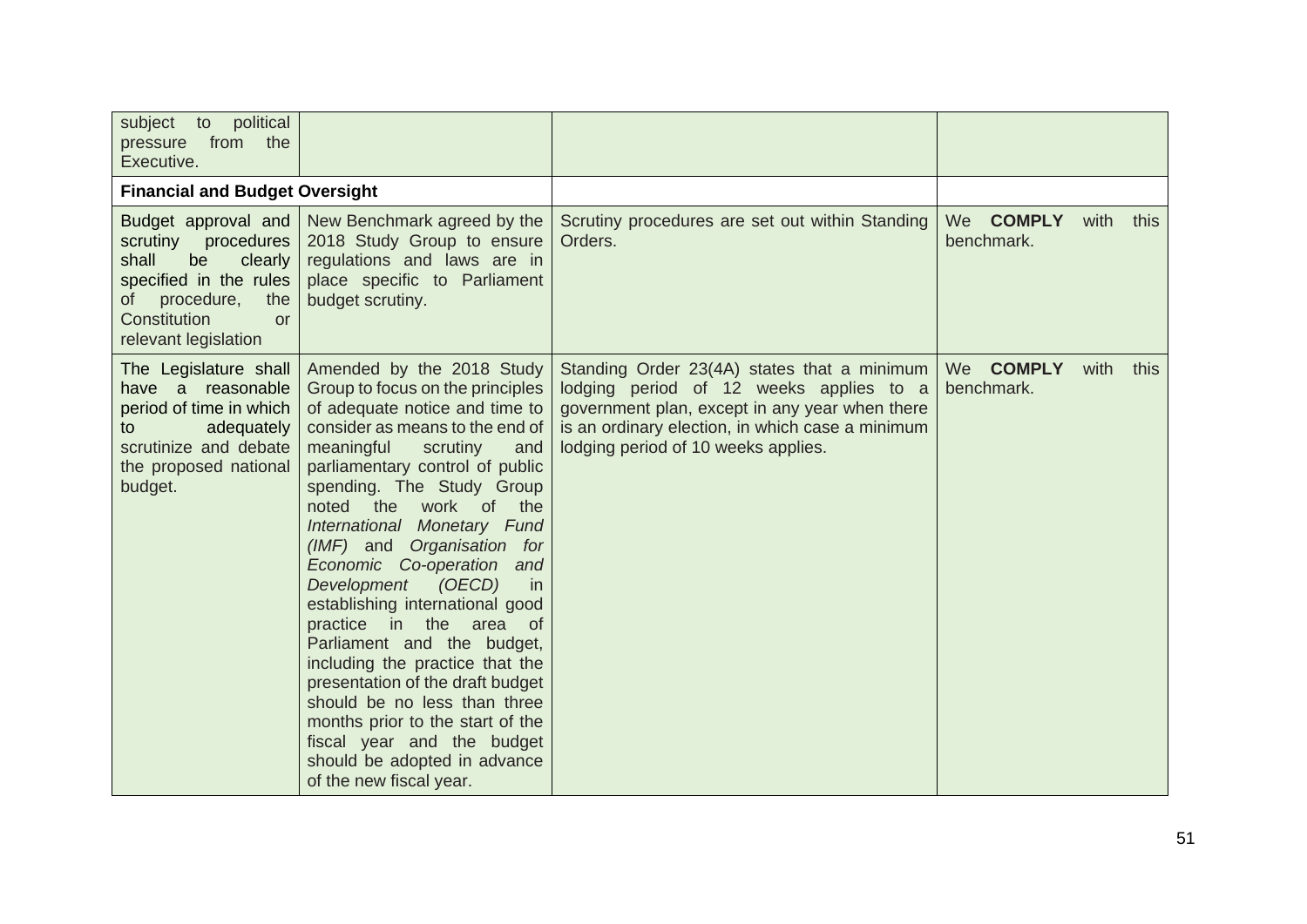|                                                                                                                                                                                                                                               | Original - The Legislature shall<br>have a reasonable period of<br>time in which to review the<br>proposed national budget.<br><b>COMPLY</b><br>We<br>with<br>this<br>benchmark (Standing Orders<br>give 12 week lodging period).                                                                                                                                               |                                                                                                                            |                                   |      |      |
|-----------------------------------------------------------------------------------------------------------------------------------------------------------------------------------------------------------------------------------------------|---------------------------------------------------------------------------------------------------------------------------------------------------------------------------------------------------------------------------------------------------------------------------------------------------------------------------------------------------------------------------------|----------------------------------------------------------------------------------------------------------------------------|-----------------------------------|------|------|
| <b>Oversight Committees</b><br>shall<br>provide<br>meaningful<br>opportunities<br>for<br>minority or opposition<br>parties<br>and<br>independent MPs to<br>engage in effective<br>oversight<br><b>of</b><br>government<br>expenditures.       | Amended by the 2018 Study<br>Group.<br>Original - Oversight committees<br>provide<br>shall<br>meaningful<br>opportunities for minority or<br>opposition parties to engage in<br>oversight<br>effective<br>of<br>government<br>expenditures.<br>Typically the PAC will be<br>chaired by a member of the<br>opposition party<br><b>COMPLY</b><br>We<br>this<br>with<br>benchmark. |                                                                                                                            | <b>COMPLY</b><br>We<br>benchmark. | with | this |
| In addition to the draft<br>annual budget, the<br>Legislature<br>shall<br>receive and<br>assess<br>medium-term<br>and<br>budget<br>annual<br>be<br>strategies<br>and<br>informed of the main<br>assumptions<br>that<br>underlie the<br>annual | New Benchmark agreed by the<br>2018 Study Group to reflect<br>recognised international good<br>practice.                                                                                                                                                                                                                                                                        | The Corporate Services Scrutiny Panel is<br>responsible for scrutinising corporate policies and<br>treasury and resources. | We COMPLY<br>benchmark.           | with | this |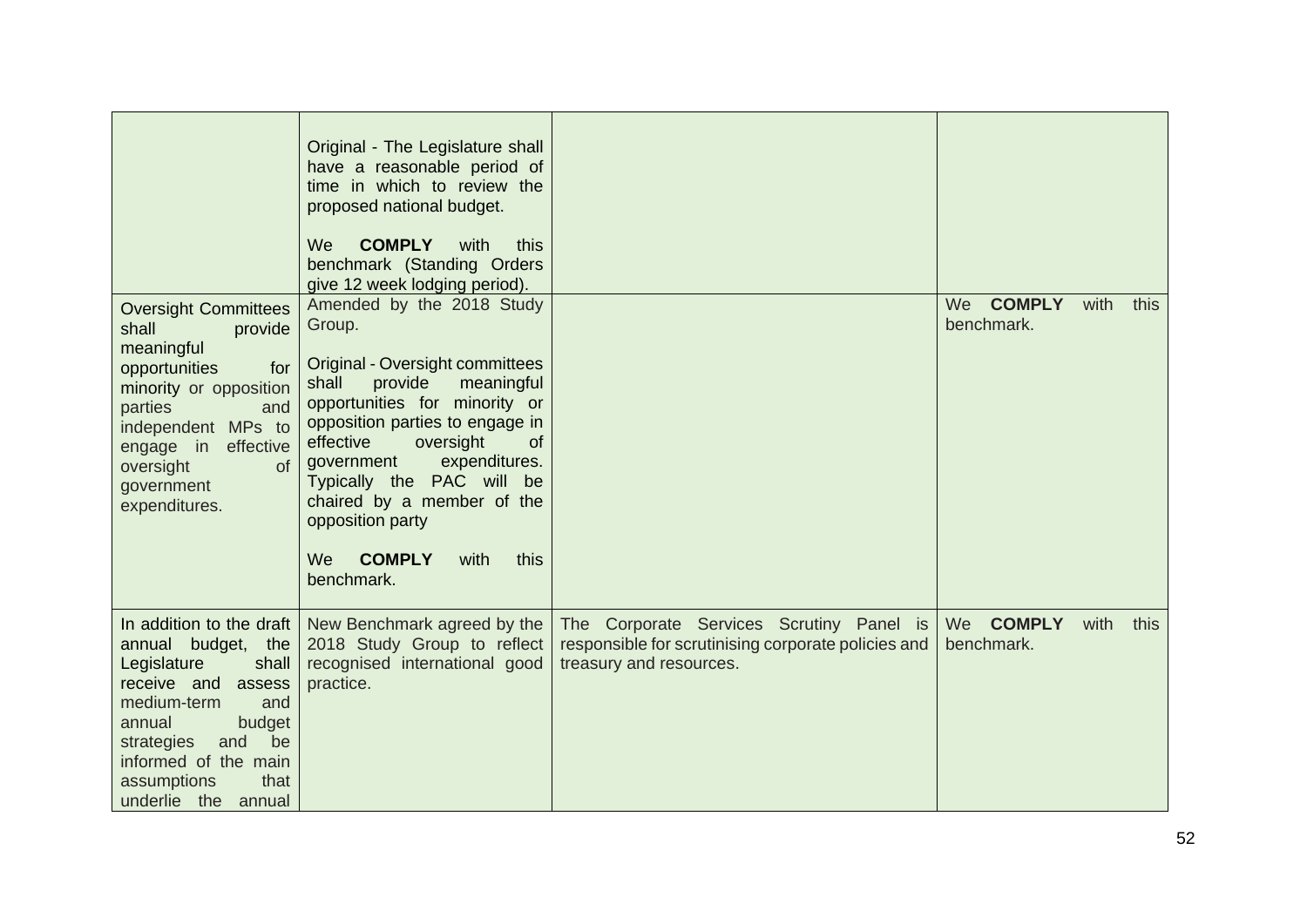| budget's revenue and<br>expenditure<br>projections.                                                                                                                                                                                       |                                                                                                                                                                                                                                                                                                                                                                                                                                    |                                                                                                                                                                                                                                                             |                                                   |
|-------------------------------------------------------------------------------------------------------------------------------------------------------------------------------------------------------------------------------------------|------------------------------------------------------------------------------------------------------------------------------------------------------------------------------------------------------------------------------------------------------------------------------------------------------------------------------------------------------------------------------------------------------------------------------------|-------------------------------------------------------------------------------------------------------------------------------------------------------------------------------------------------------------------------------------------------------------|---------------------------------------------------|
| The Legislature shall<br>receive regular in-year<br>budget reports and an<br>audited<br>annual<br>financial<br>statement<br>from the government<br>within 12 months after<br>the end of the fiscal<br>year.                               | New Benchmark agreed by the<br>2018 Study Group to facilitate<br>parliamentary<br>oversight<br>of<br>budget<br>execution/implementation.                                                                                                                                                                                                                                                                                           | The Minister for Treasury and Resources must<br>present signed and audited accounts each year<br>to the States Assembly.<br>The annual report and accounts should provide a<br>clear breakdown of how public money is spent by<br>the Government of Jersey. | We COMPLY<br>with<br>this<br>benchmark.           |
| The Legislature shall<br>have<br>access<br>to<br>sufficient<br>financial<br>scrutiny<br>resources<br>and/or<br>independent<br>budget and financial<br>expertise to ensure<br>that financial oversight<br>conducted<br>is.<br>effectively. | New Benchmark agreed by the<br>2018 Study Group to ensure<br>the Legislature is able to make<br>the best use of information<br>it<br>available<br>to<br>through<br>independent support whether<br>Committee<br>through<br>staff,<br>special<br>advisers<br>and<br>consultants or a budget office<br>or officer to offer independent<br>advice on budgetary matters<br>and to assist with budget-<br>related research and analysis. | Scrutiny and the Public Accounts Committee are<br>able to appoint expert advisors in order to assist<br>with reviews.                                                                                                                                       | We PARTIALLY COMPLY<br>with this benchmark.       |
| There shall<br>be an<br>independent,<br>non-<br>partisan Supreme or<br>National Audit Office<br>whose<br>reports<br>are<br>the<br>tabled<br><i>in</i><br>Legislature in a timely<br>manner.                                               | <b>COMPLY</b><br>with<br>We<br>this<br>benchmark (Comptroller<br>and<br><b>Auditor General)</b>                                                                                                                                                                                                                                                                                                                                    |                                                                                                                                                                                                                                                             | <b>COMPLY</b><br>We<br>with<br>this<br>benchmark. |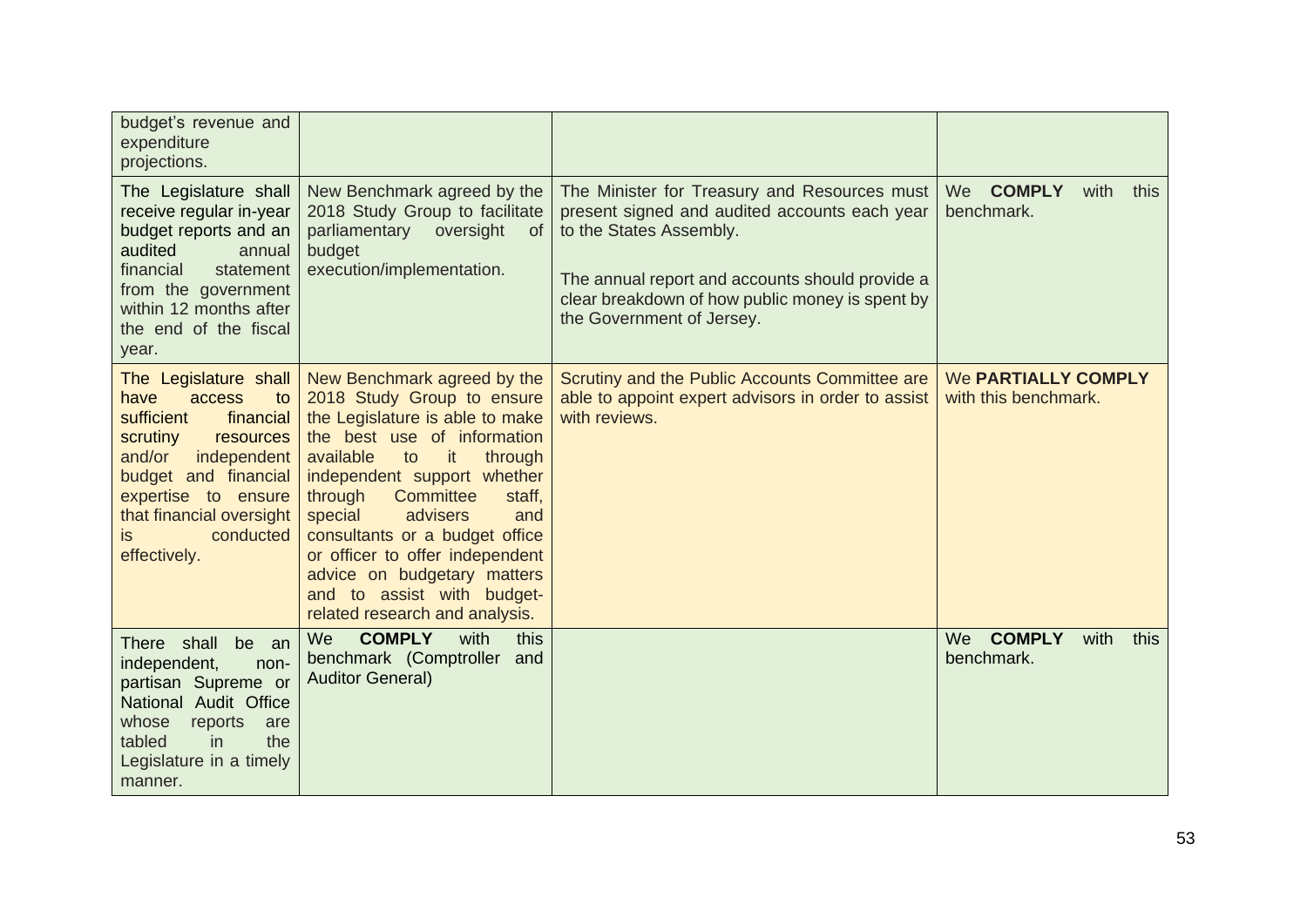| The<br>Supreme<br><b>or</b><br>National Audit Office<br>shall be provided with<br>adequate<br>resources<br>and legal authority to<br>conduct audits in a<br>timely manner.                                            | We<br><b>COMPLY</b><br>with<br>this<br>benchmark (CAG)                                                |                                                                                                                                                                                                                                                                                                                                                                                                                                                                                                                                                                                                                               |                                                   |
|-----------------------------------------------------------------------------------------------------------------------------------------------------------------------------------------------------------------------|-------------------------------------------------------------------------------------------------------|-------------------------------------------------------------------------------------------------------------------------------------------------------------------------------------------------------------------------------------------------------------------------------------------------------------------------------------------------------------------------------------------------------------------------------------------------------------------------------------------------------------------------------------------------------------------------------------------------------------------------------|---------------------------------------------------|
| All reports of the<br>Supreme or National<br>Office<br>Audit<br>shall<br>stand referred to the<br><b>Public</b><br><b>Accounts</b><br>Committee,<br><b>or</b><br>a<br>designated<br>Committee, for further<br>report. | New Benchmark agreed by the<br>2018 Study Group, taking<br>account of international good<br>practice. | <b>Under Standing Orders:</b><br>132 Public Accounts Committee: terms of<br>reference<br>(1) The terms of reference of the PAC are $-$<br>(a) to receive reports from the Comptroller and<br>Auditor General on -<br>(i) the results of the audit of the annual<br>financial statement of the States,<br>(ii) the results of any other audits by the<br><b>Comptroller and Auditor General,</b><br>(iii) the annual accounts of the Social<br>Security Fund, the Social Security<br>(Reserve) Fund and the Health Insurance<br>Fund,<br>and to report to the States upon any significant<br>issues arising from those reports | <b>COMPLY</b><br>We<br>with<br>this<br>benchmark. |
| <b>No Confidence and Impeachment</b>                                                                                                                                                                                  |                                                                                                       |                                                                                                                                                                                                                                                                                                                                                                                                                                                                                                                                                                                                                               |                                                   |
| In bicameral systems,<br>popularly<br>only<br>a<br>elected house shall<br>have the power to                                                                                                                           | This DOES NOT APPLY in<br>Jersey at the moment.                                                       |                                                                                                                                                                                                                                                                                                                                                                                                                                                                                                                                                                                                                               | This DOES NOT APPLY in<br>Jersey at the moment.   |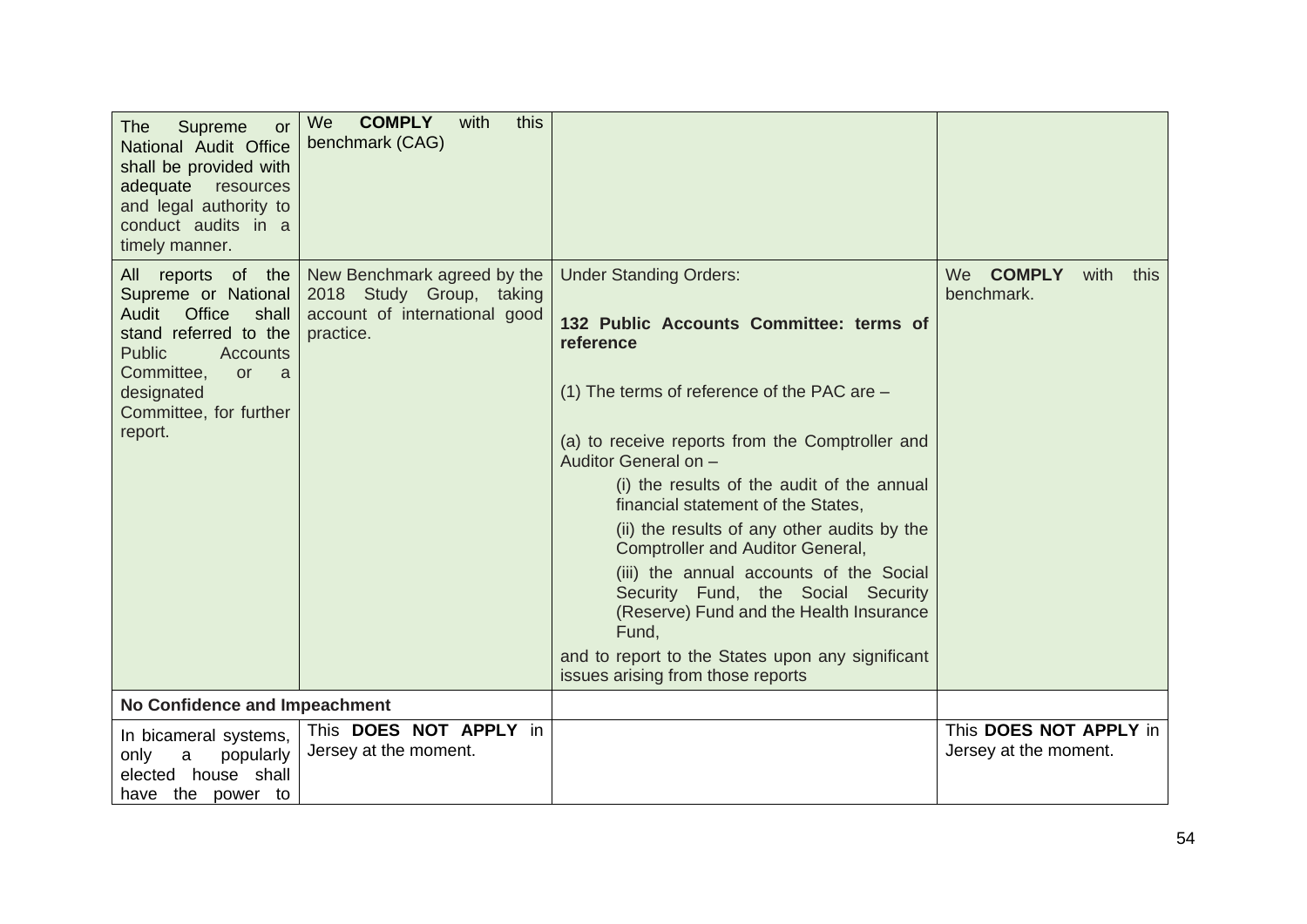| bring<br>down<br>the<br>government.                                                                                                                                                                                                                                                                                                                                                                                     |                                                                                                                                                                                                                                                                                                                                                                                                                                                                                                                                                                                                                                                                                                                                 |                                                    |
|-------------------------------------------------------------------------------------------------------------------------------------------------------------------------------------------------------------------------------------------------------------------------------------------------------------------------------------------------------------------------------------------------------------------------|---------------------------------------------------------------------------------------------------------------------------------------------------------------------------------------------------------------------------------------------------------------------------------------------------------------------------------------------------------------------------------------------------------------------------------------------------------------------------------------------------------------------------------------------------------------------------------------------------------------------------------------------------------------------------------------------------------------------------------|----------------------------------------------------|
| The Legislature shall<br>have mechanisms to<br>impeach or censure<br>the Executive branch,<br>express<br>no-<br><b>or</b><br>confidence<br>the<br>in in<br>government.                                                                                                                                                                                                                                                  | <b>COMPLY</b><br>this<br>with<br><b>We</b><br>benchmark.                                                                                                                                                                                                                                                                                                                                                                                                                                                                                                                                                                                                                                                                        | <b>COMPLY</b><br>with<br>We<br>this<br>benchmark.  |
| the<br>Legislature<br>lf.<br>expresses<br>no<br>confidence<br>the<br>in<br>government,<br>the<br>government is obliged<br>to offer its resignation.<br>If the head of state<br>agrees that no other<br>alternative<br>government can be<br>formed,<br>a<br>general<br>election should<br>be<br>held in an appropriate<br>time frame that is<br>clearly specified in the<br>Constitution or in any<br>other related law. | Amended by the 2018 Study<br>Group to ensure that a general<br>election is held as soon as<br>practicable after taking into<br>account factors such as the<br>time required for election<br>preparations which may differ<br>between countries.<br>Original - If the Legislature<br>expresses no confidence in the<br>government the government is<br>obliged to offer its resignation.<br>If the head of state agrees that<br>no alternative government can<br>be formed, a general election<br>should be held.<br>We <b>PARTIALLY COMPLY</b> with<br>this benchmark but there is no<br>power for a general election to<br>be called following a vote of no<br>confidence $-$ a new Council of<br>Ministers (COM) would simply | <b>We PARTIALLY COMPLY</b><br>with this benchmark. |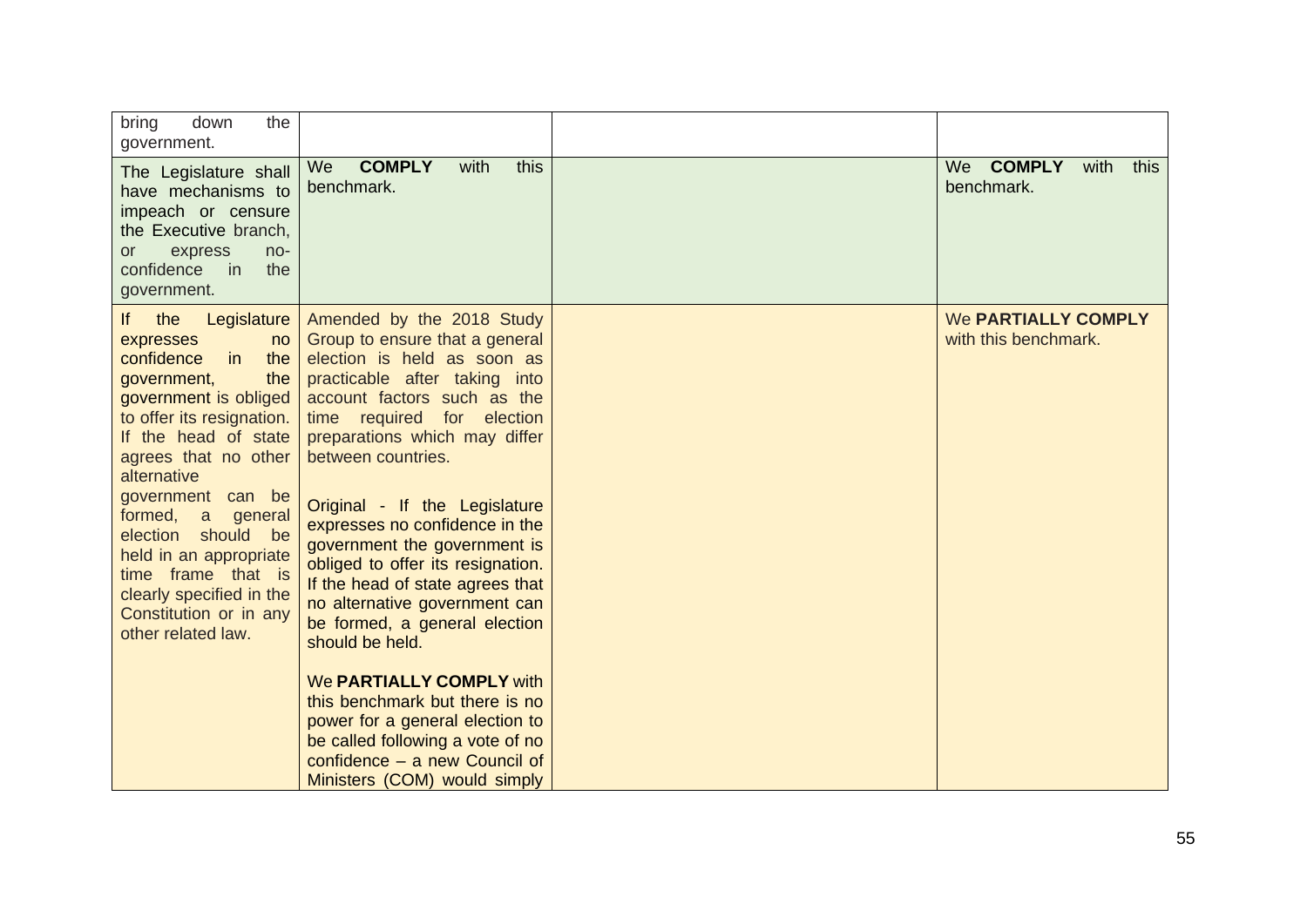|                                                                                                                                      | be appointed from the existing<br>Assembly.<br>A 'No confidence' motion is<br>regarded as a 'nuclear option'<br>and rarely used. There was<br>discussion as to whether the<br>public should have the option to<br>request an election if they are<br>dissatisfied<br>with<br>the<br>government. The Assembly<br>could vote in a new $COM - in$<br>what circumstances should an<br>election be called outside of the<br>4 year cycle? Should power be<br>devolved to PPC? In the event<br>of a call for the dissolution of<br>the COM should there be a<br>'three strikes and you are out'<br>rule in relation to the COM re-<br>election, requiring a new<br>election to be held? There<br>should<br>mechanism<br>be a<br>whereby the Assembly can be<br>dissolved and a new election<br>called. |                                                                                                                                                                                           |
|--------------------------------------------------------------------------------------------------------------------------------------|--------------------------------------------------------------------------------------------------------------------------------------------------------------------------------------------------------------------------------------------------------------------------------------------------------------------------------------------------------------------------------------------------------------------------------------------------------------------------------------------------------------------------------------------------------------------------------------------------------------------------------------------------------------------------------------------------------------------------------------------------------------------------------------------------|-------------------------------------------------------------------------------------------------------------------------------------------------------------------------------------------|
| <b>REPRESENTATIONAL FUNCTION</b>                                                                                                     |                                                                                                                                                                                                                                                                                                                                                                                                                                                                                                                                                                                                                                                                                                                                                                                                  |                                                                                                                                                                                           |
| The Legislature shall<br>be organised in such a<br>way as to enable the<br>substantive<br>of<br>representation<br>women in its work. | New Benchmark agreed by the<br>2018 Study Group                                                                                                                                                                                                                                                                                                                                                                                                                                                                                                                                                                                                                                                                                                                                                  | We PARTIALLY COMPLY<br>this<br>benchmark.<br>with<br>Through the work of the<br>Diversity Forum, further<br>consideration could be given<br>to introducing quotas within<br>the Assembly. |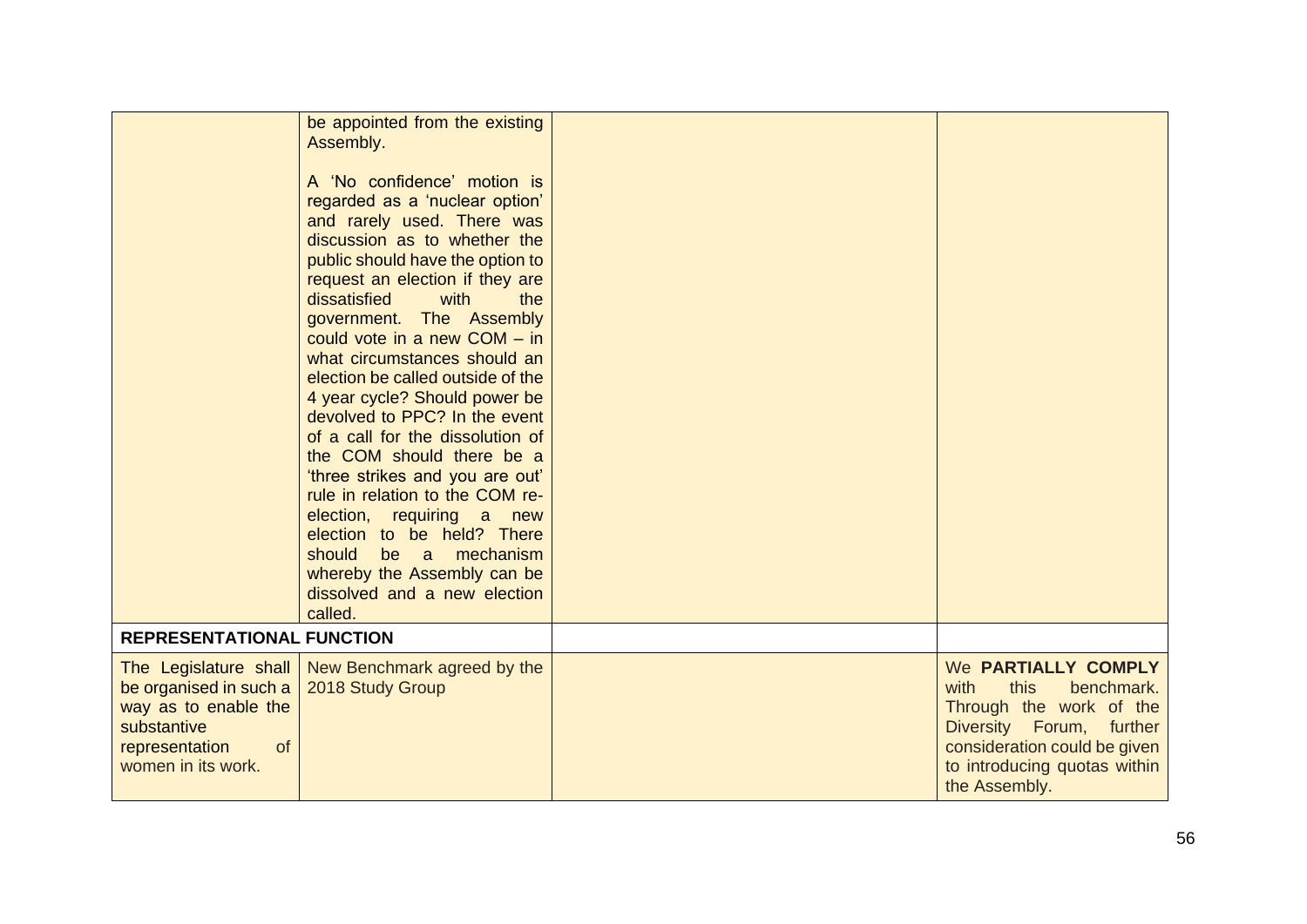| The Legislature shall    | We <b>DO NOT COMPLY</b> with this     | Members' Resources Team was established in | We PARTIALLY COMPLY              |
|--------------------------|---------------------------------------|--------------------------------------------|----------------------------------|
| provide all legislators  | benchmark.<br><b>Members</b><br>are   | 2020.                                      | with this benchmark, but         |
| with adequate and        | reliant solely on their own           |                                            | more could be done. PPC          |
| appropriate resources    | resources, time and facilities to     |                                            | will include this as an area     |
| to enable them to fulfil | fulfil their role. Unlike UK          |                                            | for the next Committee to        |
| their<br>constituency    | counterparts with party support       |                                            | prioritise in its legacy report. |
| responsibilities.        | networks and the ability to claim     |                                            |                                  |
|                          | for staff, members must use           |                                            |                                  |
|                          | their expenses provision to           |                                            |                                  |
|                          | meet administrative costs and         |                                            |                                  |
|                          | this<br><i>is</i><br>considered<br>an |                                            |                                  |
|                          | inadequate sum to meet the            |                                            |                                  |
|                          | cost of even a part time              |                                            |                                  |
|                          | member of staff. Criticism was        |                                            |                                  |
|                          | made not just of the disparity        |                                            |                                  |
|                          | between<br>the<br>Executive's         |                                            |                                  |
|                          | Departmental support network,         |                                            |                                  |
|                          | but also the ability of the           |                                            |                                  |
|                          | Connétable and single seat            |                                            |                                  |
|                          | Deputies to utilise Parish staff      |                                            |                                  |
|                          | and the Parish magazines to           |                                            |                                  |
|                          | connect with constituents. As         |                                            |                                  |
|                          | highlighted in 1.7.1<br>other         |                                            |                                  |
|                          | offer<br><b>Parliaments</b><br>full   |                                            |                                  |
|                          | administrative<br>support<br>to       |                                            |                                  |
|                          | members, funded by<br>the             |                                            |                                  |
|                          | centre, which includes<br>the         |                                            |                                  |
|                          | provision<br>office<br><sub>of</sub>  |                                            |                                  |
|                          | accommodation and<br>staff.           |                                            |                                  |
|                          | Independent members<br>are            |                                            |                                  |
|                          | additional<br>often<br>allocated      |                                            |                                  |
|                          | support, taking account of the        |                                            |                                  |
|                          | party support afforded by their       |                                            |                                  |
|                          | party affiliated counterparts.        |                                            |                                  |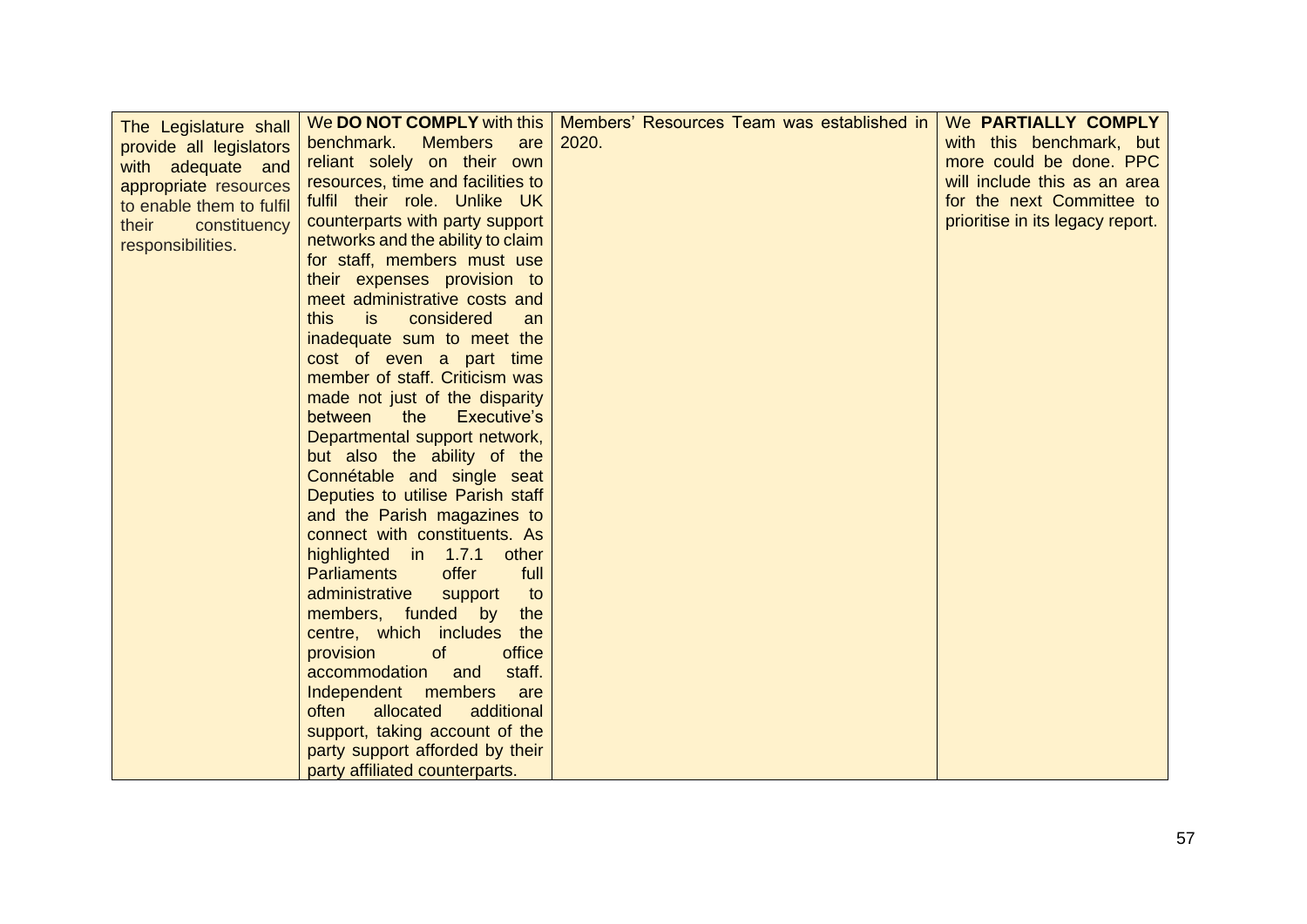| <b>AND DIPLOMACY</b>                                                                                                                                                                                                                              | PARLIAMENTARY ASSISTANCE, NETWORKING                                                                                                                                                                                                                                                                                                                                                         |                                                                                                                                                                                                                               |                                   |      |      |
|---------------------------------------------------------------------------------------------------------------------------------------------------------------------------------------------------------------------------------------------------|----------------------------------------------------------------------------------------------------------------------------------------------------------------------------------------------------------------------------------------------------------------------------------------------------------------------------------------------------------------------------------------------|-------------------------------------------------------------------------------------------------------------------------------------------------------------------------------------------------------------------------------|-----------------------------------|------|------|
| The Legislature shall<br>have the right to seek<br>and<br>receive<br>development<br>assistance<br>to<br>strengthen<br>the<br>institution<br>of<br>Parliament.                                                                                     | Amended by the 2018 Study<br>Group to ensure that the<br>Legislature has the right to seek<br>development assistance (and<br>does not need to rely on the<br>Executive).<br>Original - The Legislature shall<br>have the right to receive<br>development assistance<br>to<br>strengthen the institution of<br>parliament.<br><b>COMPLY</b><br>We<br>with<br>this<br>benchmark. CPA/APF/BIPRA |                                                                                                                                                                                                                               | We COMPLY<br>benchmark.           | with | this |
| The<br>type<br><sub>of</sub><br>assistance,<br>budget<br>the<br>of<br>and<br>use<br>development<br>assistance<br>received<br>Legislature<br>by the<br>shall be determined by<br>the Legislature in a<br>transparent<br>and<br>accountable manner. | New Benchmark agreed by the<br>2018 Study Group.                                                                                                                                                                                                                                                                                                                                             | The Government is required to published the<br>States Annual Report and Accounts and a<br>Government Plan.<br>The Chief Minister is required to present a report<br>on the use of consultants in the Government of<br>Jersey, | We COMPLY<br>benchmark.           | with | this |
| Members and the staff<br>of Parliament shall<br>have the right<br>to<br>receive technical and<br>advisory assistance,<br>as well as to network                                                                                                    | <b>COMPLY</b><br>with<br>this<br>We<br>benchmark.<br>CPA/APF/BIPRA                                                                                                                                                                                                                                                                                                                           |                                                                                                                                                                                                                               | <b>COMPLY</b><br>We<br>benchmark. | with | this |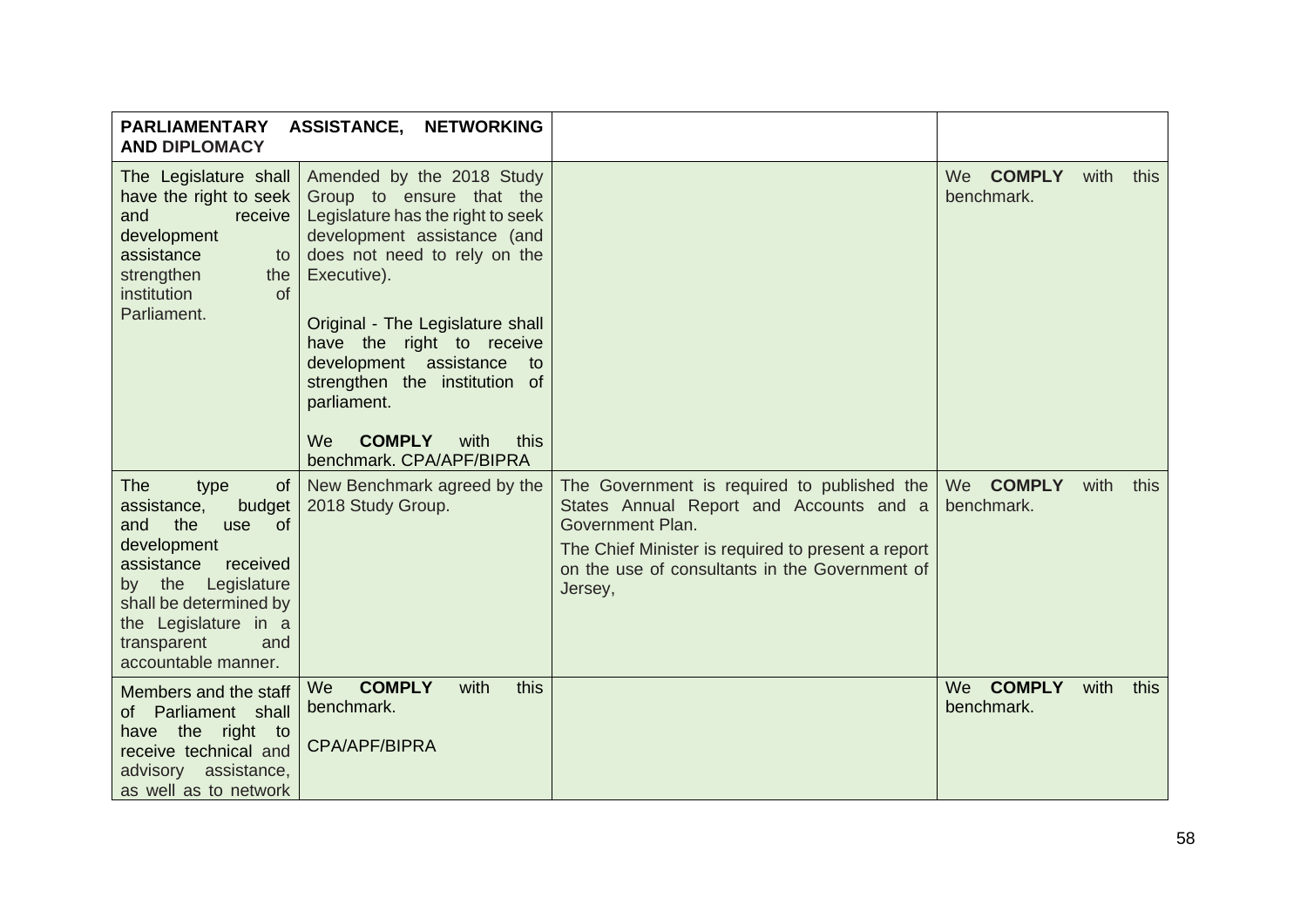| exchange<br>and<br>with<br>experience<br>individuals from other<br>Legislatures.                                                                                  |                                                                                                                                                                                                                                                                                                                                                                                                                                                                                                |                                                                                                                                                                                                                                                                                                                                                    |                                                    |
|-------------------------------------------------------------------------------------------------------------------------------------------------------------------|------------------------------------------------------------------------------------------------------------------------------------------------------------------------------------------------------------------------------------------------------------------------------------------------------------------------------------------------------------------------------------------------------------------------------------------------------------------------------------------------|----------------------------------------------------------------------------------------------------------------------------------------------------------------------------------------------------------------------------------------------------------------------------------------------------------------------------------------------------|----------------------------------------------------|
|                                                                                                                                                                   | <b>VALUES OF THE LEGISLATURE</b>                                                                                                                                                                                                                                                                                                                                                                                                                                                               |                                                                                                                                                                                                                                                                                                                                                    |                                                    |
|                                                                                                                                                                   | <b>ACCESSIBILITY, OPENNESS AND ENGAGEMENT</b>                                                                                                                                                                                                                                                                                                                                                                                                                                                  |                                                                                                                                                                                                                                                                                                                                                    |                                                    |
| <b>Citizens and the Press</b>                                                                                                                                     |                                                                                                                                                                                                                                                                                                                                                                                                                                                                                                |                                                                                                                                                                                                                                                                                                                                                    |                                                    |
| The Legislature shall<br>accessible<br>and<br>be<br>open to citizens and<br>the media, subject<br>only to demonstrable<br>public safety and work<br>requirements. | We PARTIALLY COMPLY with<br>this benchmark but more can<br>be done. The Chamber will<br>'accessible'<br>more<br>become<br>when we start web streaming<br>after Summer 2016.<br>Use of in camera debates<br>should be sparing - following<br>the recent release of in camera<br>transcripts it is likely these will<br>be increasingly rare.<br>Access to the Chamber is<br>limited and there is no disabled<br>access to the public gallery. A<br>virtual tour is proposed for our<br>website. | Meetings of the States Assembly are webcast.<br>Each meeting can be watched live and the<br>webcast is available for a further 6 months after<br>the date of the meeting.<br>The Digital and Public Engagement section of the<br>States Greffe manages the States Assembly<br>social media including Twitter, Facebook,<br>Instagram and LinkedIn. | <b>We PARTIALLY COMPLY</b><br>with this benchmark. |
| The Legislature shall<br>accessible<br>and<br>be<br>open to persons with<br>disabilities.                                                                         | New Benchmark agreed by the<br>2018 Study Group.                                                                                                                                                                                                                                                                                                                                                                                                                                               | Access to the Chamber is limited and there is no<br>disabled access to the public gallery. The<br>webcast function has hopefully made the States<br>Assembly more accessible.                                                                                                                                                                      | <b>We PARTIALLY COMPLY</b><br>with this benchmark. |
| <b>The</b><br>Legislature<br>should ensure that the<br>media<br>given<br>are                                                                                      | <b>COMPLY</b><br>with<br>We<br>this<br>benchmark.<br><b>There</b><br>was<br>discussion as to whether the<br>requests for access to<br>the                                                                                                                                                                                                                                                                                                                                                      |                                                                                                                                                                                                                                                                                                                                                    | <b>COMPLY</b><br>We<br>with<br>this<br>benchmark.  |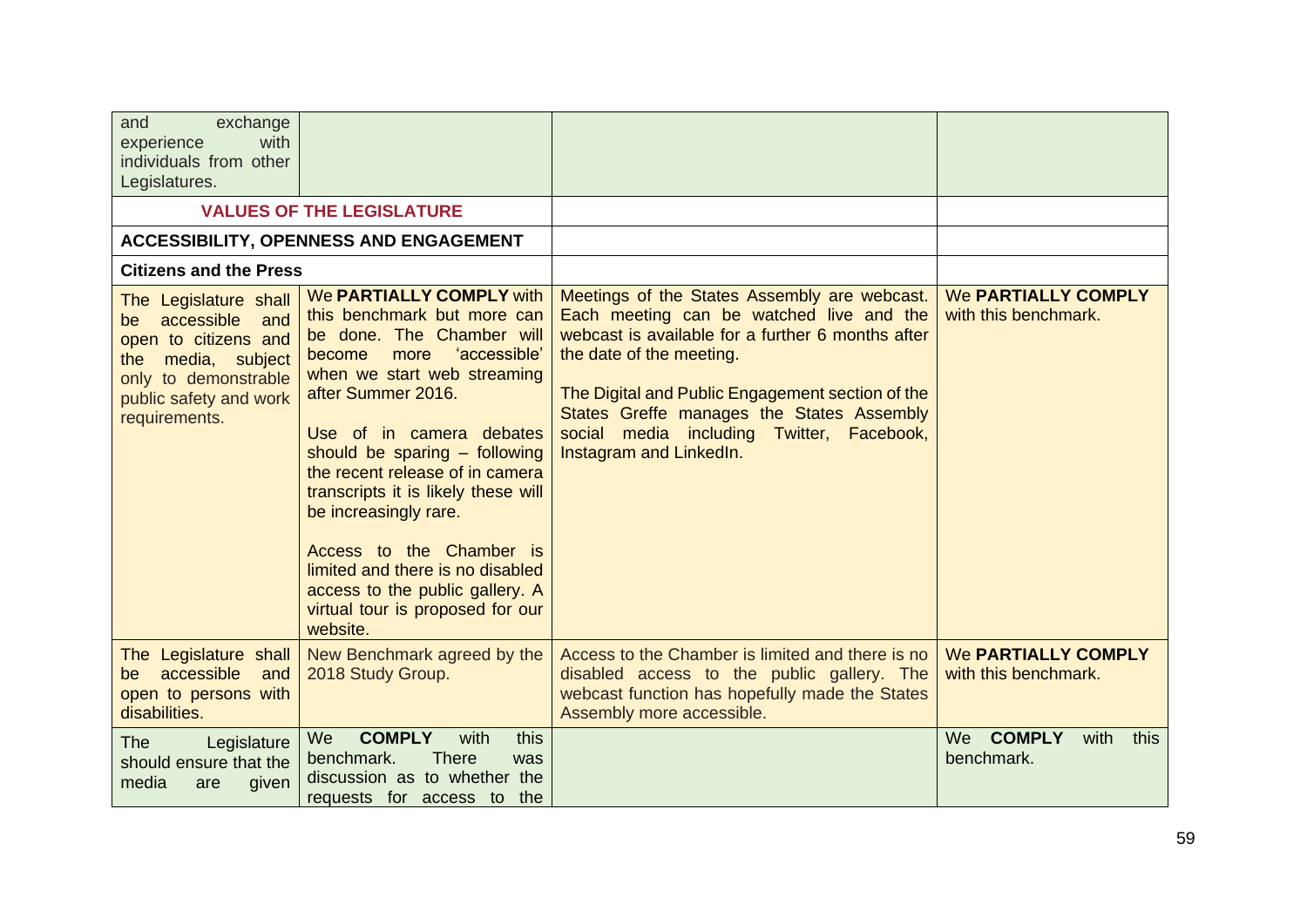| appropriate access to<br>the proceedings of the<br>Legislature<br>without<br>compromising<br>the<br>proper functioning of<br>the Legislature and its<br>rules of procedure. | Chamber by the media should<br>go through PPC in future rather<br>than the Bailiff.                                                                                                                                                                                                                                                                                                                                                                                                                                |                                                                                                                                                                                               |                                                   |
|-----------------------------------------------------------------------------------------------------------------------------------------------------------------------------|--------------------------------------------------------------------------------------------------------------------------------------------------------------------------------------------------------------------------------------------------------------------------------------------------------------------------------------------------------------------------------------------------------------------------------------------------------------------------------------------------------------------|-----------------------------------------------------------------------------------------------------------------------------------------------------------------------------------------------|---------------------------------------------------|
| The Legislature shall<br>have a non-partisan<br>media<br>relations<br>facility.                                                                                             | <b>We PARTIALLY COMPLY with</b><br>this benchmark $-$ if by media<br>relations we mean the release<br>of statements etcetera to the<br>media by the Greffe. It was<br>considered<br>that<br>the<br>Unit<br>Communications<br>is<br>partisan. There<br>also<br>was<br>regarding<br>the<br>discussion<br><b>Communications</b><br>media<br>list<br>which should be reviewed as it<br>currently includes<br>a<br>vast<br>number of recipients, not all of<br>whom seem directly relevant to<br>the notion of 'media'. | A new Digital and Public Engagement Section<br>within the States Greffe was established in 2020.                                                                                              | <b>COMPLY</b><br>We<br>with<br>this<br>benchmark. |
| The Legislature shall<br>promote the public's<br>understanding of the<br>work<br>of<br>the<br>Legislature.                                                                  | <b>COMPLY</b><br>We<br>with<br>this<br>benchmark but could do more -<br>a review of the Assembly and<br>Scrutiny websites is underway<br>address<br>public<br>some<br>to<br>engagement gaps.                                                                                                                                                                                                                                                                                                                       | The Digital and Public Engagement Section aims<br>to promote the public's understanding of the work<br>of the States Assembly.                                                                | <b>COMPLY</b><br>We<br>with<br>this<br>benchmark. |
| The Legislature shall<br>identify demographic<br>whose<br>groups<br>perspectives are not                                                                                    | New Benchmark agreed by the<br>2018 Study Group as it was<br>noted<br>that the<br>long-term<br>legitimacy of Parliaments would                                                                                                                                                                                                                                                                                                                                                                                     | The Diversity Forum was reconstituted as a PPC<br>Sub-Committee in 2019. The Diversity Forum<br>works towards the aim of the States Assembly<br>fully reflecting the population of Jersey and | We PARTIALLY COMPLY<br>with this benchmark.       |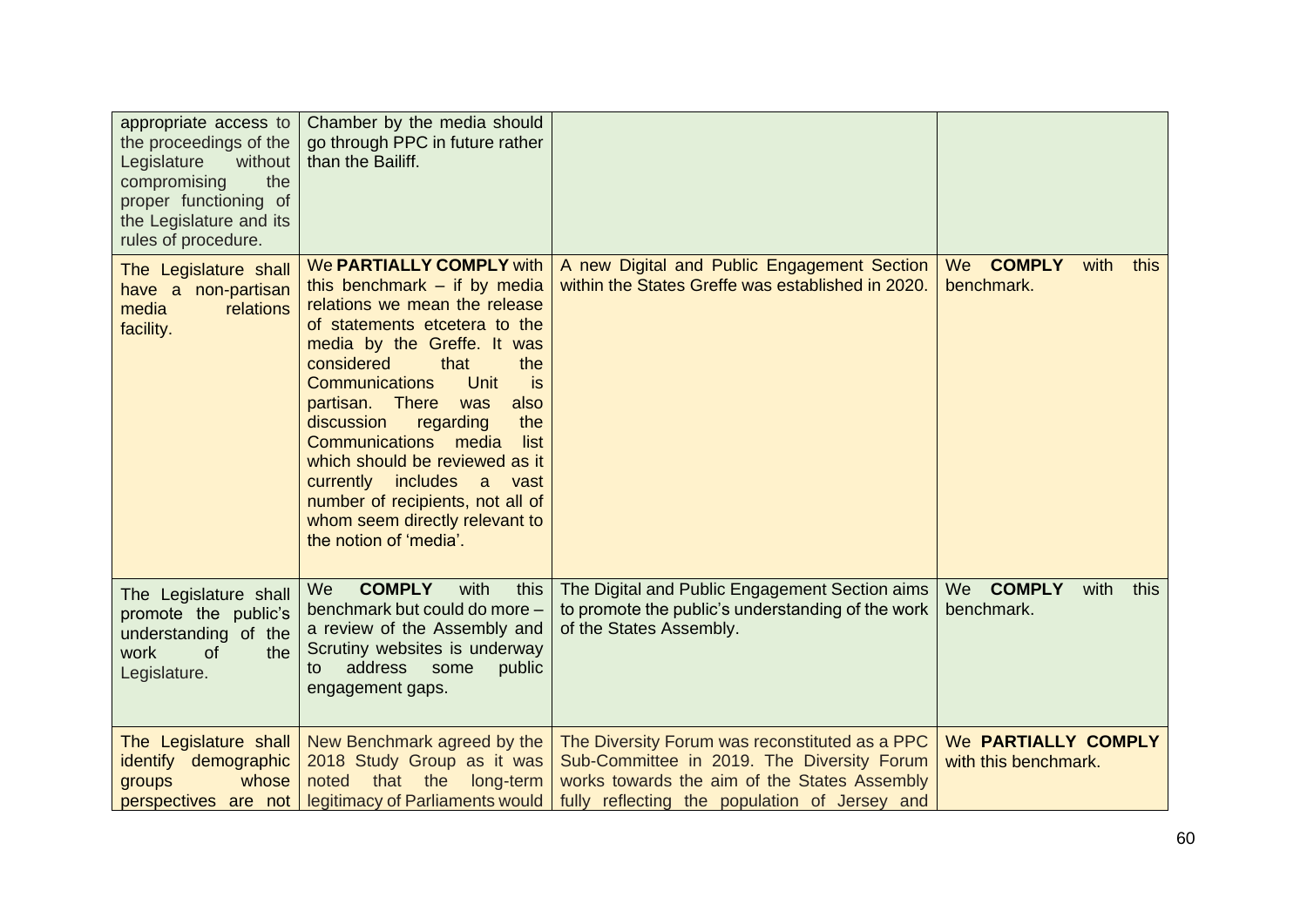| well represented<br>in in<br>parliamentary<br>decision-making<br>and<br>efforts<br>make<br>to<br>increase<br>their<br>participation.                                                                                                                                                                     | depend to a great extent on<br>improving the inclusion of all<br>demographic groups in the<br>Legislature (such as young<br>people).                                                                                                                                                                                                                                                                                                                                                                       | representing all of the communities and interests<br>in the Island. It aims to increase public<br>democratic<br>engagement<br>in<br>processes,<br>particularly in relation to under-represented<br>groups. |                                          |
|----------------------------------------------------------------------------------------------------------------------------------------------------------------------------------------------------------------------------------------------------------------------------------------------------------|------------------------------------------------------------------------------------------------------------------------------------------------------------------------------------------------------------------------------------------------------------------------------------------------------------------------------------------------------------------------------------------------------------------------------------------------------------------------------------------------------------|------------------------------------------------------------------------------------------------------------------------------------------------------------------------------------------------------------|------------------------------------------|
| The Legislature shall<br>regularly<br>have<br>a<br>updated<br>and<br>accessible website to<br>enhance and promote<br>information<br>sharing<br>and interaction with<br>the<br>citizens<br>and<br>outside world.                                                                                          | New Benchmark agreed by the<br>2018 Study Group.                                                                                                                                                                                                                                                                                                                                                                                                                                                           | States Assembly website and regularly updated<br>social media                                                                                                                                              | We COMPLY<br>with<br>this<br>benchmark.  |
| Languages                                                                                                                                                                                                                                                                                                |                                                                                                                                                                                                                                                                                                                                                                                                                                                                                                            |                                                                                                                                                                                                            |                                          |
| Where<br>the<br>Constitution<br>or<br>parliamentary<br>rules<br>provide for the use of<br>multiple<br>working<br>the<br>languages,<br>Legislature shall make<br>reasonable<br>every<br>effort to provide for<br>simultaneous<br>interpretation<br><b>of</b><br>debates<br>and<br>translation of records. | We DO NOT COMPLY with this<br>benchmark.<br>Despite the Sub-Committee's<br>respect and affection for the<br>Island's French heritage, it was<br>mooted that the Assembly<br>should no longer classify itself<br>as a bilingual Chamber, as in<br>reality this was not the case and<br>it was not cost effective to put in<br>place the structure required to<br>comply with this benchmark. It<br>was agreed that information<br>about the Assembly should be<br>translated into Portuguese and<br>Polish. |                                                                                                                                                                                                            | We DO NOT COMPLY with<br>this benchmark. |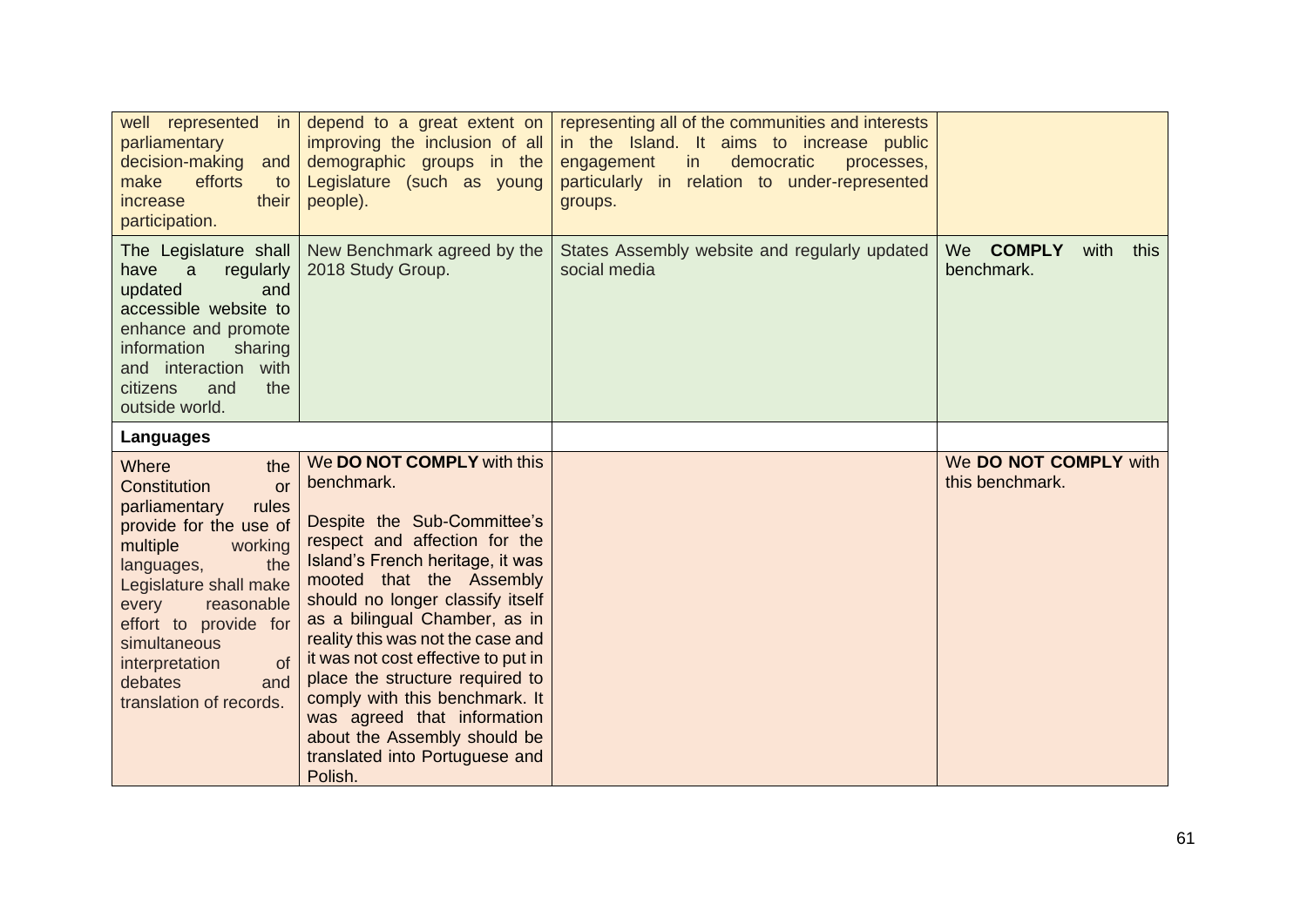| <b>ETHICAL GOVERNANCE</b>                                                                                                                                                                                                                                                                                      |                                                                                                                                                                                                                                                                                                                                                                                                                                                                                                                                                                               |                                                                                                                                                                                                                                                                                                                                                                              |                                          |      |      |
|----------------------------------------------------------------------------------------------------------------------------------------------------------------------------------------------------------------------------------------------------------------------------------------------------------------|-------------------------------------------------------------------------------------------------------------------------------------------------------------------------------------------------------------------------------------------------------------------------------------------------------------------------------------------------------------------------------------------------------------------------------------------------------------------------------------------------------------------------------------------------------------------------------|------------------------------------------------------------------------------------------------------------------------------------------------------------------------------------------------------------------------------------------------------------------------------------------------------------------------------------------------------------------------------|------------------------------------------|------|------|
| <b>Transparency and Integrity</b>                                                                                                                                                                                                                                                                              |                                                                                                                                                                                                                                                                                                                                                                                                                                                                                                                                                                               |                                                                                                                                                                                                                                                                                                                                                                              |                                          |      |      |
| Legislators<br>should<br>maintain<br>high<br>standards<br><b>of</b><br>accountability,<br>transparency,<br>responsibility<br>and<br>propriety<br>the<br>in<br>conduct of all public<br>parliamentary<br>and<br>matters including strict<br>adherence to codes of<br>conduct, and interest<br>disclosure rules. | Amended by the 2018 Study<br>Group<br>to<br>reinforce<br>the<br>importance of high standards in<br>the conduct of all public and<br>parliamentary matters as well<br>as the need for strict adherence<br>to codes of conduct, codes of<br>ethics and asset disclosure<br>rules.<br>Original - Legislators should<br>maintain high standards of<br>accountability,<br>transparency<br>responsibility<br>and<br>in<br>the<br>conduct of all public<br>and<br>parliamentary matters<br><b>COMPLY</b><br>with<br>We<br>this<br>benchmark. Code of Conduct<br>and Standing Orders. | The Commissioner for Standards is responsible<br>for considering complaints about the conduct of<br><b>States Members.</b>                                                                                                                                                                                                                                                   | We COMPLY<br>benchmark.                  | with | this |
| The Legislature shall<br>approve and enforce<br>of<br>conduct,<br>codes<br>including<br>rules<br>on<br>conflicts<br>of interest<br>and the acceptance of<br>gifts.                                                                                                                                             | Amended by the 2018 Study<br>Group. The Study Group noted<br>Recommended<br>the<br>Benchmarks for Codes of<br>Conduct applying to Members<br>of Parliament, developed by the<br>Commonwealth Parliamentary<br>Association in partnership with<br>Monash University in Australia.                                                                                                                                                                                                                                                                                              | A number of changes to Standing Orders were<br>approved by the Assembly relating to the Code of<br>Conduct for elected Members (and other matters<br>including gifts/interests/conflicts).<br>P.1/2022 amended Standing Orders to replace<br>the set of principles of conduct with up-to-date<br>principles of conduct in public life. This provided<br>clarity of the Code. | <b>COMPLY</b><br><b>We</b><br>benchmark. | with | this |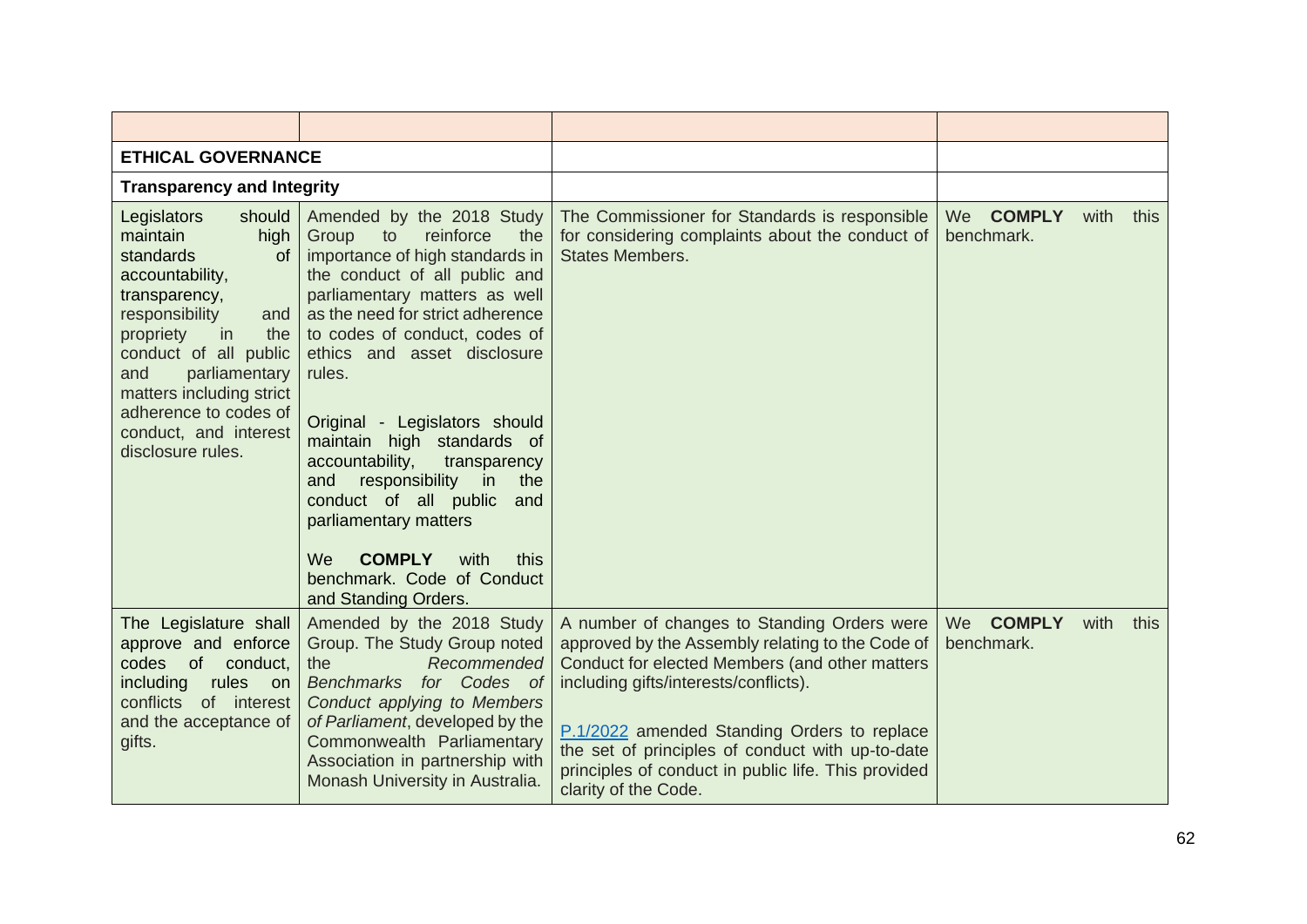| Original - The Legislature shall<br>approve and enforce a code of<br>conduct including rules on<br>conflicts of interest and the<br>acceptance of gifts.<br>We PARTIALLY COMPLY with<br>this benchmark, but could do<br>more.<br>Gifts/interests/conflicts<br>of<br>interests. There was discussion<br>as to whether transparency<br>was always as evident as it<br>should be. PPC enforced the<br>code when there was a breach.<br>However it was felt that<br>Standing Order 106(3) should<br>be amended to make it<br>necessary for members to<br>make a declaration as soon as<br>possible to the start of a debate;<br>for members to be able to 'out'<br>another's conflict (and it not be<br>solely reliant on a member to<br>make the declaration himself).<br>There should be an annual<br>reminder to members regarding<br>updating interests. | P.1/2022 also made an explicit link between gifts<br>and hospitality and corruption and the perception<br>of corruption including:<br>the giving and offer of gifts and hospitality<br>as well as their acceptance,<br>the receipt or offer of gifts and hospitality<br>to close family members.<br>In this context, gifts and hospitality must be<br>connected to membership of the States and does<br>not relate to a member receiving gifts in their<br>private lives, unconnected to membership of the<br>States.<br>Another change was the reduction in the<br>threshold above which gifts or hospitality must be<br>registered from 10% of salary to £40 (or £100 if<br>more than one gift under £40 is given, received<br>or offered within a 12 month period). This will<br>bring the rules for States Members into line with<br>those which already exist for Ministers and<br><b>Assistant Ministers.</b><br>In terms of registration of interests, this has been<br>extended to cover interests held by certain family<br>members.<br>Members who earn more than 25%, 50% or 75%<br>of their total annual income from external<br>employment, self-employment or land would be<br>required to declare that fact. This would show<br>which areas of earning were of most significance<br>to Members without requiring every aspect of<br>those earnings to be made public. |  |
|----------------------------------------------------------------------------------------------------------------------------------------------------------------------------------------------------------------------------------------------------------------------------------------------------------------------------------------------------------------------------------------------------------------------------------------------------------------------------------------------------------------------------------------------------------------------------------------------------------------------------------------------------------------------------------------------------------------------------------------------------------------------------------------------------------------------------------------------------------|--------------------------------------------------------------------------------------------------------------------------------------------------------------------------------------------------------------------------------------------------------------------------------------------------------------------------------------------------------------------------------------------------------------------------------------------------------------------------------------------------------------------------------------------------------------------------------------------------------------------------------------------------------------------------------------------------------------------------------------------------------------------------------------------------------------------------------------------------------------------------------------------------------------------------------------------------------------------------------------------------------------------------------------------------------------------------------------------------------------------------------------------------------------------------------------------------------------------------------------------------------------------------------------------------------------------------------------------------------------------------------------|--|
|----------------------------------------------------------------------------------------------------------------------------------------------------------------------------------------------------------------------------------------------------------------------------------------------------------------------------------------------------------------------------------------------------------------------------------------------------------------------------------------------------------------------------------------------------------------------------------------------------------------------------------------------------------------------------------------------------------------------------------------------------------------------------------------------------------------------------------------------------------|--------------------------------------------------------------------------------------------------------------------------------------------------------------------------------------------------------------------------------------------------------------------------------------------------------------------------------------------------------------------------------------------------------------------------------------------------------------------------------------------------------------------------------------------------------------------------------------------------------------------------------------------------------------------------------------------------------------------------------------------------------------------------------------------------------------------------------------------------------------------------------------------------------------------------------------------------------------------------------------------------------------------------------------------------------------------------------------------------------------------------------------------------------------------------------------------------------------------------------------------------------------------------------------------------------------------------------------------------------------------------------------|--|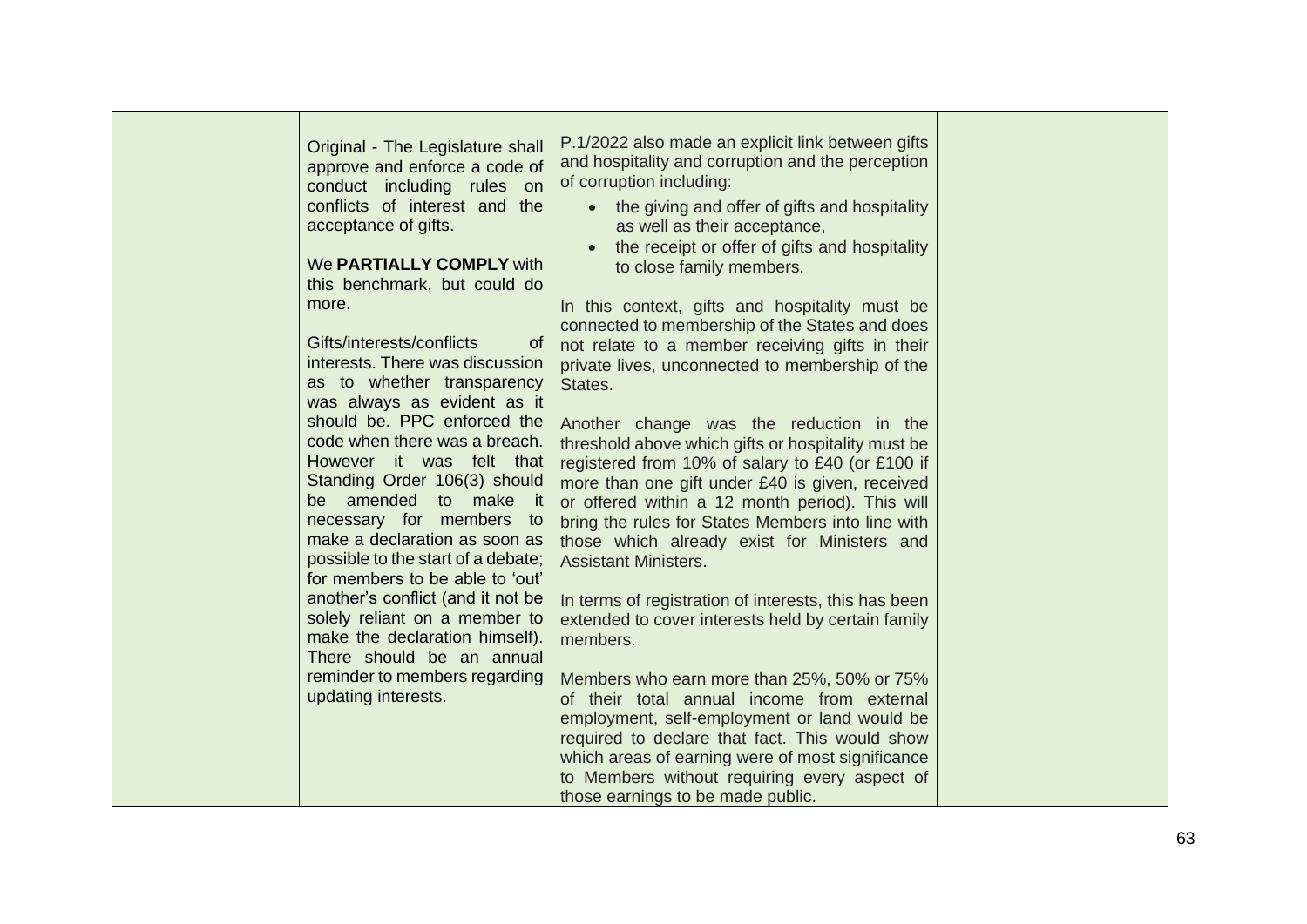|                                                                                                                                                     |                                                                                                                                                                                                                                                                                                                                                                                                                                                                                                                                                                                                                                                                   | The Greffier must invite Members to review their<br>registered interests each year and is required to<br>notify the Commissioner for Standards of non-<br>compliance with registration requirements, in the<br>absence of reasonable excuse, and of potential<br>irregularities in a Members' return.<br>Changes now also permit a Member with a direct<br>financial interest to contribute to a debate in<br>which they have that interest but not to vote. |                                                    |
|-----------------------------------------------------------------------------------------------------------------------------------------------------|-------------------------------------------------------------------------------------------------------------------------------------------------------------------------------------------------------------------------------------------------------------------------------------------------------------------------------------------------------------------------------------------------------------------------------------------------------------------------------------------------------------------------------------------------------------------------------------------------------------------------------------------------------------------|--------------------------------------------------------------------------------------------------------------------------------------------------------------------------------------------------------------------------------------------------------------------------------------------------------------------------------------------------------------------------------------------------------------------------------------------------------------|----------------------------------------------------|
| Legislatures<br>shall<br>require legislators to<br>periodically, fully and<br>publicly disclose their<br>financial and other<br>relevant interests. | Amended by the 2018 Study<br>Group to ensure the regular<br>disclosure of financial assets<br>and business interests and<br>demonstrate<br>clear<br>a<br>commitment to protecting the<br>integrity of the parliamentary<br>institution. Guidelines released<br>by the Transparency and<br>Accountability Initiative, in<br>support of Open Government<br>Partnership, also state that<br>MPs should be required to<br>disclose systematic information<br>on regular basis, including<br>information<br>on<br>assets,<br>liabilities, sources of income,<br>gifts, and conflicts of interest.<br>Original - Legislatures shall<br>require legislators to fully and | As above.                                                                                                                                                                                                                                                                                                                                                                                                                                                    | <b>We PARTIALLY COMPLY</b><br>with this benchmark. |